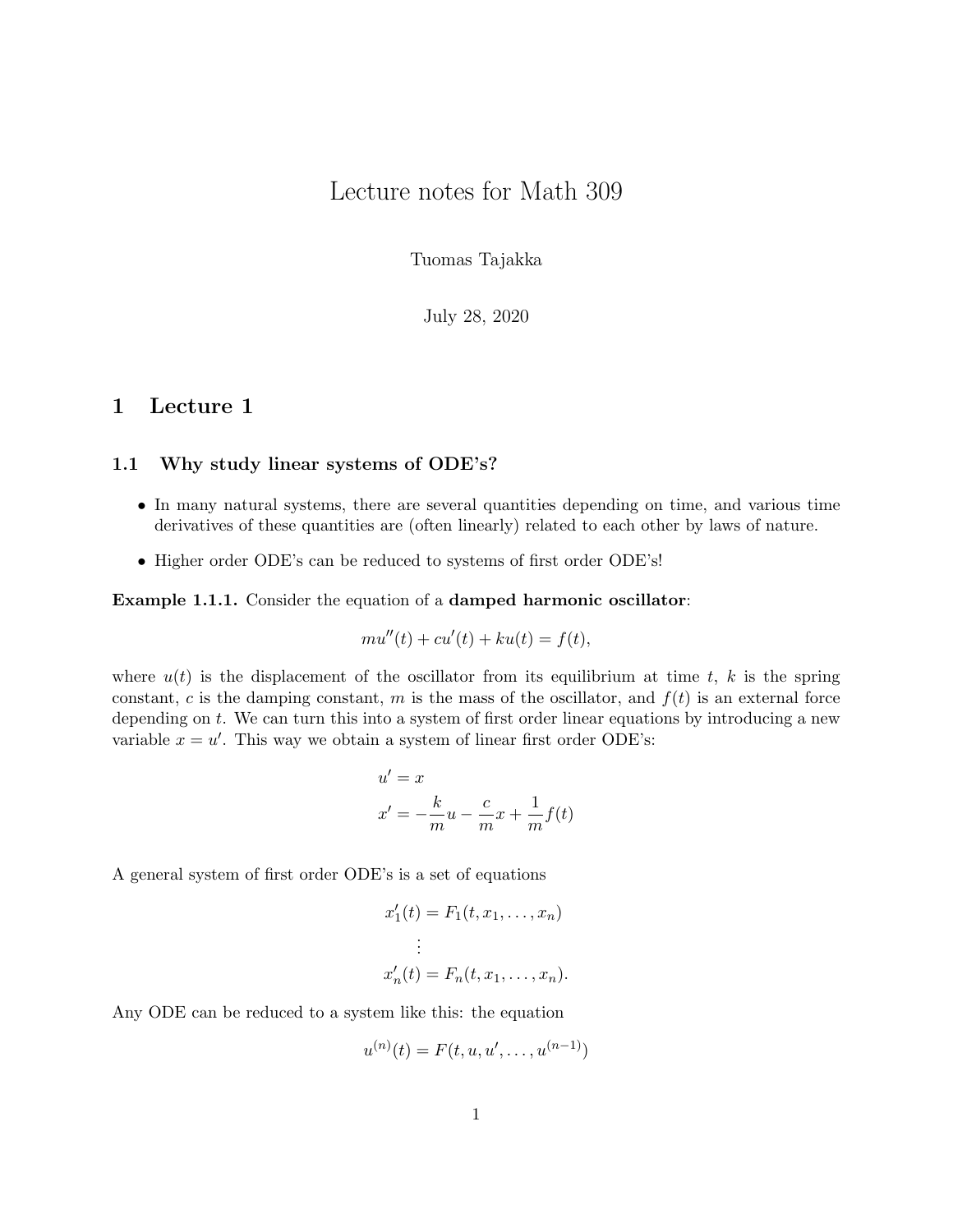becomes

$$
x'_1 = x_2
$$
  
\n
$$
\vdots
$$
  
\n
$$
x'_{n-1} = x_n
$$
  
\n
$$
x'_n = F(t, x_1, \dots, x_n),
$$

when we make the substitution  $x_1 = u, x_2 = u', \ldots, x_n = u^{(n-1)}$ . If all the function  $F_1, \ldots, F_n$ are linear in the variables  $x_1, \ldots, x_n$ , that is,

$$
x'_{i}(t) = a_{i1}(t)x_{1}(t) + \ldots + a_{in}(t)x_{n}(t) + b_{i}(t),
$$

then we can write the system as a matrix equation

$$
\begin{pmatrix} x_1'(t) \\ \vdots \\ x_n'(t) \end{pmatrix} = \begin{pmatrix} a_{11}(t) & \cdots & a_{1n}(t) \\ \vdots & \ddots & \vdots \\ a_{11}(t) & \cdots & a_{1n}(t) \end{pmatrix} \begin{pmatrix} x_1(t) \\ \vdots \\ x_n(t) \end{pmatrix} + \begin{pmatrix} b_1(t) \\ \vdots \\ b_n(t) \end{pmatrix},
$$

or  $\vec{x}'(t) = A(t)\vec{x}(t) + \vec{b}(t)$ , or simply  $\vec{x}' = A\vec{x} + \vec{b}$ . We can use matrices and linear algebra to study such equations!

### 1.2 Linear systems of equations

A linear system of equations is a set of equations

$$
a_{11}x_1 + a_{12}x_2 + \dots + a_{1m}x_m = b_1
$$
  
\n
$$
a_{21}x_1 + a_{22}x_2 + \dots + a_{2m}x_m = b_2
$$
  
\n
$$
\vdots
$$
  
\n
$$
a_{n1}x_1 + a_{n2}x_2 + \dots + a_{nm}x_m = b_n,
$$

where  $x_1, \ldots, x_m$  are the **variables** and  $a_{11}, \ldots, a_{nm}, b_1, \ldots, b_n$  are real or complex numbers. We can write this as a matrix equation  $A\vec{x} = \vec{b}$ , where

$$
A = \begin{pmatrix} a_{11} & \cdots & a_{1m} \\ \vdots & \ddots & \vdots \\ a_{n1} & \cdots & a_{nm} \end{pmatrix}, \quad \vec{x} = \begin{pmatrix} x_1 \\ \vdots \\ x_m \end{pmatrix}, \quad \vec{b} = \begin{pmatrix} b_1 \\ \vdots \\ b_n \end{pmatrix}.
$$

A solution of the system is a vector  $\vec{v}$  such that  $A\vec{v} = \vec{b}$ . The system is called homogeneous if  $\vec{b} = 0$ , otherwise it is **inhomogeneous**. To solve a system of linear equations, we use Gaussian elimination. We first form the augmented system  $[A|\vec{b}]$ , and then use row operations to put  $[A \,|\, \vec{b}]$  into reduced row echelon form.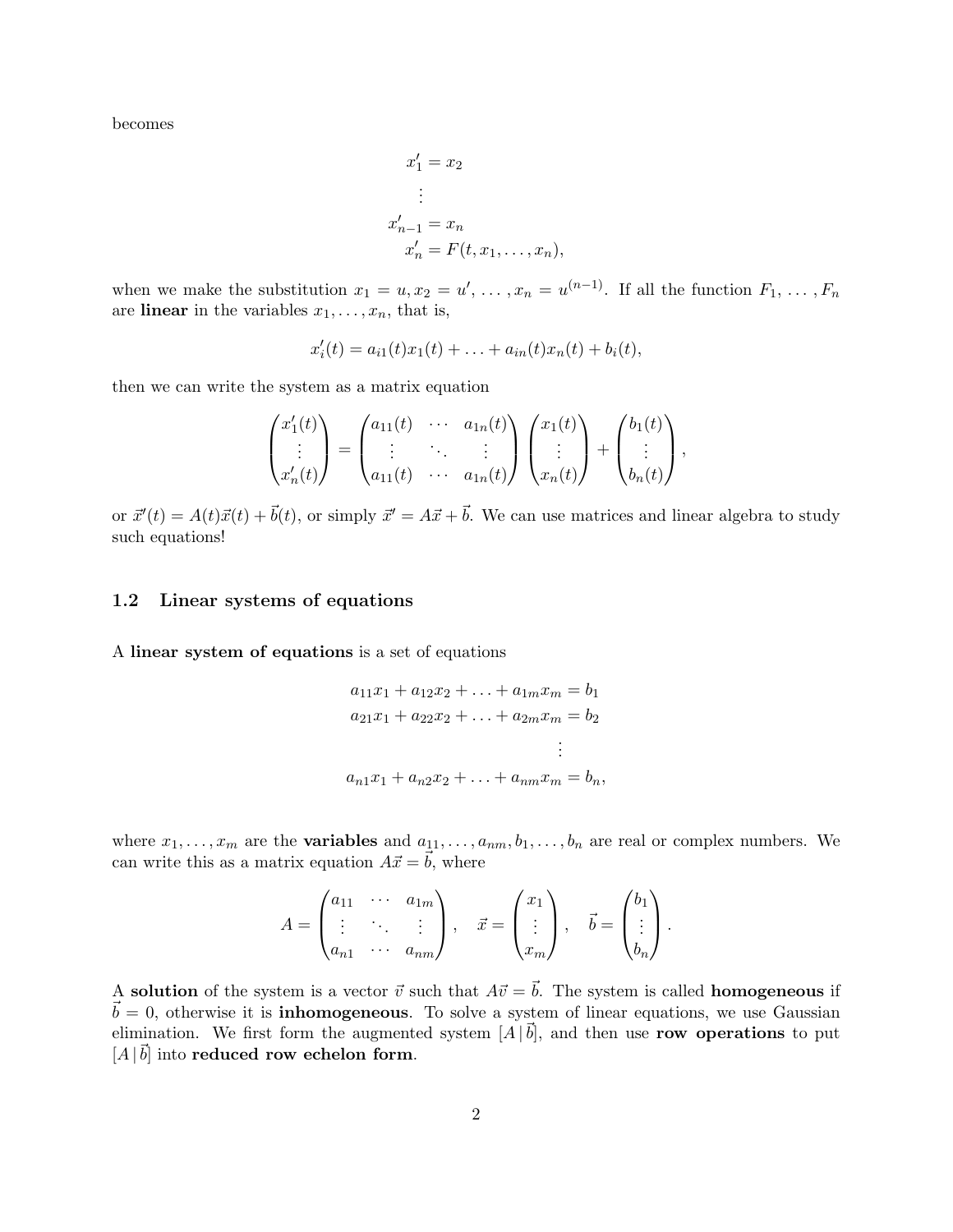Example 1.2.1. We can write the system of equations

$$
2y - 8z = 4
$$

$$
x - 2y + z = 0
$$

in a matrix form as

$$
\begin{pmatrix} 0 & 2 & -8 \ 1 & -2 & 1 \end{pmatrix} \begin{pmatrix} x \\ y \\ z \end{pmatrix} = \begin{pmatrix} 4 \\ 0 \end{pmatrix}.
$$

To solve the system, we perform the row operations

$$
\begin{pmatrix} 0 & 2 & -8 & 4 \ 1 & -2 & 1 & 0 \end{pmatrix} \xrightarrow{R_1 \leftrightarrow R_2} \begin{pmatrix} 1 & -2 & 1 & 0 \ 0 & 2 & -8 & 4 \end{pmatrix} \xrightarrow{R_1 \to R_1 + R_2} \begin{pmatrix} 1 & 0 & -7 & 4 \ 0 & 2 & -8 & 4 \end{pmatrix}
$$

$$
\xrightarrow{R_2 \to \frac{1}{2}R_2} \begin{pmatrix} 1 & 0 & -7 & 4 \ 0 & 1 & -4 & 2 \end{pmatrix}
$$

and read off the solution  $(x, y, z) = (4 + 7t, 2 + 4t, t)$ . Here t can be any real or complex number.

The homogeneous equation always has the **trivial solution**  $\vec{x} = 0$ , but the inhomogeneous equation may or may not have solutions. If after some row operations one of the rows becomes zero, then the inhomogeneous equation has no solutions, unless the right side of the augmented system also has a zero on the same row.

**Theorem 1.2.2** (Principle of superposition). If  $\vec{v}_1$  and  $\vec{v}_2$  are solutions of the homogeneous system  $A\vec{x} = 0$ , then so is any linear combination  $a_1\vec{v}_1 + a_2\vec{v}_2$ .

*Proof.* Since  $A\vec{v}_1 = A\vec{v}_2 = 0$ , we have

$$
A(a_1\vec{v}_1 + a_2\vec{v}_2) = a_1A\vec{v}_1 + a_2A\vec{v}_2 = 0.
$$

 $\Box$ 

# 2 Lecture 2

#### 2.1 Matrix algebra

- Two matrices  $A = (a_{ij})$  and  $B = (b_{ij})$  of the same size  $m \times n$  can be added elementwise:  $A + B = (a_{ij} + b_{ij}).$
- Any matrix  $A$  can by multiplied elementwise by any scalar  $c$ , which can be real or complex:  $cA = (ca_{ij}).$
- If the number r of columns of A is equal to the number of rows of  $B$ , we can form the product AB by "taking dot products" of the rows of A with the columns of B: the *ij*th entry of AB is  $a_{i1}b_{1j} + a_{i2}b_{2j} + \ldots + a_{ir}b_{rj}$ .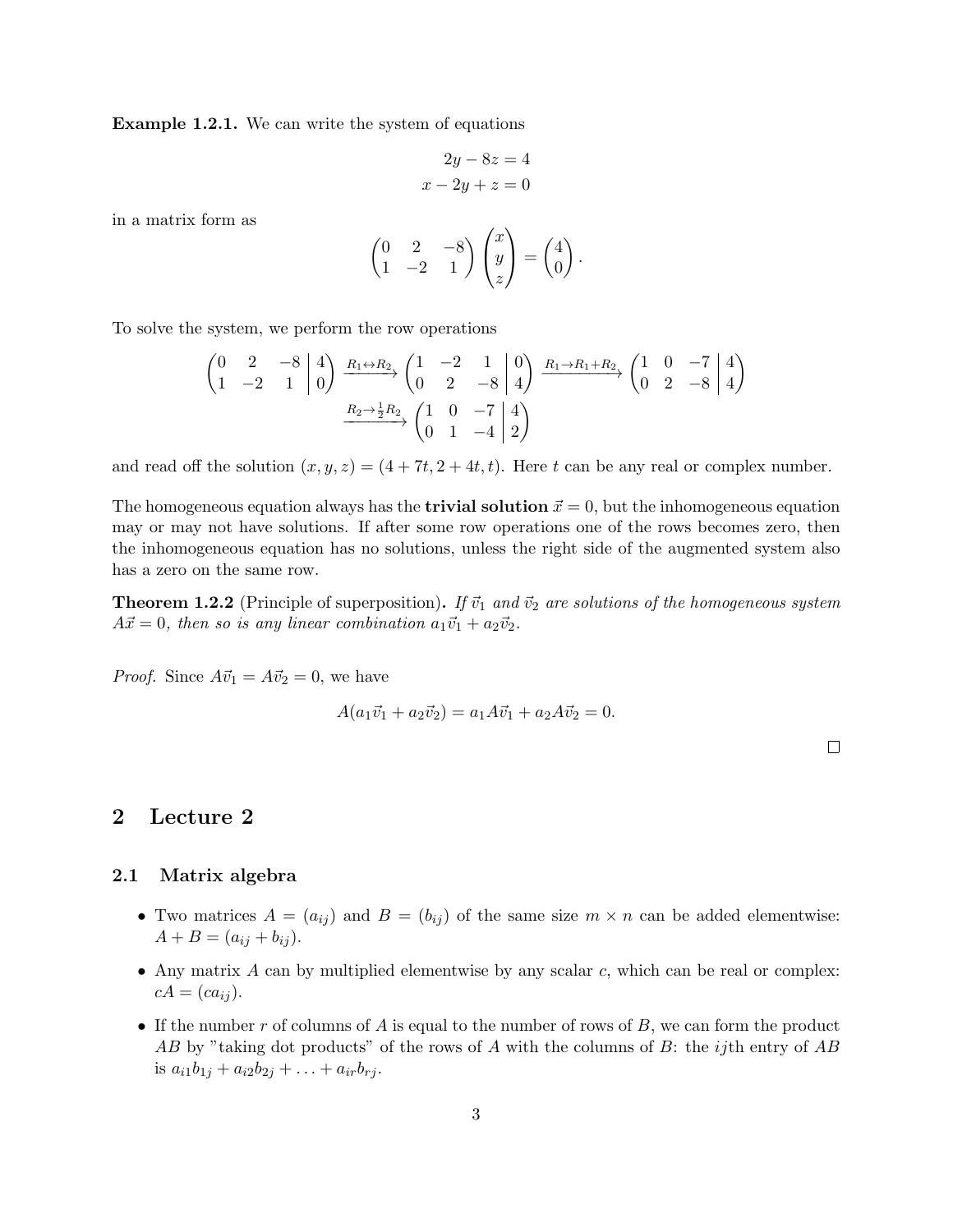These operations satisfy many of the familiar rules of algebra:

 $(A + B) + C = A + (B + C), \quad A + B = B + A, \quad c(A + B) = cA + cB, \quad (c + d)A = cA + dA$  $c(AB) = (cA)B = A(cB), \quad (AB)C = A(BC), \quad A(B+C) = AB + AC, \quad (A+B)C = AC + BC.$ However, it is **not** always true that  $AB = BA$ , even if both products exist and have the same size. If this equation *does* hold for some particular matrices  $A$  and  $B$ , then we say that  $A$  and  $B$ **commute**. Necessarily  $A$  and  $B$  must be square matrices if the commute. Commuting matrices turn out to be important when we discuss the matrix exponential.

- Any matrix can be transposed by interchanging its rows and columns:  $A<sup>T</sup> = (a_{ji}).$
- Any matrix can be conjugated by taking complex conjugates of its entries:  $\overline{A} = (\overline{a_{ij}})$ . If the entries of A are all real, conjugation doesn't change A.
- The conjugate transpose  $A^* = \overline{A}^T$  is called the **Hermitian conjugate** or **adjoint** of A.

The transpose and conjugate transpose satisfy the rules  $(AB)^T = B^T A^T$  and  $(AB)^* = B^* A^*$ respectively.

**Example 2.1.1.** If  $A = \begin{pmatrix} i & -1 \\ 2+i & \pi \end{pmatrix}$  then  $A^* = \begin{pmatrix} i & 2+i \\ -1 & \pi \end{pmatrix}$  and  $A^* = \begin{pmatrix} -i & 2-i \\ -1 & \pi \end{pmatrix}$ 

### 2.2 Linear independence and bases

The vector space  $\mathbb{R}^n$  consists of all column vectors of length n with real entries. A linear com**bination** of vectors is a sum  $c_1\vec{v}_1 + ... + c_k\vec{v}_k$ . The vectors  $\vec{v}_1, ..., \vec{v}_k$  are **linearly dependent** if there exists a linear combination

$$
c_1\vec{v}_1+\ldots+c_k\vec{v}_k=0,
$$

where at least one of the  $c_1, \ldots, c_k$  is nonzero. If the only such linear combination is  $c_1 = \ldots =$  $c_k = 0$ , i.e. the trivial linear combination, then the vectors are linearly independent.

**Example 2.2.1.** Are the vectors  $(1,4,7)^T$ ,  $(2,5,8)^T$ ,  $(3,6,9)^T$  linearly independent? No, since

$$
-\begin{pmatrix}1\\4\\7\end{pmatrix}+2\begin{pmatrix}2\\5\\8\end{pmatrix}-\begin{pmatrix}3\\6\\9\end{pmatrix}=\begin{pmatrix}0\\0\\0\end{pmatrix}.
$$

A set of vectors  $\vec{v}_1, \ldots, \vec{v}_k$  spans  $\mathbb{R}^n$ , if any vector  $\vec{v}$  in  $\mathbb{R}^n$  can be expressed as a linear combination

$$
\vec{v} = c_1 \vec{v}_1 + \ldots + c_k \vec{v}_k.
$$

A basis of  $\mathbb{R}^n$  is any set of vectors that is both linearly independent and spans  $\mathbb{R}^n$ . Any basis of  $\mathbb{R}^n$  has exactly n vectors, and if a set of n vectors either spans and is linearly independent, then it is automatically a basis. The set  $\vec{e}_1 = (1, 0, \dots, 0)^T, \vec{e}_2 = (0, 1, \dots, 0)^T, \vec{e}_n = \dots, (0, 0, \dots, 1)^T$  is called the standard basis of  $\mathbb{R}^n$ .

Note 2.2.2. Most of our vectors will have real entries, but occasionally we need to consider complex vectors as well. Everything that we have said about linear independence and bases holds for complex vectors when we allow complex coefficients.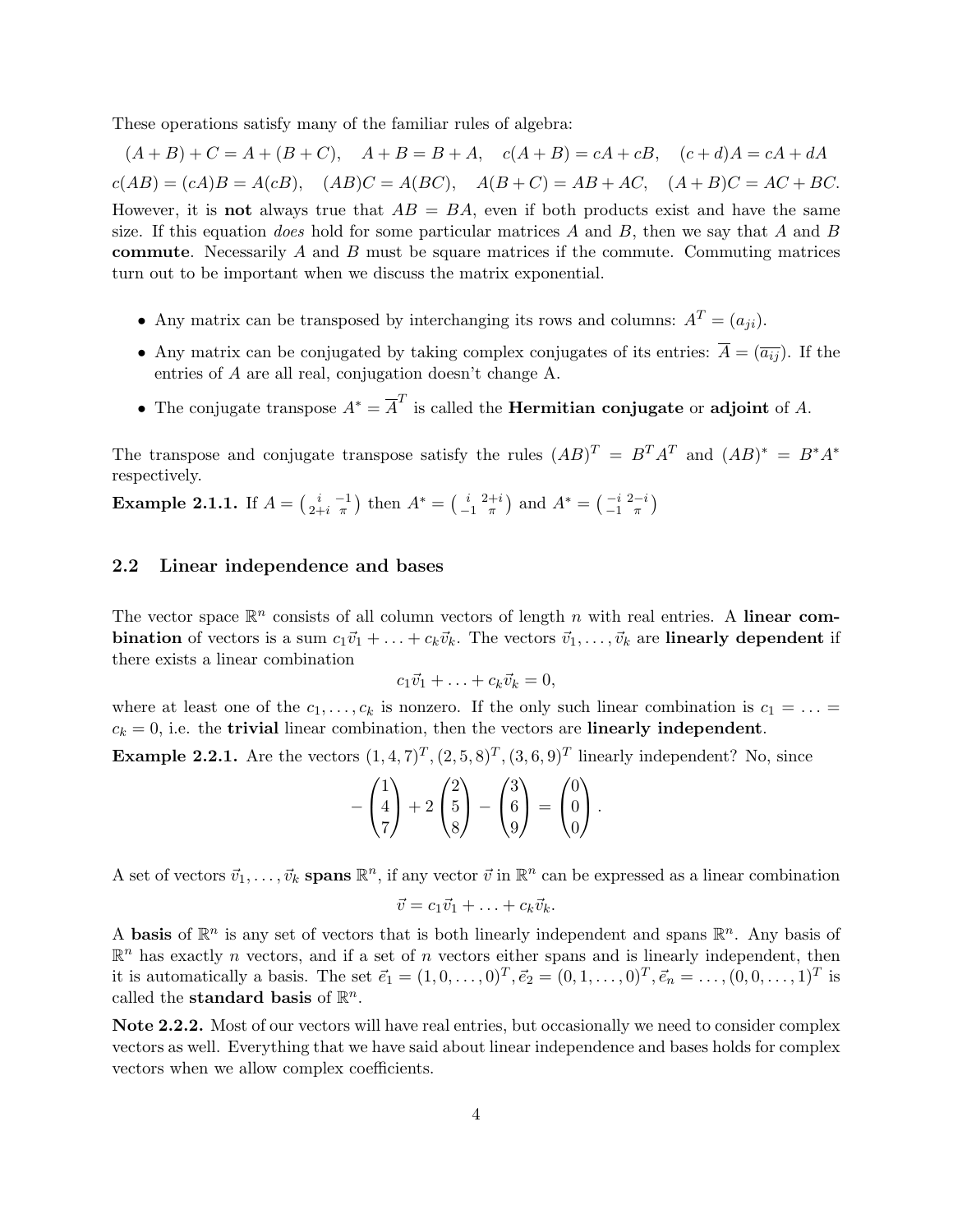### 2.3 Linear maps and matrices

A map or a function  $f: \mathbb{R}^m \to \mathbb{R}^n$  is a rule that associates to each vector in  $\mathbb{R}^m$  a unique vector in  $\mathbb{R}^n$ . Here  $\mathbb{R}^m$  is the **domain** or source of f, and  $\mathbb{R}^n$  is the **codomain** or target of f.

**Example 2.3.1.** Define  $f : \mathbb{R}^2 \to \mathbb{R}^3$  by the rule

$$
f\begin{pmatrix} \theta \\ \phi \end{pmatrix} = \begin{pmatrix} \cos \theta \sin \phi \\ \sin \theta \sin \phi \\ \cos \phi \end{pmatrix}.
$$

Geometrically this map takes  $\mathbb{R}^2$  onto the unit sphere of  $\mathbb{R}^3$ . You might recognize  $\theta$  and  $\phi$  as spherical coordinates.

A map f is linear if it satisfies the rules  $f(\vec{v} + \vec{w}) = f(\vec{v}) + f(\vec{w})$  and  $f(c\vec{v}) = cf(\vec{v})$  for all vectors  $\vec{v}, \vec{w}$  and real numbers c, or equivalently the single rule  $f(c\vec{v} + d\vec{w}) = cf(\vec{v}) + df(\vec{w})$ . Linear maps preserve the vector space structure.

Example 2.3.2. The map

$$
f\begin{pmatrix} x \\ y \\ z \end{pmatrix} = \begin{pmatrix} x + 7y - 11z \\ -2x + 3z \end{pmatrix}
$$

is linear, unlike either of

$$
g\begin{pmatrix} x \\ y \end{pmatrix} = \begin{pmatrix} x - y \\ x^2 + y \end{pmatrix}, \qquad h\begin{pmatrix} x \\ y \end{pmatrix} = \begin{pmatrix} x + 2y - 2 \\ -x + 3y \end{pmatrix}.
$$

If A is an  $m \times n$  matrix, we can define a linear map  $f_A : \mathbb{R}^m \to \mathbb{R}^n$  by  $f_A(\vec{v}) = A\vec{v}$ . Conversely, any linear map  $f : \mathbb{R}^m \to \mathbb{R}^n$  gives rise to an  $m \times n$  matrix  $A_f$  given by

$$
A_f = [f(\vec{e}_1) f(\vec{e}_2) \dots f(\vec{e}_m)],
$$

which satisfies  $f_{A_f} = f$ . This shows that studying linear maps is (more or less) the same as studying matrices.

## 3 Lecture 3

### 3.1 Invertible matrices and determinant

A matrix is a **square matrix** if it has the same number of rows and columns. We can view  $n \times n$ square matrices as maps  $\mathbb{R}^n \to \mathbb{R}^n$ . The  $n \times n$  **identity matrix** is the matrix

$$
I = I_n = \begin{pmatrix} 1 & 0 & \cdots & 0 \\ 0 & 1 & \cdots & 0 \\ \vdots & \vdots & \ddots & \vdots \\ 0 & 0 & \cdots & 1 \end{pmatrix}.
$$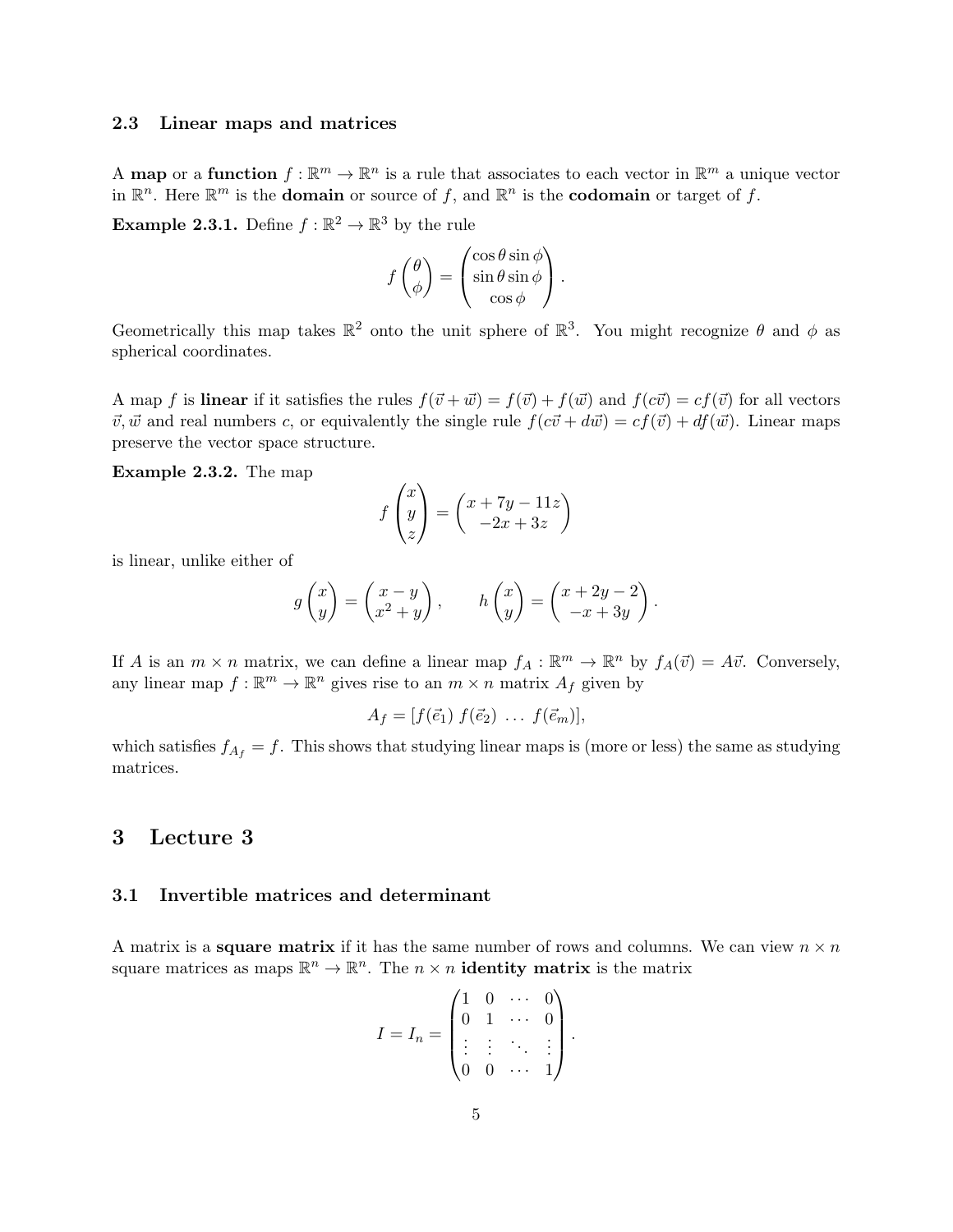It satisfies  $IA = A$  for all  $n \times m$  matrices A, and  $BI = B$  for all  $m \times n$  matrices B. The associated linear map is the identity map:  $f_I(\vec{v}) = \vec{v}$  for all vectors  $\vec{v}$ . A square matrix A is **invertible** or nonsingular if there exists another square matrix B of the same size as A, such that  $AB = I$  and  $BA = I$ . (In fact either of these equations implies the other.) This matrix B is unique if it exists, and is denoted  $A^{-1}$  and called the **inverse** of A. If no such B exists, then A is **singular**. If both A and B are invertible, then  $(AB)^{-1} = B^{-1}A^{-1}$ .

If A is an invertible matrix, and we know the inverse  $A^{-1}$ , the equation  $A\vec{x} = \vec{b}$  is easy to solve: just multiply both sides with the inverse to get  $\vec{x} = A^{-1}\vec{b}$ . This is the *unique* solution of the inhomogeneous equation. In particular, the *only* solution of the homogeneous equation is the trivial solution  $\vec{x} = 0$ .

The **determinant** is the unique map from the set of  $n \times n$  matrices to real (or complex) numbers that is

- multilinear:  $\det([\vec{v}_1 \cdots a \vec{v}_i + b \vec{w}_i \cdots \vec{v}_n]) = a \det([\vec{v}_1 \cdots \vec{v}_i \cdots \vec{v}_n]) + b \det[(\vec{v}_1 \cdots \vec{w}_i \cdots \vec{v}_n)]$  for every  $i$ ,
- alternating:  $\det([\vec{v}_1 \cdots \vec{v}_i \ \vec{v}_{i+1} \cdots \vec{v}_n]) = -\det([\vec{v}_1 \cdots \vec{v}_{i+1} \ \vec{v}_i \cdots \vec{v}_n])$  for every *i*,
- normalized:  $det(I) = 1$ .

The determinant can be computed using the minor expansion. The main utility of the determinant is to tell whether a square matrix a invertible or not:

**Theorem 3.1.1.** A square matrix A is invertible if and only if  $det(A)$  is nonzero.

The usual way of finding the inverse of A is to form the augmented system  $[A|I]$  and perform row operations to turn the right hand side into the identity matrix; the right hand side will then be the inverse:  $[I|A^{-1}]$ . If this is impossible, then A is singular. Here is a quick way to find the inverse of a 2 matrix:

if 
$$
A = \begin{pmatrix} a & b \\ c & d \end{pmatrix}
$$
, then  $A^{-1} = \frac{1}{\det(A)} \begin{pmatrix} d & -b \\ -c & a \end{pmatrix} = \frac{1}{ad - bc} \begin{pmatrix} d & -b \\ -c & a \end{pmatrix}$ .

In words, "interchange diagonals, negate off-diagonals, divide by determinant".

#### Test for being a basis

We can use these ideas to tell if given vectors  $\vec{v}_1, \ldots, \vec{v}_n$  are a basis for  $\mathbb{R}^n$ . Any linear combination  $c_1\vec{v}_1 + \cdots + c_n\vec{v}_n$  can be written as a matrix product  $A\vec{c}$ , where

$$
A = [\vec{v}_1 \ \ldots \ \vec{v}_n], \qquad \vec{c} = (c_1 \ \ldots \ c_n)^T.
$$

Any equation of linear dependence is then a solution  $\vec{c}$  of the equation  $A\vec{x} = 0$ . The vectors are linearly independent if and only the zero vector  $\vec{c} = 0$  is the only solution of this equation, if and only if A is invertible. In light of the previous theorem,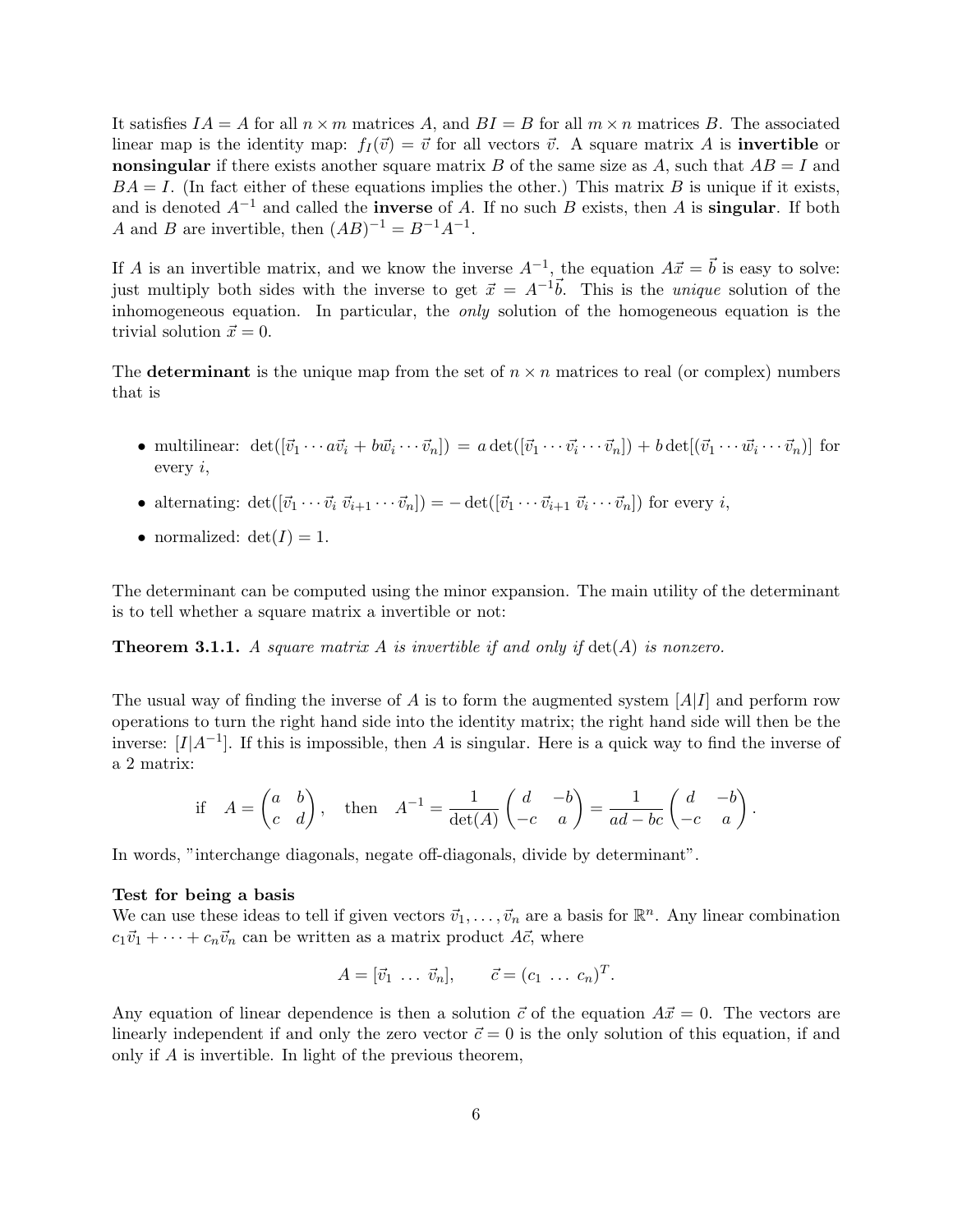**Corollary 3.1.2.** The vectors  $\vec{v}_1, \ldots, \vec{v}_n$  form a basis of  $\mathbb{R}^n$  if and only if the matrix  $A = [\vec{v}_1 \cdots \vec{v}_n]$ has nonzero determinant.

**Example 3.1.3.** Are the vectors  $(1,4,7)^T$ ,  $(2,5,8)^T$ ,  $(3,6,9)^T$  linearly independent? No, since

$$
\det\begin{pmatrix} 1 & 2 & 3 \\ 4 & 5 & 6 \\ 7 & 8 & 9 \end{pmatrix} = 1 \cdot (5 \cdot 9 - 6 \cdot 8) - 2 \cdot (4 \cdot 9 - 6 \cdot 7) + 3 \cdot (4 \cdot 8 - 5 \cdot 7) = 0.
$$

### 3.2 Eigenvalue, eigenvector, and eigenspace

Let A be an  $n \times n$  matrix. An **eigenvector** of A with **eigenvalue**  $\lambda$  is a *nonzero* vector  $\vec{v}$  such that

$$
A\vec{v} = \lambda \vec{v}.
$$

This is called the eigenvalue equation.

**Example 3.2.1.** The vector  $(1, -1)^T$  is an eigenvector of  $\begin{pmatrix} 1 & 2 \\ 2 & 1 \end{pmatrix}$  with eigenvalue -1.

We can rewrite the eigenvalue equation as

$$
(A - \lambda I)\vec{v} = 0.
$$

Since  $\vec{v} \neq 0$ , the matrix  $A - \lambda I$  must be singular, and conversely if  $A - \lambda I$  is singular, then such nonzero  $\vec{v}$  exists. This tells us that the eigenvalues are precisely the zeros of the **characteristic** polynomial

$$
p_A(x) = \det(A - xI).
$$

**Example 3.2.2.** Let  $A = \begin{pmatrix} 1 & 2 \\ 2 & 1 \end{pmatrix}$ . The characteristic polynomial of A is

$$
p_A(x) = \det \begin{pmatrix} 1-x & 2 \\ 2 & 1-x \end{pmatrix} = (1-x)^2 - 4 = x^2 - 2x - 3 = (x+1)(x-3).
$$

To find the eigenvectors associated to an eigenvalue  $\lambda$ , we solve the equation  $(A - \lambda I)\vec{x} = 0$ . The eigenspace  $E_{\lambda}(A)$  of A for  $\lambda$  is the null space of the matrix  $A - \lambda I$ . It is a vector subspace of  $\mathbb{R}^n$ . The nonzero elements of  $E_{\lambda}(A)$  are the eigenvectors of associated to  $\lambda$ .

**Example 3.2.3.** Let  $A = \begin{pmatrix} 1 & 2 \\ 2 & 1 \end{pmatrix}$ . The eigenvalues of A are 3 and -1, and we found that  $(1, -1)^T$ is in  $E_{-1}(A)$ . In fact,  $E_{-1}(A)$  is one-dimensional, and  $(1, -1)^T$  is a basis for it. Let's find  $E_3(A)$ . We have

$$
A - 3I = \begin{pmatrix} -2 & 2 \\ 2 & -2 \end{pmatrix}.
$$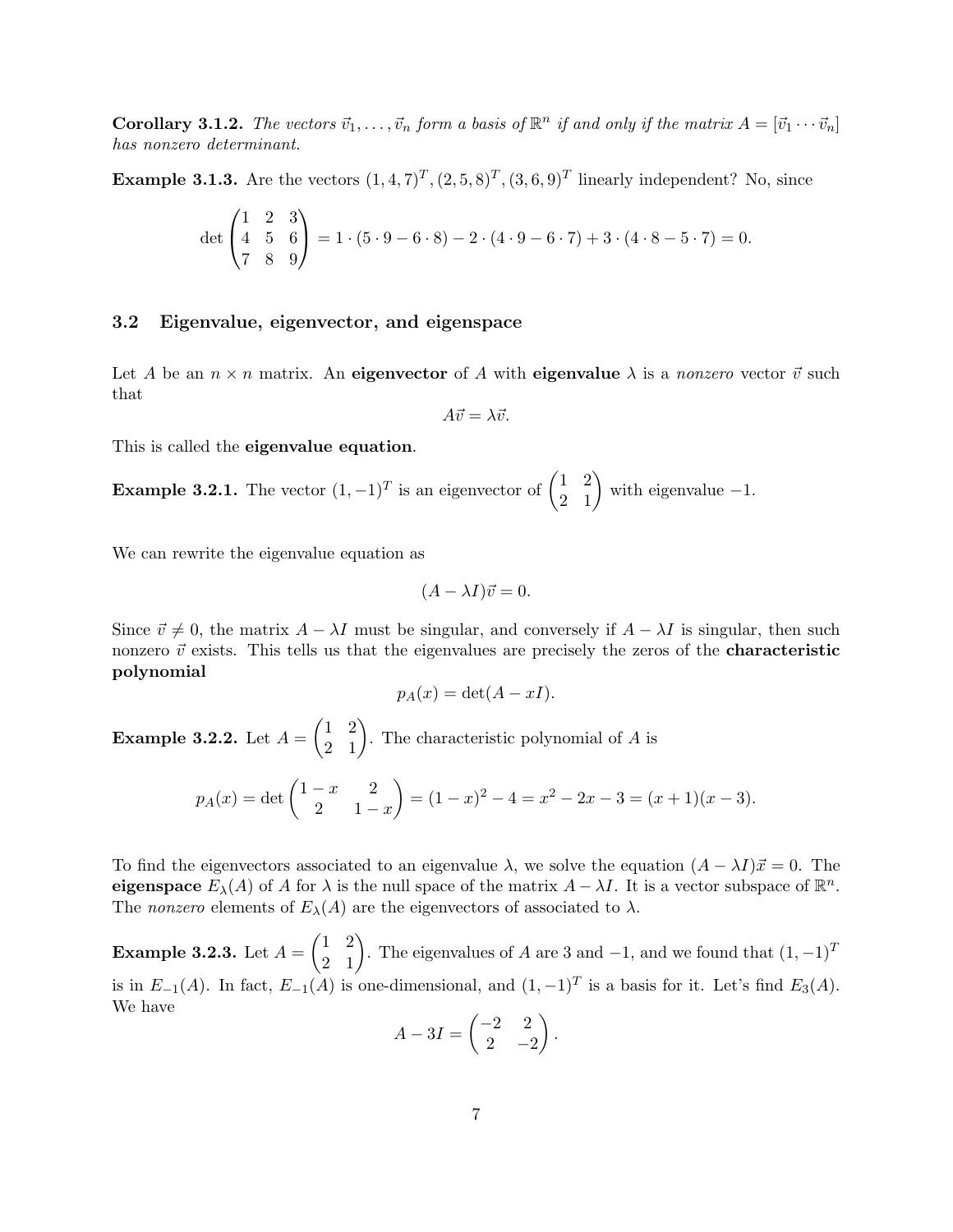To find the null space, we row reduce to  $\begin{pmatrix} 1 & -1 \\ 0 & 0 \end{pmatrix}$ , and see that the null space is

$$
E_3(A) = \{(t, t)^T \mid t \in \mathbb{R}\},
$$

i.e. the one-dimensional subspace of  $\mathbb{R}^2$  spanned by  $(1,1)^T$ .

Even if the matrix A has real entries, the eigenvalues can be complex numbers. The characteristic polynomial of a real matrix A has real coefficients, so its roots are either real or appear as pairs of complex conjugates. The eigenvectors associated to such pairs of eigenvalues are also complex conjugates of each other. In this case (and why not more generally) we should view the eigenspaces as complex vector subspaces of  $\mathbb{C}^n$  rather than real subspaces of  $\mathbb{R}^n$ .

Example 3.2.4. If 
$$
A = \begin{pmatrix} 2 & -1 \\ 1 & 2 \end{pmatrix}
$$
, then  
\n
$$
p_A(x) = (2 - x)^2 + 1 = x^2 - 4x + 5
$$

has roots  $\lambda_1 = 2 + i$  and  $\lambda_2 = 2 - i$ . The eigenspace  $E_{2+i}(A)$  is spanned by  $(i,1)^T$ , and  $E_{2-i}(A)$  is spanned by  $(-i, 1)^T$ .

# 4 Lecture 4

### 4.1 Algebraic and geometric multiplicity

The characteristic polynomial  $p_A(x) = \det(A - xI)$  can be factored over the complex numbers as

$$
p_A(x) = (-1)^n (x - \lambda_1)^{m_1} (x - \lambda_2)^{m_2} \cdots (x - \lambda_r)^{m_r}.
$$

The numbers  $\lambda_1, \ldots, \lambda_r$  are the distinct eigenvalues of A, and the exponent  $m_i$  is the **algebraic** multiplicity of  $\lambda_i$ , denoted  $m_a(\lambda_i)$ . Since  $p_A(x)$  has degree n, we have  $m_1 + \cdots + m_r = n$ . For each eigenvalue  $\lambda_i$ , the matrix  $A - \lambda_i I$  is singular, so it has nontrivial null space. The dimension of the null space is the **geometric multiplicity** of  $\lambda_i$ , denoted  $m_g(\lambda_i)$ . It can be shown that the two multiplicities satisfy the inequalities

$$
1 \le m_g(\lambda_i) \le m_a(\lambda_i) \le n.
$$

Example 4.1.1. Let  $A =$  $\sqrt{ }$  $\mathcal{L}$ 2 1 0  $0 \quad 2 \quad 0$  $0 \t 0 \t -1$  $\setminus$ . The characteristic polynomial is  $p_A(x) = (2-x)(2-x)(-1-x) = -(x-2)^2(x+1).$ 

The eigenvalues are 2 and  $-1$  with algebraic multiplicities  $m_a(2) = 2, m_a(-1) = 1$ . To find the geometric multiplicities, we solve the equation  $(A - \lambda I)x = 0$  for  $\lambda = 2, -1$ . If  $\lambda = 2$ , this gives

$$
\begin{pmatrix} 0 & 1 & 0 \\ 0 & 0 & 0 \\ 0 & 0 & -3 \end{pmatrix} \begin{pmatrix} x_1 \\ x_2 \\ x_3 \end{pmatrix} = 0,
$$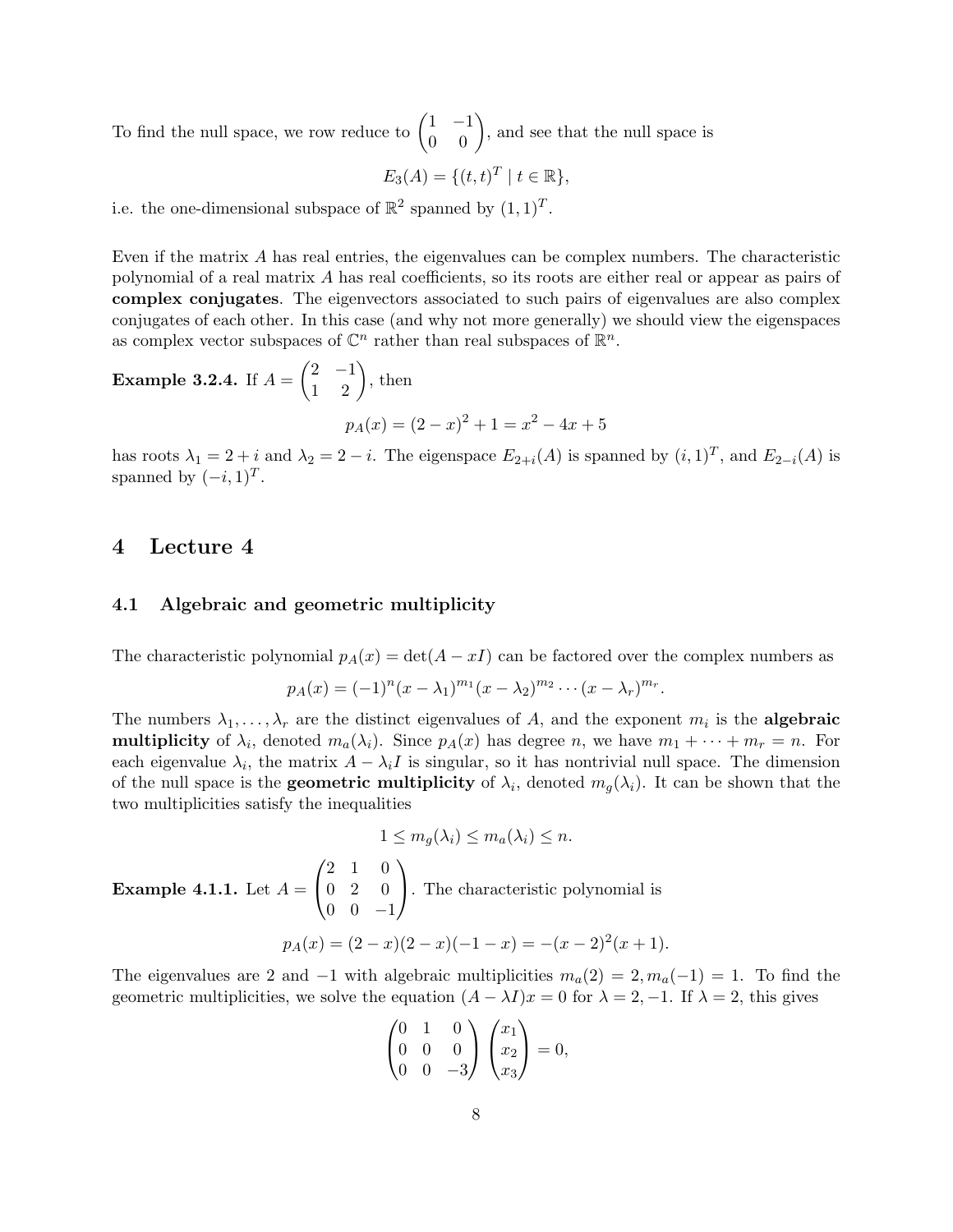whose solutions space is one-dimensional, spanned by  $(1,0,0)^T$ . Thus,  $m_g(2) = 1 < 2 = m_a(2)$ . For  $\lambda = -1$  we get the equation

$$
\begin{pmatrix} 3 & 1 & 0 \ 0 & 3 & 0 \ 0 & 0 & 0 \end{pmatrix} \begin{pmatrix} x_1 \ x_2 \ x_3 \end{pmatrix} = 0,
$$

whose solution is also one-dimensional, spanned by  $(0,0,1)^T$ . Thus,  $m_g(-1) = 1$ , as expected.

### 4.2 Diagonalization

A diagonal matrix is a square matrix whose only nonzero entries lie on the main diagonal. A diagonal matrix is sometimes denoted by  $diag(a_1, a_2, \ldots, a_n)$ , where  $a_1, \ldots, a_n$  are the diagonal elements listed from top left to bottom right.

Example 4.2.1. The matrices

$$
\begin{pmatrix} -1 & 0 \ 0 & 2i + 3 \end{pmatrix} = diag(-1, 2i + 3) and \begin{pmatrix} 0 & 0 & 0 \ 0 & \pi & 0 \ 0 & 0 & 9001 \end{pmatrix} = diag(0, \pi, 9001)
$$

are diagonal.

Two square matrices A and B are said to be **similar** if there exists an invertible matrix S such that  $B = SAS^{-1}$ . A matrix that is similar to a diagonal matrix is called **diagonalizable**.

Suppose that A is a similar to a diagonal matrix  $D = diag(a_1, \ldots, a_n)$ , so that we have an equation  $A = SDS^{-1}$  for some matrix S. Multiplying both sides on the right by S gives  $AS = SD$ . We let the column vectors of S be  $\vec{v}_1, \ldots, \vec{v}_n$ , and write this equation more explicitly as

$$
A \begin{bmatrix} \vec{v}_1 & \vec{v}_2 & \cdots & \vec{v}_n \end{bmatrix} = \begin{bmatrix} \vec{v}_1 & \vec{v}_2 & \cdots & \vec{v}_n \end{bmatrix} \begin{pmatrix} a_1 & & \\ & \ddots & \\ & & a_n \end{pmatrix},
$$

which turns into

 $[A\vec{v}_1 \; A\vec{v}_2 \; \cdots \; A\vec{v}_n] = [a_1\vec{v}_1 \; a_2\vec{v}_2 \; \cdots \; a_n\vec{v}_n],$ 

or  $A\vec{v}_1 = a_1\vec{v}_1, \ldots, A\vec{v}_n = a_n\vec{v}_n$ . These are nothing but eigenvalue equations for the matrix A. This implies that the diagonal elements of  $D$  are the eigenvalues of  $A$ , and the columns of  $S$  are corresponding eigenvectors. Moreover, since S is invertible, eigenvectors of A form a basis of  $\mathbb{R}^n$ (or  $\mathbb{C}^n$ ). Conversely, if the eigenvalues of A form a basis, we can form the diagonal matrix D by placing the eigenvalues of A on the diagonal of  $D$ , and the matrix  $S$  by placing the corresponding eigenvectors as the columns of  $S$  in the same order. Thus, we have

**Theorem 4.2.2.** A square matrix A is diagonalizable if and only if there exists a basis consisting of eigenvectors of A. Such a basis is called an eigenbasis.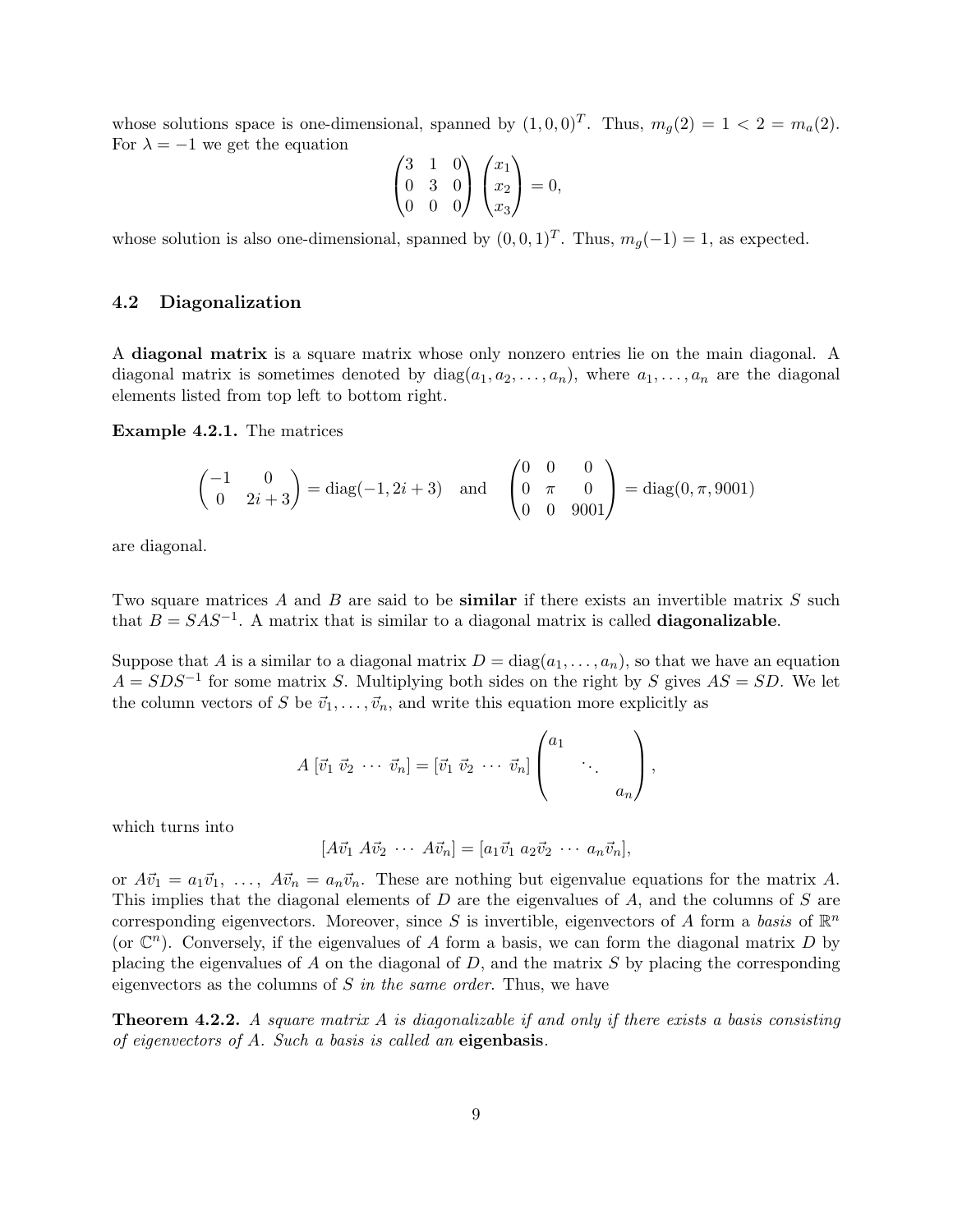In other words, to diagonalize  $A$ , we must find  $n$  linearly independent eigenvectors  $A$ . When is this possible? It can be shown that eigenvectors corresponding to distinct eigenvalues are linearly independent. Thus, the number of linearly independent eigenvectors is the sum of the geometric multiplicities. But since  $m_g(\lambda_i) \leq m_a(\lambda_i)$  for each eigenvalue  $\lambda_i$ , and  $m_a(\lambda_1) + \cdots + m_a(\lambda_r) = n$ , we have

Corollary 4.2.3. A square matrix A is diagonalizable if and only the geometric and algebraic multiplicities of its eigenvalues agree:  $m_q(\lambda) = m_q(\lambda)$  for every eigenvalue  $\lambda$  of A.

Moreover, since  $m_q(\lambda) \geq 1$  always, we have

**Corollary 4.2.4.** If the algebraic multiplicity of every eigenvalue of A is one, then A is diagonalizable.

Example 4.2.5. Let  $A =$  $\sqrt{ }$  $\mathcal{L}$ 2 1 0  $0 \quad 2 \quad 0$  $0 \t 0 \t -1$  $\setminus$ . We found that  $\lambda = 2$  is an eigenvalue of A with algebraic

multiplicity 2 but geometric multiplicity 1. Thus, A is not diagonalizable.

**Example 4.2.6.** Let  $A = \begin{pmatrix} -2 & 2 \\ -1 & 1 \end{pmatrix}$ . Let's try to diagonalize it. We first find the characteristic polynomial:

$$
p_A(x) = (-2 - x)(1 - x) - 2(-1) = x^2 + x = x(x + 1).
$$

Thus, the eigenvalues are 0 and  $-1$ , each with algebraic multiplicity 1, so A is diagonalizable. The vectors  $(2, 1)^T$  and  $(1, 1)^T$  are eigenvectors of A with eigenvalues  $-1$  and 0 respectively, and they form an eigenbasis. Thus,

$$
A = \begin{pmatrix} 2 & 1 \\ 1 & 1 \end{pmatrix} \begin{pmatrix} -1 & 0 \\ 0 & 0 \end{pmatrix} \begin{pmatrix} 2 & 1 \\ 1 & 1 \end{pmatrix}^{-1} = \begin{pmatrix} 2 & 1 \\ 1 & 1 \end{pmatrix} \begin{pmatrix} -1 & 0 \\ 0 & 0 \end{pmatrix} \begin{pmatrix} 1 & -1 \\ -1 & 2 \end{pmatrix}.
$$

# 5 Lecture 5

### 5.1 Jordan normal form

As we saw in the previous lecture, a matrix A is diagonalizable if and only if it admits an eigenbasis if and only if the algebraic and geometric multiplicities of its eigenvalues agree. We also saw that not all matrices are diagonalizable. (Nondiagonalizable matrices are sometimes called defective.) How close to a diagonal matrix can we get?

The **Jordan block** of size m with eigenvalue  $\lambda$  is the matrix

$$
J_m(\lambda) = \begin{pmatrix} \lambda & 1 & 0 & 0 & \cdots & 0 \\ 0 & \lambda & 1 & 0 & \cdots & 0 \\ 0 & 0 & \lambda & 1 & \cdots & 0 \\ \vdots & \vdots & \vdots & \vdots & \ddots & \vdots \\ 0 & 0 & 0 & 0 & \cdots & 1 \\ 0 & 0 & 0 & 0 & \cdots & \lambda \end{pmatrix},
$$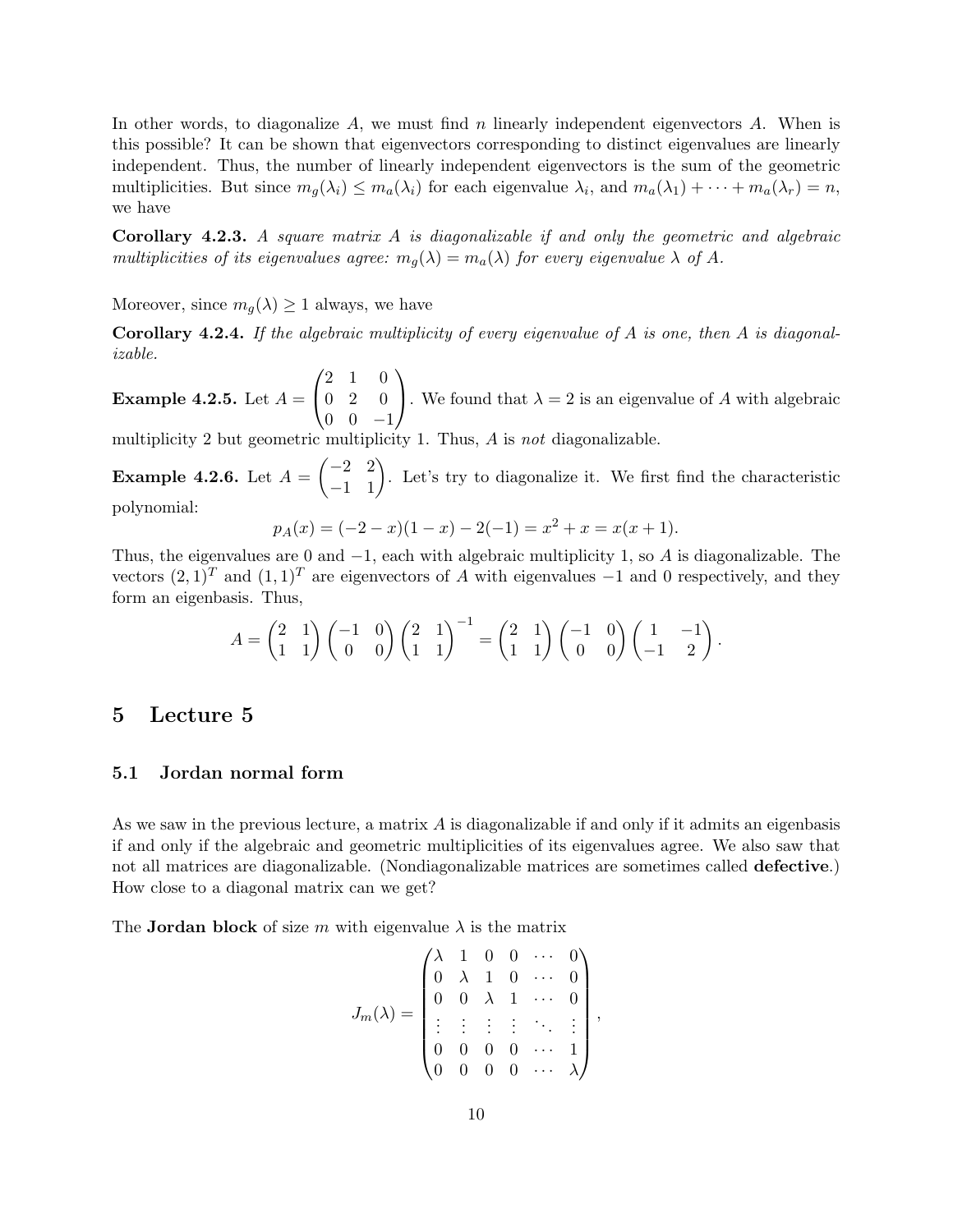i.e. it has  $\lambda$ 's on the main diagonal and 1's on the superdiagonal.

Example 5.1.1. The following are examples of Jordan blocks:

$$
J_3(7) = \begin{pmatrix} 7 & 1 & 0 \\ 0 & 7 & 1 \\ 0 & 0 & 7 \end{pmatrix}, \quad J_2(\pi) = \begin{pmatrix} \pi & 1 \\ 0 & \pi \end{pmatrix}, \quad J_2(0) = \begin{pmatrix} 0 & 1 \\ 0 & 0 \end{pmatrix}, \quad J_1(13) = (13).
$$

A matrix  $B$  is in **Jordan normal form** or is a **Jordan matrix** if it is of the form

$$
B = \begin{pmatrix} J_{m_1}(\lambda_1) & 0 & \cdots & 0 \\ 0 & J_{m_2}(\lambda_2) & \cdots & 0 \\ \vdots & \vdots & \ddots & \vdots \\ 0 & 0 & \cdots & J_{m_l}(\lambda_l) \end{pmatrix}.
$$

Example 5.1.2. The following matrices are in Jordan normal form:

|  |                                                                                                 |  |  |  | $\begin{pmatrix} 0 & 1 & 0 \\ 0 & 0 & 0 \\ 0 & 0 & 2 \end{pmatrix}$ , |  | $\begin{pmatrix} 1 & 0 & 0 \\ 0 & 1 & 1 \\ 0 & 0 & 1 \end{pmatrix}$ . |  |
|--|-------------------------------------------------------------------------------------------------|--|--|--|-----------------------------------------------------------------------|--|-----------------------------------------------------------------------|--|
|  | $\begin{pmatrix} 3 & 0 & 0 & 0 \ 0 & 7 & 1 & 0 \ 0 & 0 & 7 & 0 \ 0 & 0 & 0 & -i \end{pmatrix}.$ |  |  |  |                                                                       |  |                                                                       |  |
|  |                                                                                                 |  |  |  |                                                                       |  |                                                                       |  |

(What are the  $\lambda_i$  and  $m_i$  in each case?)

Theorem 5.1.3. Every square matrix is similar to a matrix in Jordan normal form. The Jordan normal form of a matrix is unique up to reordering of the Jordan blocks.

### 5.2 Generalized eigenvectors

Let A be a square matrix. To diagonalize  $A$ , we would need to find a basis of eigenvectors of  $A$ . Such a basis does not always exists, but something close to it does. If  $\lambda$  is an eigenvalue of A, then a **generalized eigenvector** of rank m corresponding to  $\lambda$  is a vector  $\vec{v}$  such that  $(A - \lambda I)^m \vec{v} = 0$  but  $(A - \lambda I)^{m-1}\vec{v} \neq 0$ . We see that a generalized eigenvector of rank 1 is just an ordinary eigenvector.

**Example 5.2.1.** Let  $A = \begin{pmatrix} 1 & -1 \\ 0 & 1 \end{pmatrix}$ . The vector  $\vec{v} = (1,0)^T$  is an honest eigenvector of A with eigenvalue  $\lambda = 1$ , since  $A\vec{v} = \vec{v}$ . The vector  $\vec{w} = (2, 1)^T$  is a generalized eigenvector of rank 2 corresponding to  $\lambda$ , since

$$
(A - \lambda I)\vec{w} = \begin{pmatrix} 0 & -1 \\ 0 & 0 \end{pmatrix} \begin{pmatrix} 2 \\ 1 \end{pmatrix} = \begin{pmatrix} -1 \\ 0 \end{pmatrix}, \quad (A - \lambda I)^2 \vec{w} = \begin{pmatrix} 0 & -1 \\ 0 & 0 \end{pmatrix} \begin{pmatrix} -1 \\ 0 \end{pmatrix} = \begin{pmatrix} 0 \\ 0 \end{pmatrix}
$$

.

In fact  $(A - \lambda I)^2 = 0$ , so *every* vector is a generalized eigenvector.

A **Jordan chain** of generalized eigenvectors is a sequence of vectors  $\vec{v}_1, \ldots, \vec{v}_m$  such that  $\vec{v}_1$  is an eigenvector of A with eigenvalue  $\lambda$ , and  $(A - \lambda I)\vec{v}_i = \vec{v}_{i-1}$  for  $i = 2, \ldots, m$ . Equivalently,  $A\vec{v_i} = \lambda \vec{v_i} + \vec{v_{i-1}}.$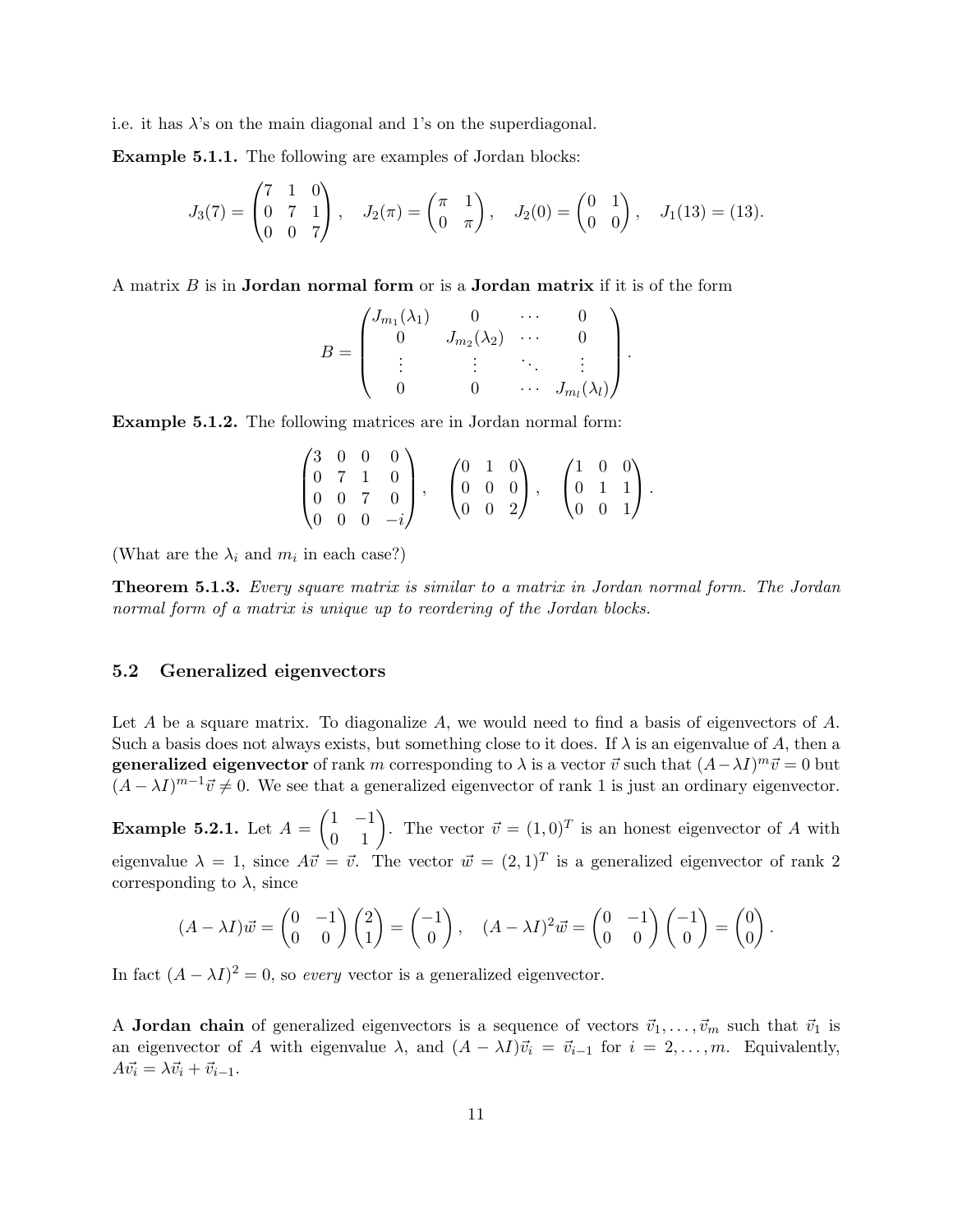**Example 5.2.2.** Let  $A = \frac{1}{2}$  $\overline{2}$  $\sqrt{ }$  $\mathcal{L}$ 3 1 −1  $-2$  6 0 1 −1 3  $\setminus$ . The vectors  $\vec{v_1} = (1, 1, 0)^T, \vec{v_2} = (0, 1, -1)^T, \vec{v_3} =$ 

 $(1, 2, 1)^T$  form a Jordan chain of length 3 corresponding to eigenvalue  $\lambda = 2$ , since

$$
A\vec{v}_1 = \begin{pmatrix} 2 \\ 2 \\ 0 \end{pmatrix} = 2\vec{v}_1, \quad A\vec{v}_2 = \begin{pmatrix} 1 \\ 3 \\ -2 \end{pmatrix} = \vec{v}_1 + 2\vec{v}_2, \quad A\vec{v}_3 = \begin{pmatrix} 2 \\ 5 \\ 1 \end{pmatrix} = \vec{v}_2 + 2\vec{v}_3.
$$

The key to finding the Jordan normal form of a matrix is the following

**Theorem 5.2.3.** Every square matrix A admits a basis of generalized eigenvectors, and the basis can be chosen to consist entirely of Jordan chains.

Recall that the dimension of the eigenspace  $E_{\lambda}(A)$  is the geometric multiplicity of  $\lambda$ . It turns out that the dimension of the space of generalized eigenvectors corresponding to  $\lambda$  is always the algebraic multiplicity. In this way the generalized eigenvectors "fix" the possible lack of genuine eigenvectors.

### 5.3 Finding the Jordan normal form

Let A be a square matrix, and let  $\vec{v}_1, \ldots, \vec{v}_m$  be a Jordan chain of generalized eigenvectors corresponding to eigenvalue  $\lambda$ . Form a matrix T by placing the vectors  $\vec{v}_i$  as its columns:

$$
T=[\vec{v}_1 \ \vec{v}_2 \ \cdots \ \vec{v}_m].
$$

What happens when we multiply  $T$  by  $A$  from the left?

$$
AT = A \begin{bmatrix} \vec{v}_1 & \vec{v}_2 & \cdots & \vec{v}_m \end{bmatrix} = \begin{bmatrix} A\vec{v}_1 & A\vec{v}_2 & \cdots & A\vec{v}_m \end{bmatrix} = \begin{bmatrix} \lambda\vec{v}_1 & \lambda\vec{v}_2 + \vec{v}_1 & \cdots & \lambda\vec{v}_m + \vec{v}_{m-1} \end{bmatrix}
$$

$$
= \begin{bmatrix} \vec{v}_1 & \vec{v}_2 & \cdots & \vec{v}_m \end{bmatrix} \begin{pmatrix} \lambda & 1 & \cdots & 0 \\ 0 & \lambda & \cdots & 0 \\ \vdots & \vdots & \ddots & \vdots \\ 0 & 0 & \cdots & \lambda \end{pmatrix} = TJ_m(\lambda).
$$

Now choose a basis of generalized eigenvectors of A consisting of Jordan chains, so that each chain is grouped together starting with an eigenvector, and form the square matrix  $S$  by placing the chosen basis as the columns of S in the given order. The above argument generalizes to show that  $AS = SJ$ , where

$$
J = \begin{pmatrix} J_{m_1}(\lambda_1) & 0 & \cdots & 0 \\ 0 & J_{m_2}(\lambda_2) & \cdots & 0 \\ \vdots & \vdots & \ddots & \vdots \\ 0 & 0 & \cdots & J_{m_l}(\lambda_l) \end{pmatrix}
$$

is in Jordan normal form. Since the columns of  $S$  form a basis,  $S$  is invertible, so multiplying by  $S^{-1}$  gives  $A = SJS^{-1}$ . Thus, J is the Jordan normal form of A.

We summarize the recipe to find the Jordan normal form of an  $n \times n$  matrix A as follows: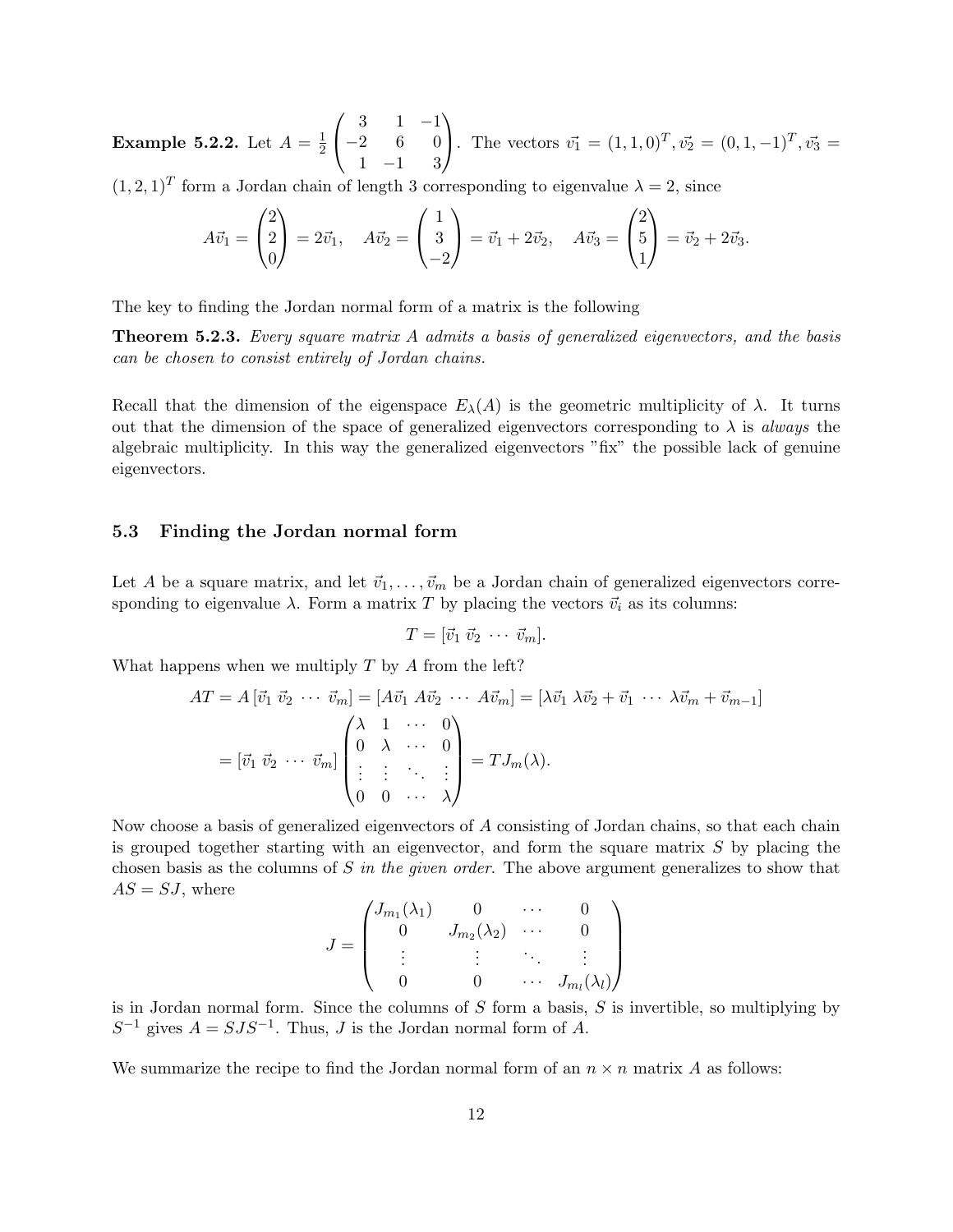- 1. Find the eigenvalues of A.
- 2. For each eigenvalue  $\lambda$ , find a basis of the eigenspace  $E_{\lambda}(A)$ .
- 3. For each vector  $\vec{v}$  with eigenvalue  $\lambda$  found in the previous step, form a Jordan chain as follows. Let  $\vec{v}_1 = \vec{v}$ , and solve  $(A - \lambda I)\vec{x} = \vec{v}_1$  to find  $\vec{v}_2$ . Then solve  $(A - \lambda I)\vec{x} = \vec{v}_2$  to find  $\vec{v}_3$ , and so on.
- 4. The previous step results in a number of vectors equal to the algebraic multiplicity of  $\lambda$  for each  $\lambda$ , altogether n linearly independent vectors. Let these vectors be the columns of a matrix S, where each Jordan chain is grouped together starting with the eigenvector. Now  $A = SJS^{-1}$ , where J is in Jordan normal form.

By the theorem above, this recipe will always work. Notice that for each eigenvalue  $\lambda$ , the number of Jordan chains corresponding to  $\lambda$  equals the geometric multiplicity  $m_q(\lambda)$ , and the number of vectors in all these chains equals the *algebraic* multiplicity  $m_a(\lambda)$ .

# 6 Lecture 6

### 6.1 Examples of finding Jordan normal form

**Example 6.1.1.** In the previous example we found that the matrix  $A = \frac{1}{2}$ 2  $\sqrt{ }$  $\mathcal{L}$ 3 1 −1  $-2$  6 0 1 −1 3  $\setminus$ has

Jordan chain  $\vec{v_1} = (1, 1, 0)^T, \vec{v_2} = (0, 1, -1)^T, \vec{v_3} = (1, 2, 1)^T$  corresponding to eigenvalue  $\lambda = 2$ . This implies that  $m_a(2) = 3$  and  $m_g(\lambda) = 1$ . Thus, we have the decomposition  $A = SJS^{-1}$ , where

$$
S = \begin{pmatrix} 1 & 0 & 1 \\ 1 & 1 & 2 \\ 0 & -1 & 1 \end{pmatrix}, \quad J = \begin{pmatrix} 2 & 1 & 0 \\ 0 & 2 & 1 \\ 0 & 0 & 2 \end{pmatrix}, \quad S^{-1} = \frac{1}{2} \begin{pmatrix} 3 & -1 & -1 \\ -1 & 1 & -1 \\ -1 & 1 & 1 \end{pmatrix}.
$$

The matrix J is the Jordan normal form of A.

**Example 6.1.2.** Let's find the Jordan decomposition of  $A =$  $\sqrt{ }$  $\mathcal{L}$ 2 0 0 −1 3 1 1 −1 1  $\setminus$ . The characteristic

polynomial is

$$
p_A(x) = (2 - x) ((3 - x)(1 - x) + 1) = (2 - x)^3,
$$

so A has a single eigenvalue  $\lambda = 2$  with algebraic multiplicity 3. To find a basis for the eigenspace  $E_2(A)$ , we solve the linear system  $(A - 2I)\vec{x} = 0$ , which in this case reads

$$
\begin{pmatrix} 0 & 0 & 0 \ -1 & 1 & 1 \ 1 & -1 & -1 \end{pmatrix} \begin{pmatrix} x_1 \ x_2 \ x_3 \end{pmatrix} = \begin{pmatrix} 0 \ 0 \ 0 \end{pmatrix}.
$$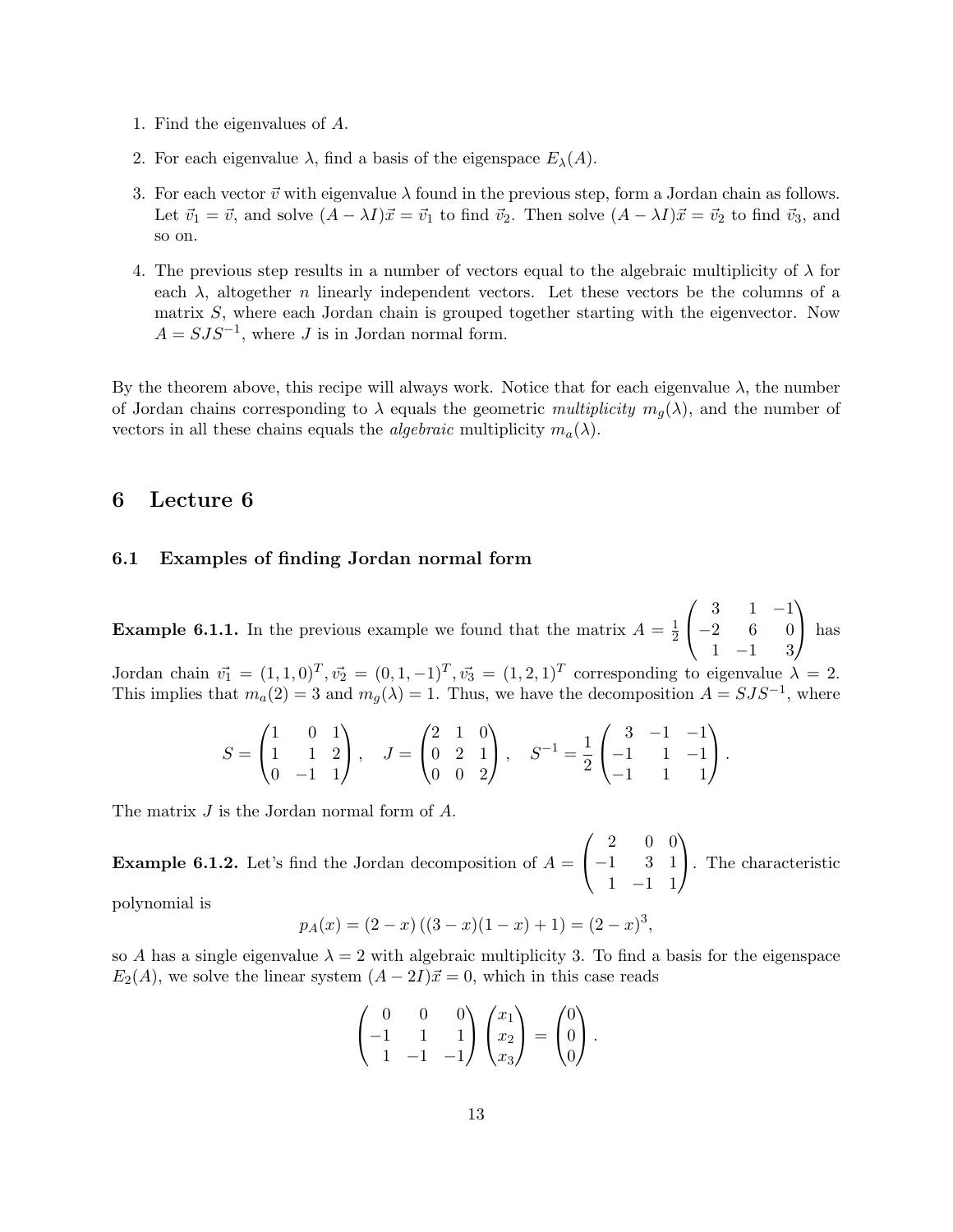This simplifies to the single equation  $x_1 - x_2 - x_3 = 0$ . Thus, the nullspace is 2-dimensional, so the geometric multiplicity of  $\lambda = 2$  is 2, which tells us that A is not diagonalizable. A basis for the eigenspace is given for example by  $\vec{v}_1 = (1, 0, 1)^T$ ,  $\vec{v}_2 = (0, -1, 1)^T$ . We are one vector short of a basis of generalized eigenvectors, so we must find a nonzero solution to either  $(A - 2I)\vec{x} = \vec{v}_1$  or  $(A - 2I)\vec{x} = \vec{v}_2$ . The first equation won't give nonzero solutions as you can check, but the second one has for example the solution  $\vec{v}_3 = (0, 0, -1)^T$ . Thus, the Jordan decomposition for A is

$$
\begin{pmatrix} 2 & 0 & 0 \ -1 & 3 & 1 \ 1 & -1 & 1 \end{pmatrix} = \begin{pmatrix} 1 & 0 & 0 \ 0 & -1 & 0 \ 1 & 1 & -1 \end{pmatrix} \begin{pmatrix} 2 & 0 & 0 \ 0 & 2 & 1 \ 0 & 0 & 2 \end{pmatrix} \begin{pmatrix} 1 & 0 & 0 \ 0 & -1 & 0 \ 1 & 1 & -1 \end{pmatrix}^{-1}
$$

$$
= \begin{pmatrix} 1 & 0 & 0 \ 0 & -1 & 0 \ 1 & 1 & -1 \end{pmatrix} \begin{pmatrix} 2 & 0 & 0 \ 0 & 2 & 1 \ 0 & 0 & 2 \end{pmatrix} \begin{pmatrix} 1 & 0 & 0 \ 0 & -1 & 0 \ 1 & -1 & -1 \end{pmatrix},
$$
and the Jordan normal form of  $A$  is  $J = \begin{pmatrix} 2 & 0 & 0 \ 0 & 2 & 1 \ 0 & 0 & 2 \end{pmatrix}$ .

0 0 2

6.2 Matrix valued functions

A matrix function or a matrix-valued function is a rule that assigns to each number on an interval  $(\alpha, \beta)$  a matrix of a fixed size  $n \times m$ . A special case is a **vector function**. We write such functions as

$$
A(t) = \begin{pmatrix} a_{11}(t) & \cdots & a_{1m}(t) \\ \vdots & & \vdots \\ a_{n1}(t) & \cdots & a_{nm}(t) \end{pmatrix}, \quad \vec{x}(t) = \begin{pmatrix} x_1(t) \\ \vdots \\ x_n(t) \end{pmatrix}.
$$

The function  $a_{ij}(t)$  are called the **component functions** of  $A(t)$ . We can view such a matrix function as a map  $\mathbb{R} \to \mathbb{R}^{nm}$ . We say that  $A(t)$  is **continuous** if all the component functions are continuous in the usual sense, and similarly  $A(t)$  is **differentiable** if all the components are differentiable. We define the **derivative** and the **definite integral** of  $A(t)$  component wise:

$$
\frac{dA}{dt} = \left(\frac{da_{ij}}{dt}\right), \quad \int_a^b A(t)dt = \left(\int_a^b a_{ij}(t)dt\right).
$$

**Example 6.2.1.** If  $A(t) = \begin{pmatrix} \sin t & t \\ 1 & \cos t \end{pmatrix}$ 1  $\cos t$  $\Big)$ , then

$$
A'(t) = \begin{pmatrix} \cos t & 1\\ 0 & -\sin t \end{pmatrix}, \quad \int_0^\pi A(t)dt = \begin{pmatrix} 2 & \frac{\pi^2}{2} \\ \pi & 0 \end{pmatrix}
$$

Both derivative and integral are *linear*:

$$
\frac{d}{dt}(c_1A(t) + c_2B(t)) = c_1\frac{d}{dt}A(t) + c_2\frac{d}{dt}B(t), \quad \int_a^b (c_1A(t) + c_2B(t))dt = c_1\int_a^b A(t)dt + c_2\int_a^b B(t)dt.
$$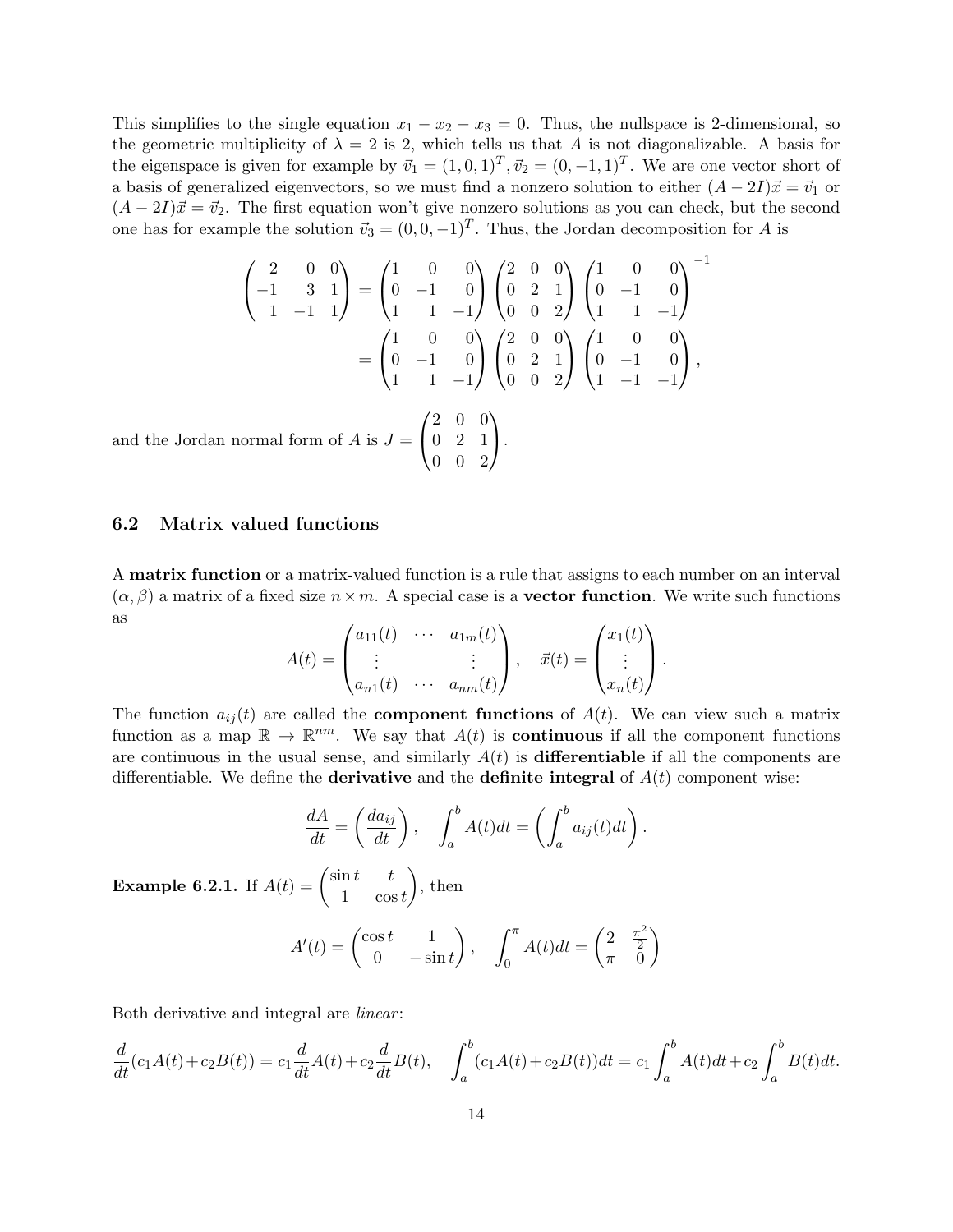Moreover, the derivative satisfies a generalized product rule

$$
\frac{d}{dt}(A(t)B(t)) = A(t)\frac{dB(t)}{dt} + \frac{dA(t)}{dt}B(t),
$$

which as a special case gives  $\frac{d}{dt}(CA) = C\frac{d}{dt}A$  if C is a constant matrix.

# 7 Lecture 7

### 7.1 Systems of first order ordinary linear equations

Recall from the first lecture that a system of first order ordinary linear equations is a collection of equations of the form

$$
x'_1(t) = a_{11}(t)x_1(t) + \ldots + a_{1n}(t)x_n(t) + b_1(t)
$$
  
\n
$$
\vdots
$$
  
\n
$$
x'_n(t) = a_{n1}(t)x_1(t) + \ldots + a_{nn}(t)x_n(t) + b_n(t),
$$

where  $a_{11}(t), \ldots, a_{nn}(t), b_1(t), \ldots, b_n(t)$  are given functions. We write this in matrix form as

$$
\begin{pmatrix} x_1'(t) \\ \vdots \\ x_n'(t) \end{pmatrix} = \begin{pmatrix} a_{11}(t) & \cdots & a_{1n}(t) \\ \vdots & \ddots & \vdots \\ a_{11}(t) & \cdots & a_{1n}(t) \end{pmatrix} \begin{pmatrix} x_1(t) \\ \vdots \\ x_n(t) \end{pmatrix} + \begin{pmatrix} b_1(t) \\ \vdots \\ b_n(t) \end{pmatrix},
$$

or  $\vec{x}'(t) = A(t)\vec{x}(t) + \vec{b}(t)$ , or simply  $\vec{x}' = A\vec{x} + \vec{b}$ . A solution of the system on some interval  $\alpha < t < \beta$  is any vector function  $\vec{x}(t) = (x_1(t), \ldots, x_n(t))^T$  that is defined and continuously differentiable on  $\alpha < t < \beta$  and satisfies the equation. An **initial value problem** is a linear system of ODE's  $\vec{x}' = A\vec{x} + \vec{b}$  together with **initial data**  $\vec{x}(t_0) = \vec{x}_0$  which the solution is required to satisfy, where  $\alpha < t_0 < \beta$  and  $\vec{x}_0$  are given.

**Theorem 7.1.1** (Existence and uniqueness). If the functions  $A(t)$  and  $\vec{b}(t)$  are continuous on the interval  $\alpha < t < \beta$ , then there exists a unique solution to the initial value problem  $\vec{x}'(t) =$  $A(t)\vec{x}(t) + \vec{b}(t), \vec{x}(t_0) = \vec{x}_0$  for any  $\alpha < t_0 < \beta$  and any vector  $\vec{x}_0$ , and this solution exists on the whole interval  $\alpha < t < \beta$ .

#### 7.2 The homogeneous equation

As with single homogeneous linear ODE's, we have the principle of superposition.

**Theorem 7.2.1** (Principle of superposition). If  $\vec{x}_1(t), \ldots, \vec{x}_r(t)$  are solutions to the homogeneous system  $\vec{x}'(t) = A(t)\vec{x}(t)$ , then for any scalars  $c_1, \ldots, c_r$ , the linear combination  $c_1\vec{x}_1(t) + \ldots + c_r\vec{x}_r(t)$ is also a solution.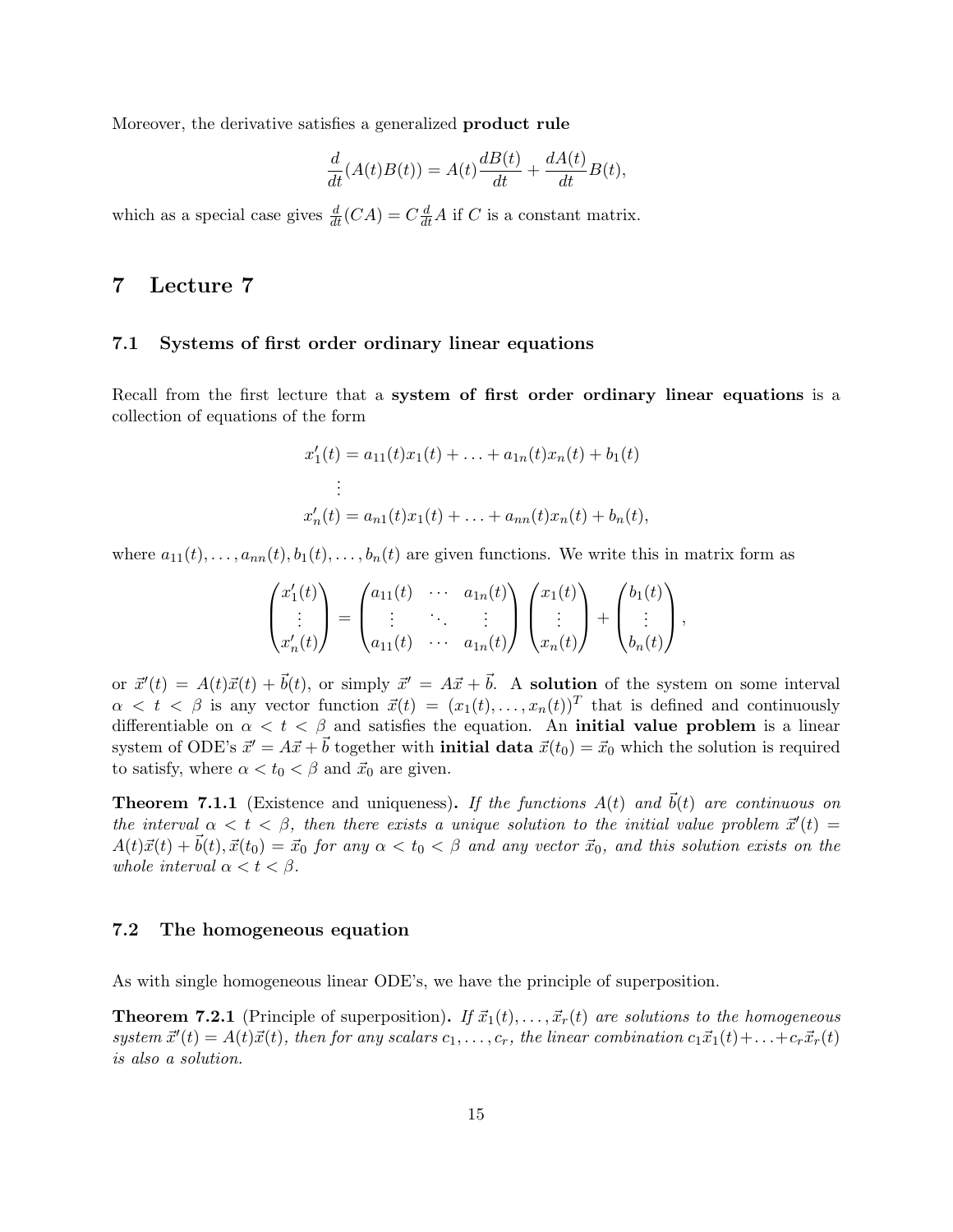This follows easily from the fact that both matrix multiplication and differentiation are linear operations. Another way of phrasing the principle of superposition is that the set of solutions of the homogeneous equation form a vector space. By the existence and uniqueness theorem, any solution is characterized by its value at a fixed time  $t_0$ , and this value can be any vector in  $\mathbb{R}^n$ . This implies

Corollary 7.2.2. The space of solutions of the homogeneous equation is n-dimensional.

A basis  $\vec{x}_1(t), \ldots, \vec{x}_n(t)$  for this solution space is called a **fundamental set of solutions**, and the collection of all linear combinations  $c_1\vec{x}_1(t) + \ldots + c_n\vec{x}_n(t)$  the general solution.

Given *n* solutions  $\vec{x}_1(t), \dots, \vec{x}_n(t)$  of  $A\vec{x} = 0$ , when are they a fundamental set of solutions? We can form the matrix

$$
X(t) = [\vec{x}_1(t) \dots \vec{x}_n(t)]
$$

whose columns are the given solutions. Its determinant is called the **Wronskian** and denoted  $W[\vec{x}_1, \ldots, \vec{x}_n]$ . Note that the Wronskian is a function of t.

**Theorem 7.2.3.** If  $\vec{x}_1(t), \ldots, \vec{x}_n(t)$  are solutions of  $A(t)\vec{x}(t) = 0$ , the Wronskian  $W[\vec{x}_1, \ldots, \vec{x}_n]$ is either never zero, or identically zero. If it is nonzero, then the solutions  $\vec{x}_1(t), \ldots, \vec{x}_n(t)$  are a fundamental set of solutions.

Proof. Assume that

$$
W[\vec{x}_1,\ldots,\vec{x}_n](t_0) = \det[\vec{x}_1(t_0),\ldots,\vec{x}_n(t_0)] = 0
$$

for some value  $t_0 \in (\alpha, \beta)$ . This means that the vectors  $\vec{x}_1(t_0), \dots, \vec{x}_n(t_0)$  are linearly dependent, so we can express one of them as a linear combination of the others, so by reordering the solutions, we may assume

$$
\vec{x}_1(t_0) = c_2 \vec{x}_2(t_0) + \cdots + c_n \vec{x}_n(t_0).
$$

Define a new vector function

$$
\vec{y}(t) = c_2 \vec{x}_2(t) + \cdots + c_n \vec{x}_n(t).
$$

Since  $\vec{y}(t)$  is a linear combination of solutions of the equation  $\vec{x}' = A\vec{x}$ , it is a solution by the Superposition Principle. Moreover, by our assumption, the two solutions  $\vec{x}_1(t)$  and  $\vec{y}(t)$  agree when  $t = t<sub>0</sub>$ . By the uniqueness part of the Existence and Uniqueness theorem, they must be the same solution, that is,  $\vec{x}_1(t) = \vec{y}(t)$  for all  $t \in (\alpha, \beta)$ . In other words,

$$
\vec{x}_1(t) = c_2 \vec{x}_2(t) + \cdots + c_n \vec{x}_n(t),
$$

so the vectors  $\vec{x}_1(t), \ldots, \vec{x}_n(t)$  are linearly dependent for all t. Thus,  $\det[\vec{x}_1(t), \ldots, \vec{x}_n(t)] = 0$  for all t, that is, the Wronskian is identically zero. We have proved that the Wronskian is either always nonzero or identically zero.

Assume now that  $W[\vec{x}_1, \ldots, \vec{x}_n]$  is nonzero. Let

$$
c_1\vec{x}_1 + \dots + c_n\vec{x}_n = 0
$$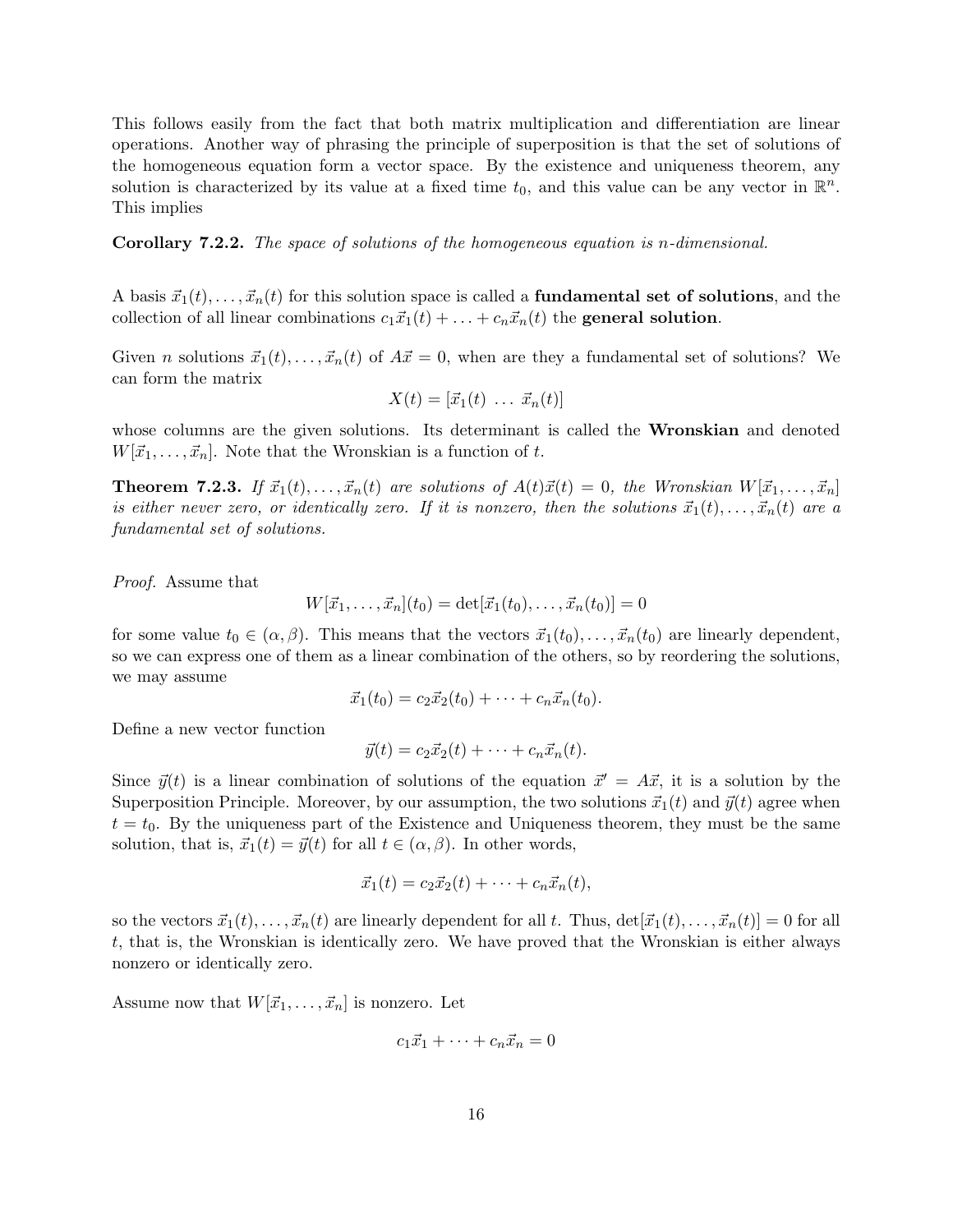be an equation of linear independence. Let  $t_0 \in (\alpha, \beta)$  be any number. Evaluating at  $t_0$  gives

$$
c_1\vec{x}_1(t_0) + \cdots + c_n\vec{x}_n(t_0) = 0
$$

By assumption we have

$$
W[\vec{x}_1,\ldots,\vec{x}_n](t_0) = \det[\vec{x}_1(t_0),\ldots,\vec{x}_n(t_0)] \neq 0,
$$

so the vectors  $\vec{x}_1(t_0), \ldots, \vec{x}_n(t_0)$  are linearly independent. Thus,  $c_1 = \ldots = c_n = 0$ , hence the solutions  $\vec{x}_1, \ldots, \vec{x}_n$  are linearly independent. Since the solution space is *n*-dimensional, these solutions must form a basis, which we also call a fundamental set of solutions.  $\Box$ 

Example 7.2.4. Consider the system of equations

$$
\begin{cases}\nx'_1 = x_1 - 2e^{-3t}x_2 \\
x'_2 = 2x_2\n\end{cases}\n\Leftrightarrow\n\begin{pmatrix}\nx'_1 \\
x'_2\n\end{pmatrix} = \begin{pmatrix}\n1 & -2e^{-3t} \\
0 & 2\n\end{pmatrix}\begin{pmatrix}\nx_1 \\
x_2\n\end{pmatrix}.
$$

The coefficient matrix  $A = \begin{pmatrix} 1 & -2e^{-3t} \\ 0 & 2 \end{pmatrix}$  is continuous for  $-\infty < t < \infty$ , so for any initial values, the solution exists for all  $-\infty < t < \infty$ . Some solutions are

$$
\vec{x}_1(t) = \begin{pmatrix} e^t \\ 0 \end{pmatrix}, \quad \vec{x}_2(t) = \begin{pmatrix} e^{-t} \\ e^{2t} \end{pmatrix}.
$$

The Wronskian of these solutions is

$$
W[\vec{x}_1(t), \vec{x}_2(t)] = \det \begin{pmatrix} e^t & e^{-t} \\ 0 & e^{2t} \end{pmatrix} = e^{3t},
$$

which is never zero. Thus, these two solutions are a fundamental set of solutions, and the general solution is

$$
\vec{x}(t) = c_1 \begin{pmatrix} e^t \\ 0 \end{pmatrix} + c_2 \begin{pmatrix} e^{-t} \\ e^{2t} \end{pmatrix}.
$$

# 8 Lecture 8

#### 8.1 System of linear ODE's with constant coefficients

Consider the homogeneous equation  $\vec{x}'(t) = A\vec{x}(t)$ , where A is a constant matrix. Our goal is to find the general solution of for this system. The equation is analogous to the single ODE

$$
y^{(n)} = a_0y + a_1y' + \dots + a_{n-1}y^{(n-1)}.
$$

Recall how this was solved: we guess that the solution has the form  $y(t) = e^{rt}$ , substitute this function into the equation, and obtain a polynomial equation for the parameter  $r$ .

Let's attempt something similar. Assume that  $\vec{v}e^{rt}$  is a solution to the equation  $\vec{x}' = A\vec{x}$ , where  $\vec{v}$ is a nonzero constant vector. Substituting this function into the equation gives

$$
r\vec{v}e^{rt} = A\vec{v}e^{rt}.
$$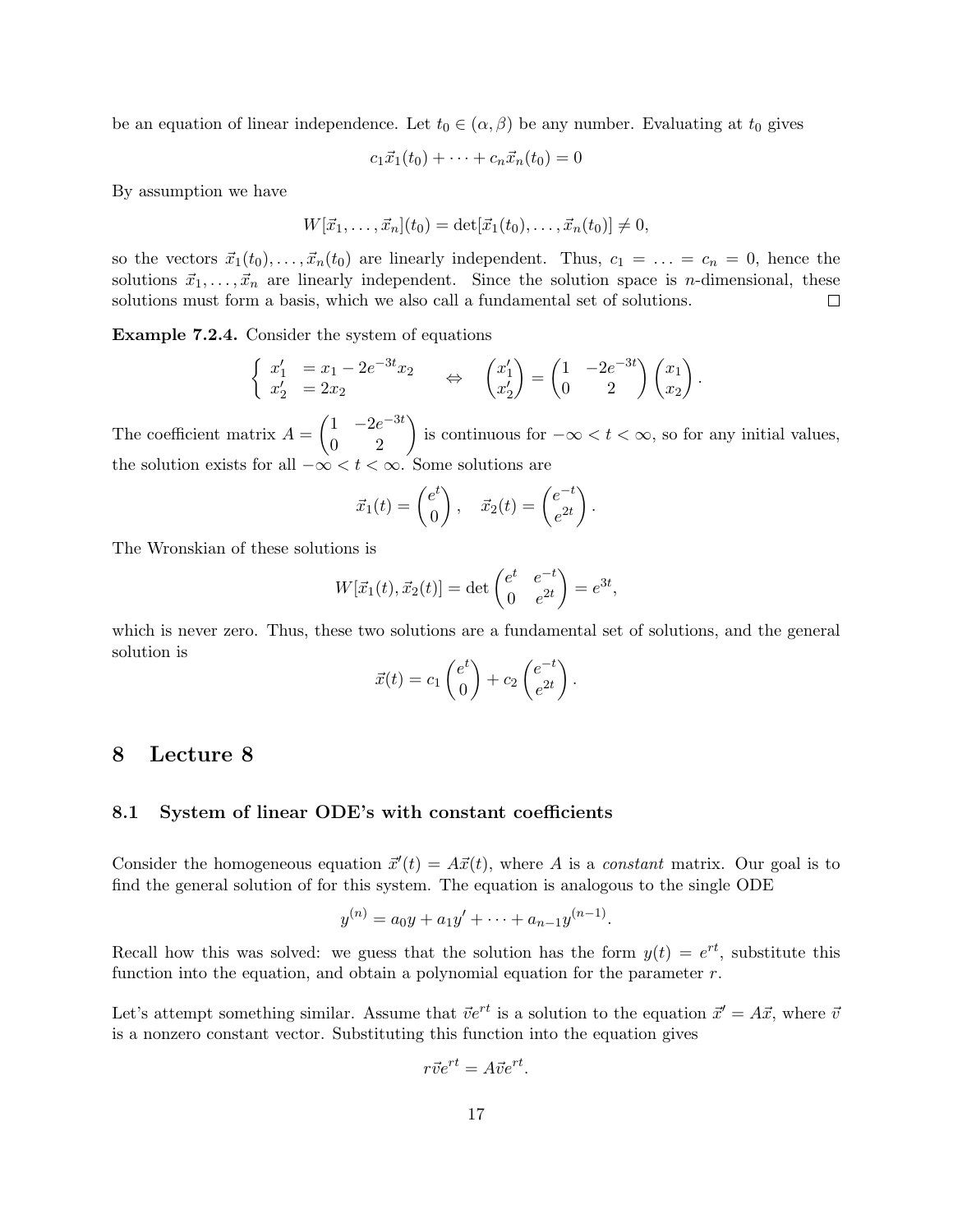Since  $e^{rt}$  is never zero, we can divide by it and obtain  $r\vec{v} = A\vec{v}$ , and rewrite this as  $(A - rI)\vec{v} = 0$ . This is nothing but an eigenvalue equation for A. Thus, we see that functions of the form  $\vec{v}e^{\lambda t}$  are solutions of  $\vec{x}' = A\vec{x}$ , where  $\vec{v}$  is an eigenvector of A and  $\lambda$  is the corresponding eigenvalue.

Example 8.1.1. Consider the system

$$
\vec{x}' = \begin{pmatrix} 1 & 1 \\ 4 & 1 \end{pmatrix} \vec{x}.
$$

Substituting the function  $(x_1, x_2)^T e^{rt}$  into the equation results in the eigenvalue equation

$$
\begin{pmatrix} 1-r & 1 \ 4 & 1-r \end{pmatrix} \begin{pmatrix} x_1 \ x_2 \end{pmatrix} = 0,
$$

which has nonzero solutions if and only if  $(1 - r)^2 - 4 = 0$  if and only if  $r = 3, -1$ . An eigenvector with eigenvalue 3 is  $(1, 2)^T$ , and an eigenvector with eigenvalue  $-1$  is  $(1, -2)^T$ . Thus, we obtain solutions

$$
\vec{x}_1(t) = \begin{pmatrix} 1 \\ 2 \end{pmatrix} e^{3t}, \quad \vec{x}_2(t) = \begin{pmatrix} 1 \\ -2 \end{pmatrix} e^{-t}.
$$

The Wronskian of these solutions is

$$
W[\vec{x}_1, \vec{x}_2] = \det \begin{pmatrix} e^{3t} & e^{-t} \\ 2e^{3t} & -2e^{-t} \end{pmatrix} = -4e^{2t},
$$

which is never zero. Thus, these solutions form a fundamental system of solutions, and the general solution is

$$
\vec{x}(t) = c_1 \begin{pmatrix} 1 \\ 2 \end{pmatrix} e^{3t} + c_2 \begin{pmatrix} 1 \\ -2 \end{pmatrix} e^{-t}.
$$

# 8.2 Fundamental matrix

Assume that  $\vec{x}_1(t), \ldots, \vec{x}_n(t)$  are a fundamental set of solutions to the homogeneous equation  $\vec{x}'(t)$  $A(t)\vec{x}(t)$  on some interval  $(\alpha, \beta)$ . The matrix that has these solutions as its columns,

$$
\Psi(t) = [\vec{x}_1(t), \dots, \vec{x}_n(t)],
$$

is called a fundamental matrix of the equation. Note that since there are many fundamental sets of solutions, there are also many fundamental matrices, but by the existence and uniqueness theorem, any fundamental matrix is uniquely determined by its value  $\Psi(t_0)$  at any fixed  $t_0 \in (\alpha, \beta)$ , and this value can be any invertible matrix.

Since matrix differentiation is componentwise, and the columns of  $\Psi(t)$  are solutions, we have

$$
\frac{d}{dt}\Psi(t) = [\vec{x}'_1(t), \dots, \vec{x}'_n(t)] = [A(t)\vec{x}_1(t), \dots, A(t)\vec{x}_n(t)] = A(t)[\vec{x}_1(t), \dots, \vec{x}_n(t)] = A(t)\Psi(t).
$$

Thus, the fundamental matrix satisfies the equation  $\frac{d}{dt}\Psi(t) = A(t)\Psi(t)$ , and conversely any matrix function whose columns are linearly independent and that satisfies this equation is a fundamental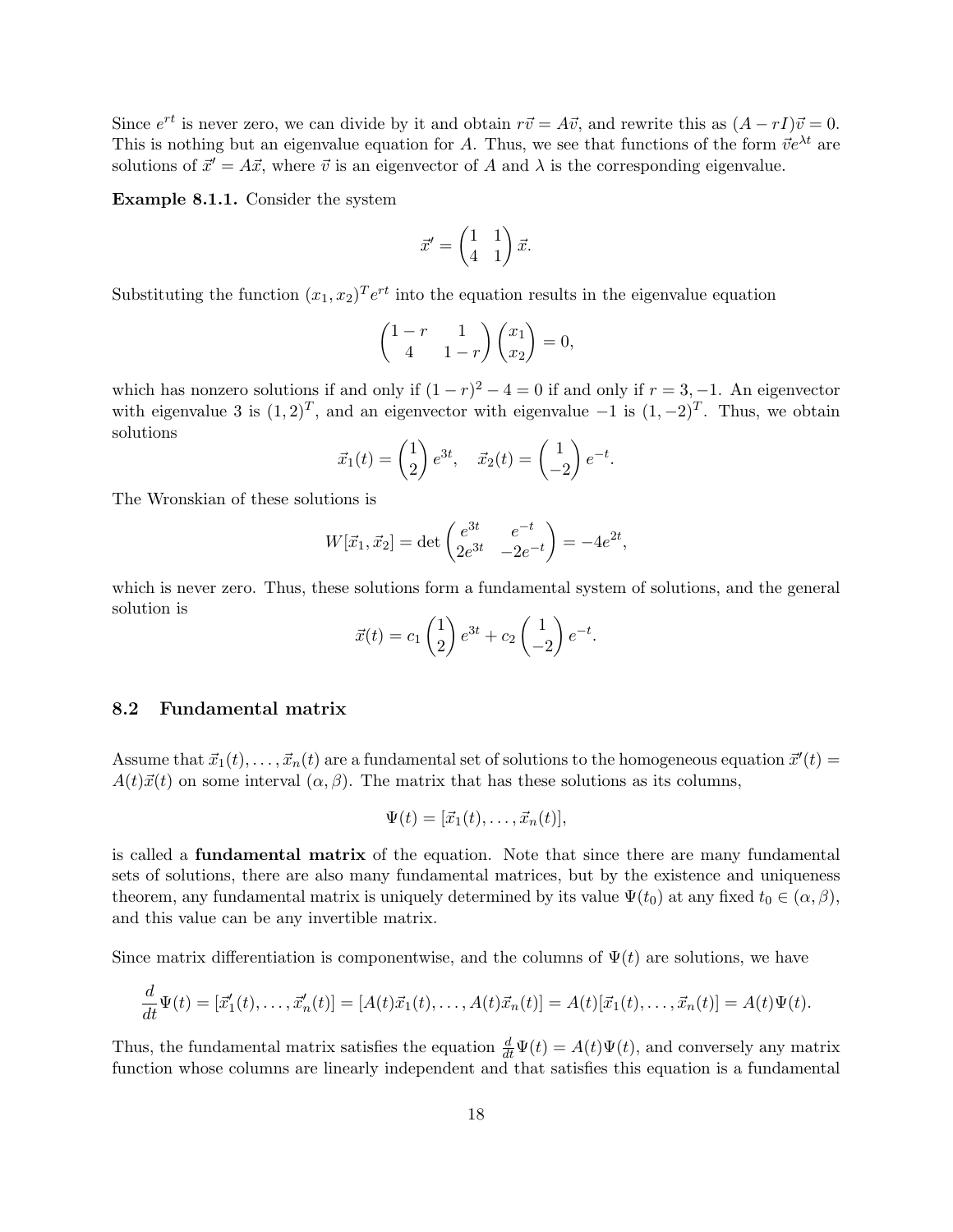matrix, and its columns form a fundamental set of solutions. Also, since  $\vec{x}_1(t), \ldots, \vec{x}_n(t)$  are a fundamental solution, the matrix  $\Psi(t)$  is invertible for all t.

The fundamental matrix  $\Psi(t)$  itself is not a solution of the differential equation, for the simple reason that a solution is a vector function, not a matrix function. Rather,  $\Psi(t)$  encodes the data of all solutions in a single matrix function as follows. Recall that any solution can be written as a linear combination

$$
\vec{x}(t) = c_1 \vec{x}(t) + \cdots + c_n \vec{x}(t).
$$

This linear combination can be viewed as the matrix product

$$
\vec{x}(t) = [\vec{x}_1(t), \dots, \vec{x}_n(t)] \begin{pmatrix} c_1 \\ \vdots \\ c_n \end{pmatrix} = \Psi(t) \begin{pmatrix} c_1 \\ \vdots \\ c_n \end{pmatrix} = \Psi(t)\vec{c}.
$$

Thus, finding the general solution of the equation is essentially the same thing as finding a fundamental matrix.

To solve an initial value problem  $\vec{x}' = A\vec{x}, \vec{x}(t_0) = \vec{x}_0$ , we notice that if  $\Psi(t_0)\vec{c} = \vec{x}_0$ , then since  $\Psi(t_0)$  is invertible, we must have  $\vec{c} = \Psi(t_0)^{-1}\vec{x}_0$ . Thus, the unique solution to the initial value problem is

$$
\vec{x}(t) = \Psi(t)\vec{c} = \Psi(t)\Psi(t_0)^{-1}\vec{x}_0.
$$

A particularly nice fundamental matrix is the one such that  $\Psi(t_0) = I$ . We denote this fundamental matrix by  $\Phi(t)$ . Since now also  $\Psi(t_0)^{-1} = I$ , the above solution of the initial value problem simplifies to

$$
\vec{x}(t) = \Phi(t)\vec{x}_0.
$$

Example 8.2.1. For the system

$$
\vec{x}' = \begin{pmatrix} 1 & 1 \\ 4 & 1 \end{pmatrix} \vec{x}
$$

from the previous example, one possible fundamental matrix is

$$
\Psi(t)=\begin{pmatrix} e^{3t}& e^{-t}\\ 2e^{3t}&-2e^{-t}\end{pmatrix}.
$$

If  $t_0 = 0$ , then this is not the fundamental matrix  $\Phi(t)$ , since  $\Psi(0) = \begin{pmatrix} 1 & 1 \\ 2 & -2 \end{pmatrix}$ . To find  $\Phi(t)$ , we would solve for the coefficients  $c_1, c_2$  in the two systems of linear equations

$$
c_1\begin{pmatrix}1\\2\end{pmatrix}+c_2\begin{pmatrix}1\\-2\end{pmatrix}=\begin{pmatrix}1\\0\end{pmatrix}, \quad c_1\begin{pmatrix}1\\2\end{pmatrix}+c_2\begin{pmatrix}1\\-2\end{pmatrix}=\begin{pmatrix}0\\1\end{pmatrix}.
$$

The answer is a little complicated:

$$
\Phi(t) = \begin{pmatrix} \frac{1}{2} \left( e^{3t} + e^{-t} \right) & \frac{1}{4} \left( e^{3t} - e^{-t} \right) \\ e^{3t} - e^{-t} & \frac{1}{2} \left( e^{3t} + e^{-t} \right) \end{pmatrix}.
$$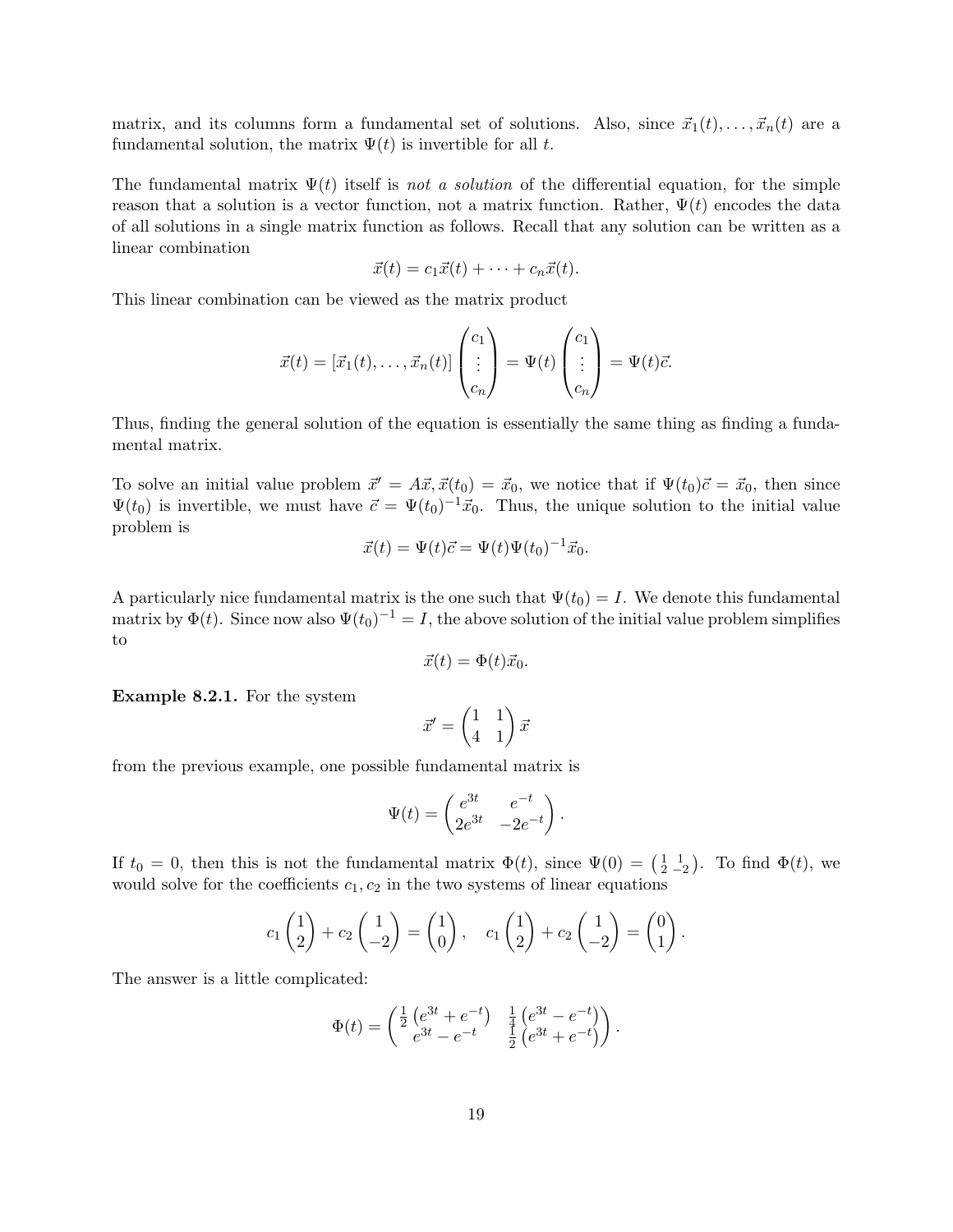# 9 Lecture 9

### 9.1 Complex solutions

Sometimes a system  $\vec{x}' = A\vec{x}$  with A consisting of real valued functions may give rise to complex solutions. Even in that case we really care about real solutions. The following result allows us to find them.

**Theorem 9.1.1.** If  $\vec{x}(t) = \vec{u}(t) + i\vec{v}(t)$  is a solution to the homogeneous system  $\vec{x}' = A\vec{x}$ , where the components of A are real valued, then the real part  $\vec{u}(t)$  and the imaginary part  $\vec{v}(t)$  are also solutions.

*Proof.* Write the equation as  $\vec{x}' - A\vec{x} = 0$ . Since A is real, we can split the equation into real and imaginary parts as follows:

$$
\vec{u}' - A\vec{u} + i(\vec{v}' - A\vec{v}) = 0.
$$

A complex number is zero if and only if its real and imaginary parts are zero, so this implies

$$
\vec{u}' - A\vec{u} = 0, \quad \vec{v}' - A\vec{v} = 0.
$$

Hence  $\vec{u}$  and  $\vec{v}$  are solutions.

**Example 9.1.2.** Consider the differential equation  $\vec{x}' = A\vec{x}$ , where  $A = \begin{pmatrix} 0 & -1 \\ 1 & 0 \end{pmatrix}$ . The characteristic polynomial of A is  $p_A(x) = x^2 + 1$ , so the eigenvalues of A are  $\lambda_1 = i$  and  $\lambda_2 = -i$ . An eigenvector corresponding to  $\lambda_1 = i$  is  $\vec{v} = \begin{pmatrix} i \\ 1 \end{pmatrix}$ 1 ), so a solution to the equation is

$$
\vec{x}(t) = \begin{pmatrix} i \\ 1 \end{pmatrix} e^{it}.
$$

Using Euler's formula, we find the real and imaginary parts of this solutions:

$$
\vec{x}(t) = \begin{pmatrix} i \\ 1 \end{pmatrix} (\cos t + i \sin t) = \vec{x}(t) = \begin{pmatrix} i \cos t - \sin t \\ \cos t + i \sin t \end{pmatrix} = \vec{x}(t) = \begin{pmatrix} -\sin t \\ \cos t \end{pmatrix} + i\vec{x}(t) = \begin{pmatrix} \cos t \\ \sin t \end{pmatrix}
$$

Thus, we conclude that

Re 
$$
\vec{x}(t) = \begin{pmatrix} -\sin t \\ \cos t \end{pmatrix}
$$
 and Im  $\vec{x}(t) = \begin{pmatrix} \cos t \\ \sin t \end{pmatrix}$ 

are solutions as well. The Wronskian of these two solutions is

$$
W[\vec{x}_1, \vec{x}_2] = \det \begin{pmatrix} -\sin t & \cos t \\ \cos t & \sin t \end{pmatrix} = -\sin^2 t - \cos^2 t = -1,
$$

which is never zero, so these solutions for a fundamental set.

 $\Box$ 

.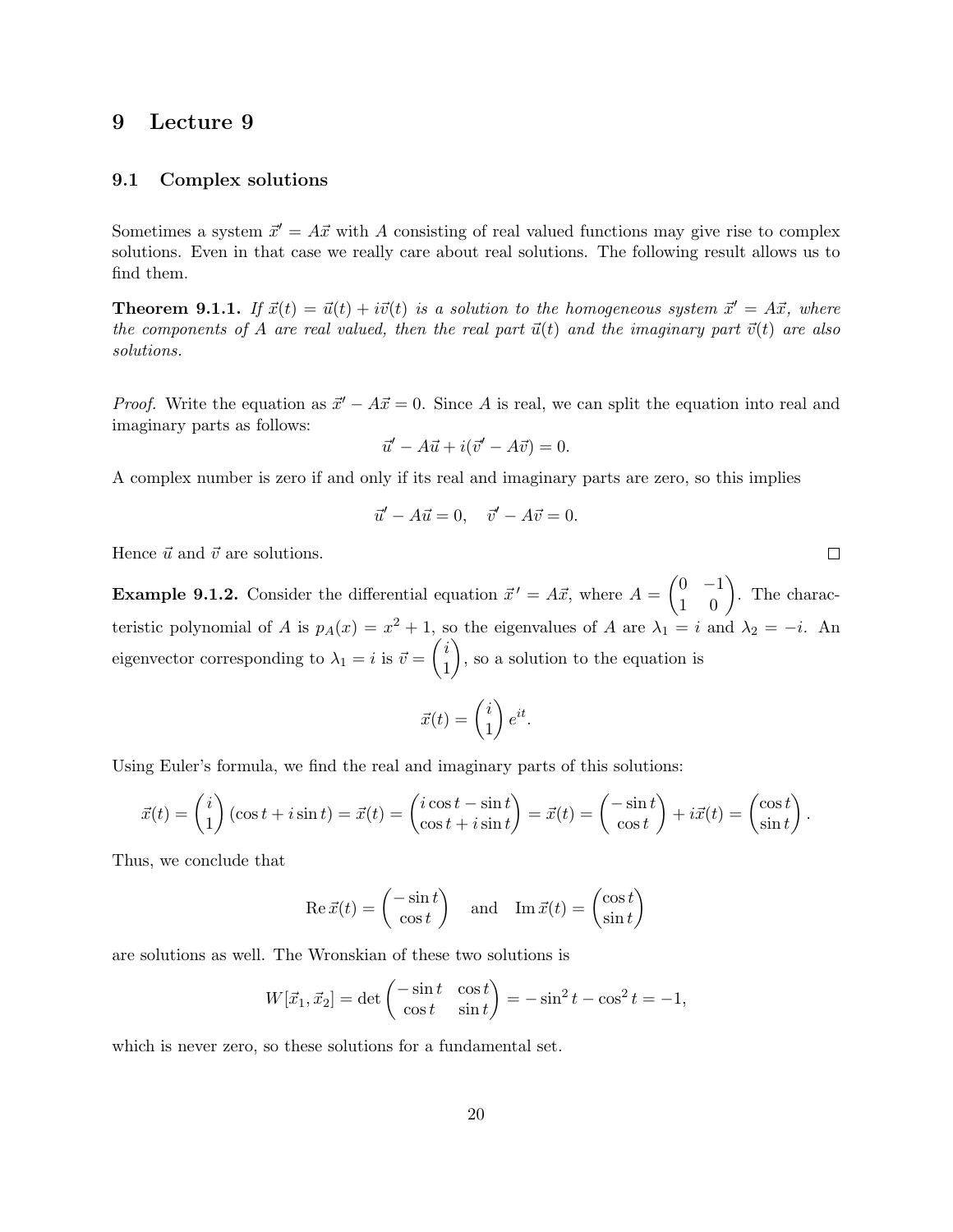### 9.2 Matrix exponential

The method of forming solutions from the eigenvalues and corresponding eigenvectors of the coefficient matrix is useful when the coefficient matrix A admits an eigenbasis, since in that case we obtain a fundamental set of solutions. However, not every matrix admits an eigenbasis. Instead, we now describe a method of finding the fundamental matrix  $\Phi(t)$  directly from the coefficient matrix A.

The "obvious" solution to  $y' = ay$  is  $y(t) = e^{at}$ . This leads us to dream of a matrix function that looks like  $\vec{x}(t) = e^{At}$ , but what would it mean to raise e to a matrix power?

Recall that one way of defining the function  $e^x$  is using the Taylor series

$$
e^x = \sum_{n=0}^{\infty} \frac{1}{n!} x^n,
$$

which converges for all (complex) values of x. Now if  $A$  is a square matrix, then at least the series

$$
e^A = \sum_{n=0}^\infty \frac{1}{n!} A^n
$$

makes sense formally, since A can be raised to any positive power. It turns out that this series converges for any A. We call it the matrix exponential.

It is not always true that  $e^{A}e^{B}=e^{A+B}$ , but this equation holds whenever A and B commute, that is,  $AB = BA$ . This follows since for commuting matrices  $A, B$  it holds that

$$
(A+B)^n = \sum_{k=0}^n \binom{n}{k} A^k B^{n-k},
$$

so using the Euler summation formula,

$$
e^{A}e^{B} = \left(\sum_{n=0}^{\infty} \frac{1}{n!} A^{n}\right) \left(\sum_{n=0}^{\infty} \frac{1}{n!} B^{n}\right) = \sum_{n=0}^{\infty} \sum_{k=0}^{n} \frac{1}{k!} \frac{1}{(n-k)!} A^{k} B^{n-k}
$$

$$
= \sum_{n=0}^{\infty} \frac{1}{n!} \sum_{k=0}^{n} {n \choose k} A^{k} B^{n-k} = \sum_{n=0}^{\infty} \frac{1}{n!} (A+B)^{n} = e^{A+B}.
$$

Now consider the differential equation  $\vec{x}' = A\vec{x}$ , where A is a constant matrix. We claim that the function

$$
\Phi(t) = e^{tA} = \sum_{n=0}^{\infty} \frac{t^n}{n!} A^n
$$

is a fundamental matrix with  $\Phi(0) = I$ . The second part of the claim is clear, since

$$
\Phi(0) = \sum_{n=0}^{\infty} \frac{0^n}{n!} A^n = A^0 = I.
$$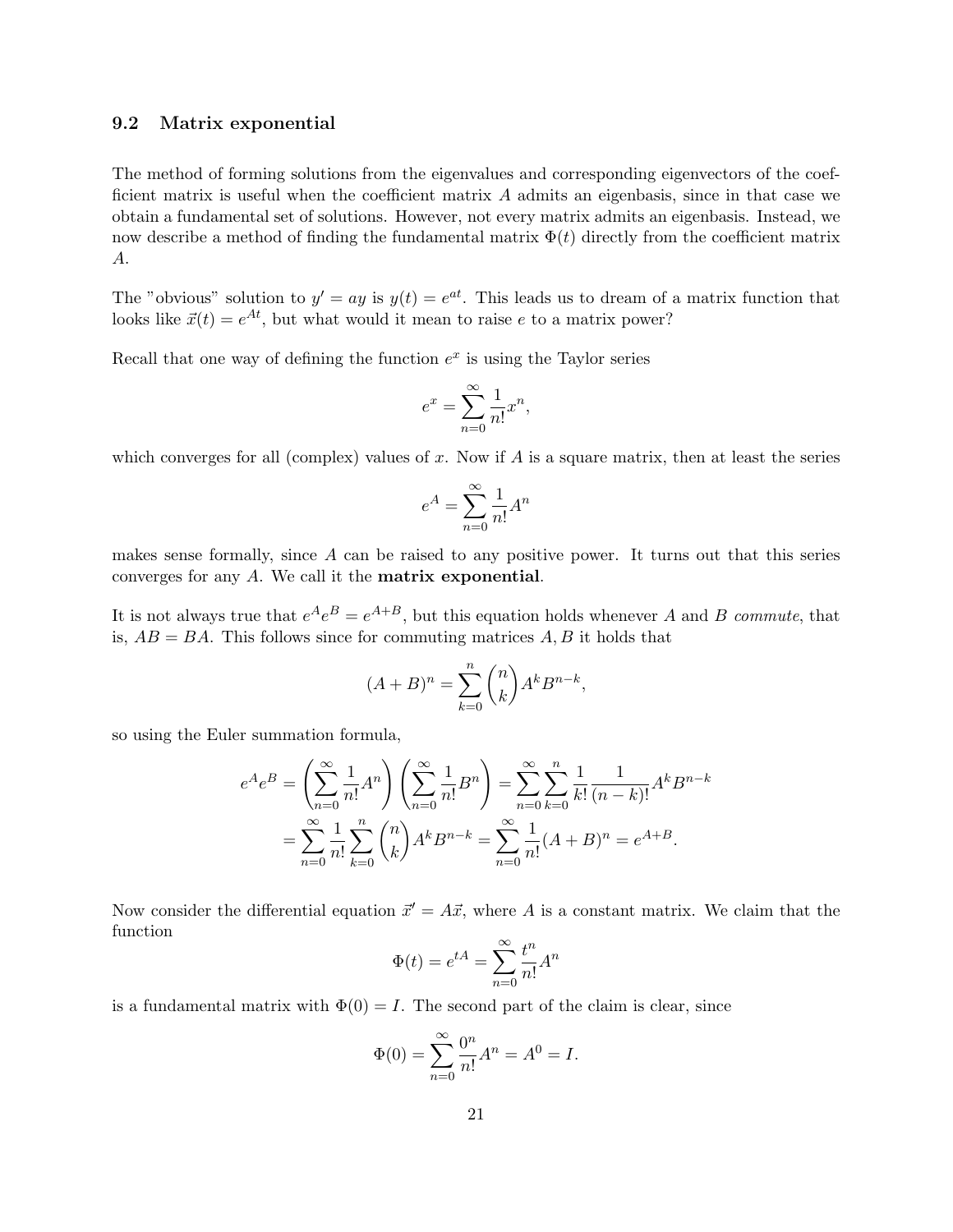For the first part, we differentiate term by term:

$$
\frac{d}{dt}\Phi(t) = \frac{d}{dt}e^{tA} = \sum_{n=0}^{\infty} \frac{d}{dt} \left(\frac{t^n}{n!}A^n\right) = \sum_{n=1}^{\infty} \frac{t^{n-1}}{(n-1)!}A^n
$$

$$
= \sum_{n=0}^{\infty} \frac{t^n}{n!}A^{n+1} = A \sum_{n=0}^{\infty} \frac{t^n}{n!}A^n = A\Phi(t).
$$

This shows that the columns of  $\Phi(t)$  are solutions of the differential equation. To check that they are a fundamental set of solutions, we must show that they are linearly independent. For this, we notice that  $tA$  commutes with  $-tA$ , so

$$
e^{tA}e^{-tA} = e^{tA + (-tA)} = e^0 = I,
$$

so the matrix  $e^{tA}$  is invertible for all t, hence its columns are linearly independent.

We have now reduced finding the solution of  $\vec{x}' = A\vec{x}$  to the problem of computing the matrix exponential  $e^{tA}$ .

**Example 9.2.1.** Let 
$$
A = \begin{pmatrix} a & 0 \ 0 & b \end{pmatrix}
$$
. We find that  
\n
$$
A^2 = \begin{pmatrix} a^2 & 0 \ 0 & b^2 \end{pmatrix}, \quad A^3 = \begin{pmatrix} a^3 & 0 \ 0 & b^3 \end{pmatrix}, \quad \dots, \quad A^n = \begin{pmatrix} a^n & 0 \ 0 & b^n \end{pmatrix},
$$
\nso\n
$$
\begin{pmatrix} \infty & 1 & \infty & 1 \end{pmatrix} \begin{pmatrix} n & 0 \end{pmatrix} \quad \leftarrow \begin{pmatrix} \infty & 1 & n \end{pmatrix} \quad \text{and} \quad A^n = \begin{pmatrix} a^n & 0 \ 0 & b^n \end{pmatrix}.
$$

s

$$
e^{A} = \sum_{n=0}^{\infty} \frac{1}{n!} A^{n} = \sum_{n=0}^{\infty} \frac{1}{n!} \begin{pmatrix} a^{n} & 0 \\ 0 & b^{n} \end{pmatrix} = \begin{pmatrix} \sum_{n=0}^{\infty} \frac{1}{n!} a^{n} & 0 \\ 0 & \sum_{n=0}^{\infty} \frac{1}{n!} b^{n} \end{pmatrix} = \begin{pmatrix} e^{a} & 0 \\ 0 & e^{b} \end{pmatrix}.
$$

Similarly,

$$
e^{tA} = \begin{pmatrix} e^{at} & 0 \\ 0 & e^{bt} \end{pmatrix},
$$

so we deduce that the differential equation  $\vec{x}' = A\vec{x}$  has general solution

$$
\vec{x}(t) = c_1 \begin{pmatrix} e^{at} \\ 0 \end{pmatrix} + c_2 \begin{pmatrix} 0 \\ e^{bt} \end{pmatrix}.
$$

This agrees with our earlier method since A has eigenvalues a and b with eigenvectors  $(1,0)^T$  and  $(0,1)^T$  respectively.

**Example 9.2.2.** Let  $A = \begin{pmatrix} 0 & -1 \\ 1 & 0 \end{pmatrix}$ . We find that  $A^2 = \begin{pmatrix} -1 & 0 \\ 0 & 0 \end{pmatrix}$  $0 -1$  $A^3 = \begin{pmatrix} 0 & 1 \\ -1 & 0 \end{pmatrix} = -A, \quad A^4 = \begin{pmatrix} 1 & 0 \\ 0 & 1 \end{pmatrix} = I,$ 

and the powers of A cycle through these four matrices. Thus,

$$
A^{2n} = \begin{pmatrix} (-1)^n & 0 \\ 0 & (-1)^n \end{pmatrix}, \quad A^{2n+1} = \begin{pmatrix} 0 & -(-1)^n \\ (-1)^n & 0 \end{pmatrix},
$$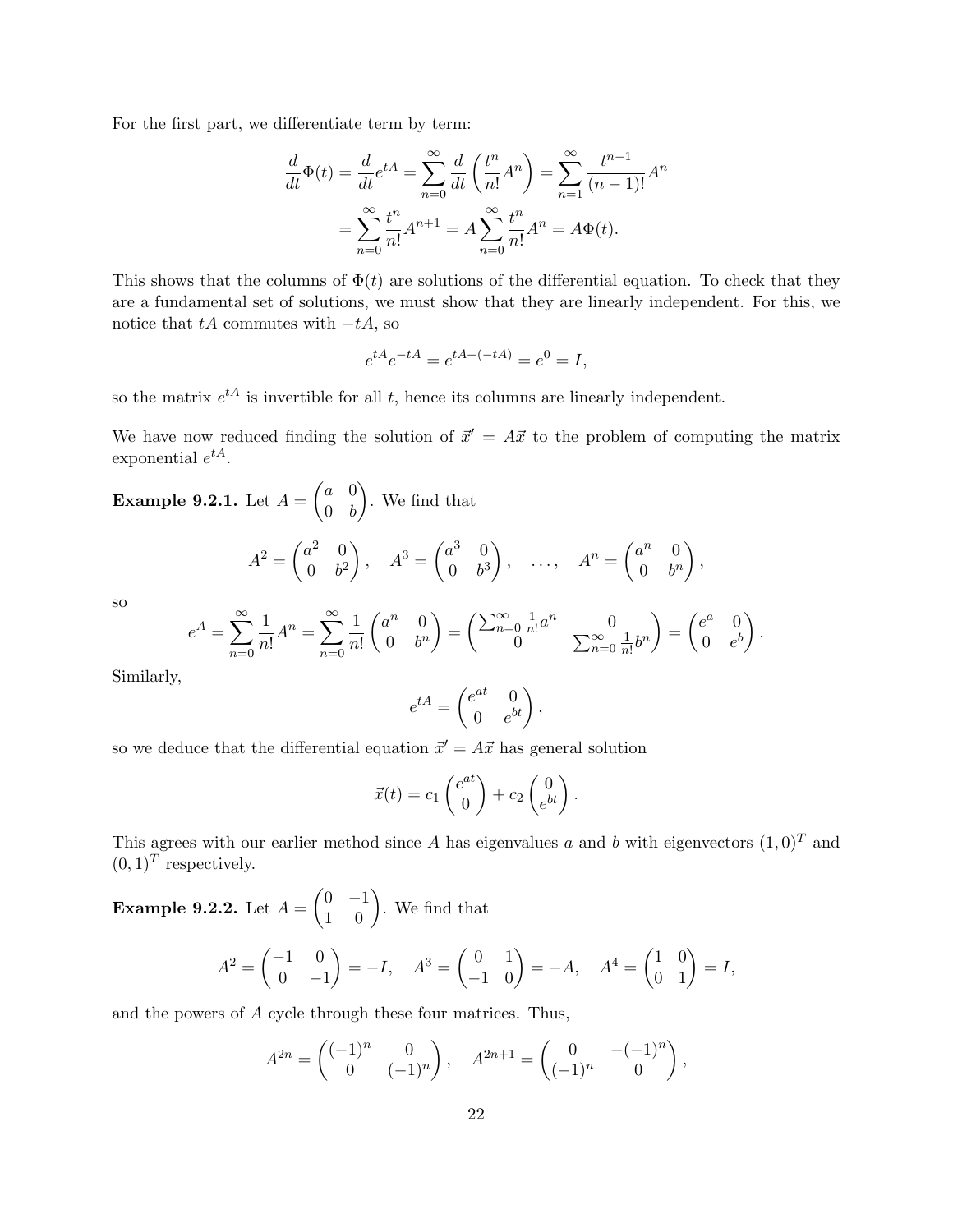and

$$
e^{tA} = \sum_{n=0}^{\infty} \frac{1}{n!} (tA)^n = \sum_{n=0}^{\infty} \begin{pmatrix} \frac{(-1)^n}{n!} t^{2n} & 0\\ 0 & \frac{(-1)^n}{n!} t^{2n} \end{pmatrix} + \sum_{n=0}^{\infty} \begin{pmatrix} 0 & \frac{(-1)^n}{n!} t^{2n+1} \\\frac{(-1)^n}{n!} t^{2n} & 0 \end{pmatrix}
$$

$$
= \begin{pmatrix} \sum_{n=0}^{\infty} \frac{(-1)^n}{n!} t^{2n} & -\sum_{n=0}^{\infty} \frac{(-1)^n}{n!} t^{2n+1} \\\sum_{n=0}^{\infty} \frac{(-1)^n}{n!} t^{2n} & \sum_{n=0}^{\infty} \frac{(-1)^n}{n!} t^{2n} \end{pmatrix} = \begin{pmatrix} \cos t & -\sin t \\ \sin t & \cos t \end{pmatrix}.
$$

We deduce that the general solution of  $\vec{x}' = A\vec{x}$  is

$$
\vec{x}(t) = c_1 \begin{pmatrix} \cos t \\ \sin t \end{pmatrix} + c_2 \begin{pmatrix} -\sin t \\ \cos t \end{pmatrix}.
$$

**Example 9.2.3.** Let  $A = \begin{pmatrix} 1 & 1 \\ 0 & 1 \end{pmatrix}$ . We find that

$$
A2 = \begin{pmatrix} 1 & 2 \\ 0 & 1 \end{pmatrix}, \quad A3 = \begin{pmatrix} 1 & 3 \\ 0 & 1 \end{pmatrix}, \quad \dots, \quad An = \begin{pmatrix} 1 & n \\ 0 & 1 \end{pmatrix},
$$

so

$$
e^{tA} = \sum_{n=0}^{\infty} \frac{1}{n!} (tA)^n = \sum_{n=0}^{\infty} \frac{1}{n!} \begin{pmatrix} t^n & nt^n \\ 0 & t^n \end{pmatrix} = \begin{pmatrix} \sum_{n=0}^{\infty} \frac{1}{n!} t^n & \sum_{n=1}^{\infty} \frac{1}{(n-1)!} t^n \\ 0 & \sum_{n=0}^{\infty} \frac{1}{n!} t^n \end{pmatrix}
$$

$$
= \begin{pmatrix} \sum_{n=0}^{\infty} \frac{1}{n!} t^n & t \sum_{n=0}^{\infty} \frac{1}{n!} t^n \\ 0 & \sum_{n=0}^{\infty} \frac{1}{n!} t^n \end{pmatrix} = \begin{pmatrix} e^t & te^t \\ 0 & e^t \end{pmatrix}.
$$

Thus, we see that the equation  $\vec{x}' = A\vec{x}$  is

$$
\vec{x}(t) = c_1 \begin{pmatrix} e^t \\ 0 \end{pmatrix} + c_2 \begin{pmatrix} te^t \\ e^t \end{pmatrix}
$$

# 10 Lecture 10

## 10.1 Finding the matrix exponential

The key to computing the matrix exponential is Jordan normal form. Let A be a square matrix, and let  $A = SJS^{-1}$  be a Jordan decomposition for it (where the columns of S form chains of generalized eigenvectors of  $A$  and  $J$  is the Jordan normal form of  $A$ ). Now

$$
A^{n} = (SJS^{-1})^{n} = SJS^{-1} \cdot SJS^{-1} \cdot \dots \cdot SJS^{-1} = SJ^{n}S^{-1},
$$

so

$$
e^{A} = \sum_{n=0}^{\infty} \frac{1}{n!} A^{n} = \sum_{n=0}^{\infty} \frac{1}{n!} S J^{n} S^{-1} = S \left( \sum_{n=0}^{\infty} \frac{1}{n!} J^{n} \right) S^{-1} = S e^{J} S^{-1}.
$$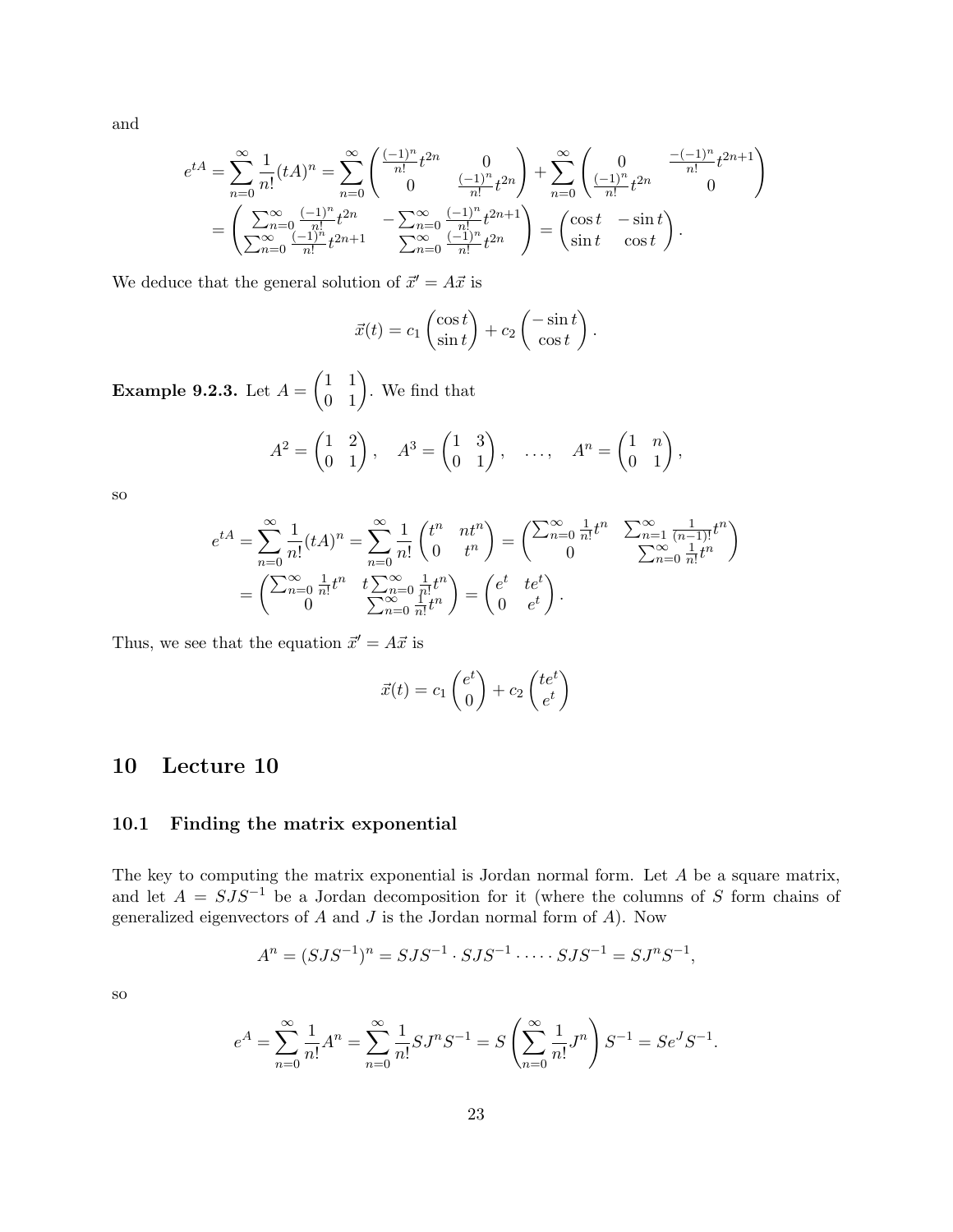Thus, we need to understand  $e^J$  where J is in Jordan normal form.

Recall that a matrix in Jordan normal form looks like

$$
J = \begin{pmatrix} J_{m_1}(\lambda_1) & 0 & \cdots & 0 \\ 0 & J_{m_2}(\lambda_2) & \cdots & 0 \\ \vdots & \vdots & \ddots & \vdots \\ 0 & 0 & \cdots & J_{m_l}(\lambda_l) \end{pmatrix}.
$$

When raising  $J$  to a positive power, the different Jordan blocks do not interfere with each other, so we have

$$
J^{n} = \begin{pmatrix} J_{m_1}(\lambda_1)^n & 0 & \cdots & 0 \\ 0 & J_{m_2}(\lambda_2)^n & \cdots & 0 \\ \vdots & \vdots & \ddots & \vdots \\ 0 & 0 & \cdots & J_{m_l}(\lambda_l)^n \end{pmatrix},
$$

and consequently

$$
e^{J} = \begin{pmatrix} e^{J_{m_1}(\lambda_1)} & 0 & \cdots & 0 \\ 0 & e^{J_{m_2}(\lambda_2)} & \cdots & 0 \\ \vdots & \vdots & \ddots & \vdots \\ 0 & 0 & \cdots & e^{J_{m_l}(\lambda_l)} \end{pmatrix}
$$

Thus, we are reduced to understanding  $e^J$  for a single Jordan block

$$
J = \begin{pmatrix} \lambda & 1 & \cdots & 0 \\ 0 & \lambda & \cdots & 0 \\ \vdots & \vdots & \ddots & \vdots \\ 0 & 0 & \cdots & \lambda \end{pmatrix}.
$$

We can write

$$
J = \Lambda + N = \begin{pmatrix} \lambda & 0 & \cdots & 0 \\ 0 & \lambda & \cdots & 0 \\ \vdots & \vdots & \ddots & \vdots \\ 0 & 0 & \cdots & \lambda \end{pmatrix} + \begin{pmatrix} 0 & 1 & \cdots & 0 \\ 0 & 0 & \cdots & 0 \\ \vdots & \vdots & \ddots & \vdots \\ 0 & 0 & \cdots & 0 \end{pmatrix},
$$

where  $\Lambda$  is a diagonal matrix with the same entry  $\lambda$  along the whole diagonal, and N has ones on the superdiagonal and zeros everywhere else. The matrix  $\Lambda = \lambda I$  is a scalar matrix, a scalar multiple of the identity matrix. Scalar matrices commute with every other matrix, so in particular  $\Lambda N = N\Lambda$ . Thus, by the properties of matrix exponential, we have

$$
e^J = e^{\Lambda + N} = e^{\Lambda} e^N.
$$

The matrix  $\Lambda$  is easy to exponentiate:

$$
\Lambda^n = \text{diag}(\lambda^n, \dots, \lambda^n), \quad \text{so} \quad e^{\Lambda} = \text{diag}(e^{\lambda}, \dots, e^{\lambda}).
$$

In fact the exponential of a diagonal matrix  $D$  is always the diagonal matrix whose diagonal entries are the exponentials of the entries of  $D$ , in the same order.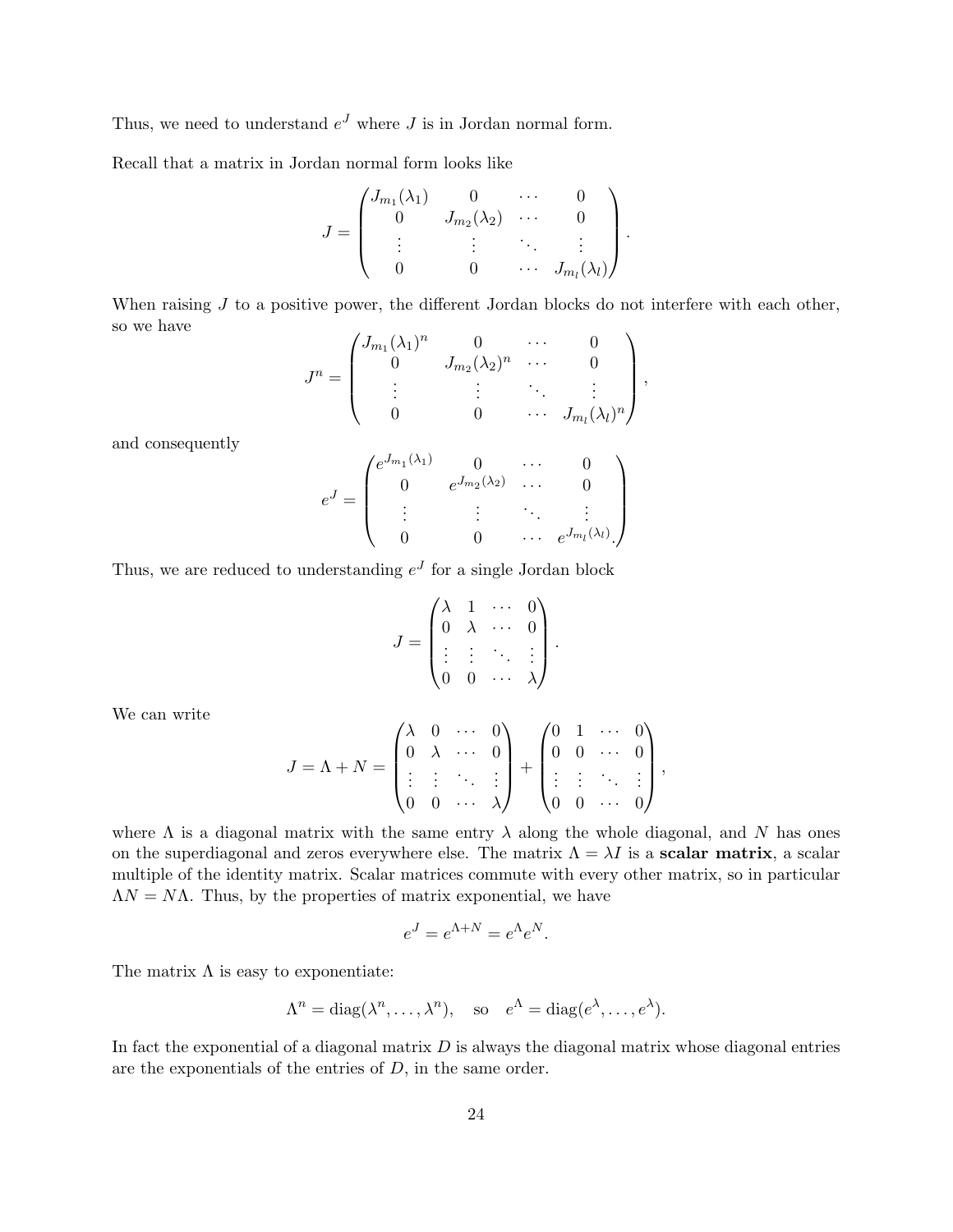Exponentiation of the matrix  $N$  is a little more complicated, but the key property here is that  $N$ is a nilpotent matrix, meaning that  $N^k = 0$  for some positive k. In fact, if N is  $m \times m$ , then  $N^m = 0$ . More concretely,

$$
N^2 = \begin{pmatrix} 0 & 0 & 1 & \cdots & 0 \\ 0 & 0 & 0 & \cdots & 0 \\ \vdots & \vdots & \vdots & \ddots & \vdots \\ 0 & 0 & 0 & \cdots & 0 \end{pmatrix}, \quad \ldots, \quad N^{m-1} = \begin{pmatrix} 0 & 0 & \cdots & 1 \\ 0 & 0 & \cdots & 0 \\ \vdots & \vdots & \ddots & \vdots \\ 0 & 0 & \cdots & 0 \end{pmatrix}, \quad N^m = 0,
$$

as you can verify. Thus,

$$
e^{tN} = \sum_{n=0}^{\infty} \frac{t^n}{n!} N^n = I + tN + t^2 N^2 + \dots + t^{m-1} N^{m-1}
$$

$$
= \begin{pmatrix} 1 & t & \frac{1}{2} t^2 & \cdots & \frac{1}{(m-1)!} t^{m-1} \\ 0 & 1 & t & \cdots & \frac{1}{(m-2)!} t^{m-2} \\ \vdots & \vdots & \vdots & \ddots & \vdots \\ 0 & 0 & 0 & \cdots & t \\ 0 & 0 & 0 & \cdots & 1 \end{pmatrix}.
$$

Now we simply put these ingredients together. If A is a square matrix, the we compute  $e^A$  using the following steps:

- 1. Find the Jordan decomposition  $A = SJS^{-1}$ . Note that we also need  $S^{-1}$ , not just S.
- 2. For each Jordan block J' in J, write  $J' = \Lambda + N$ , where  $\Lambda$  is a scalar matrix and N is a nilpotent matrix with ones along the superdiagonal and zeros elsewhere.
- 3. Compute  $e^{\Lambda}$  and  $e^N$  using the above formulas.
- 4. Compute  $e^{J'} = e^{\Lambda} e^{N}$ . Form  $e^{J}$  by placing the blocks  $e^{J'}$  on the diagonal in the appropriate order.
- 5. Compute  $e^A = Se^J S^{-1}$ .

Example 10.1.1. In Lecture 6 we found the Jordan decomposition

$$
A = \begin{pmatrix} 2 & 0 & 0 \\ -1 & 3 & 1 \\ 1 & -1 & 1 \end{pmatrix} = \begin{pmatrix} 1 & 0 & 0 \\ 0 & -1 & 0 \\ 1 & 1 & -1 \end{pmatrix} \begin{pmatrix} 2 & 0 & 0 \\ 0 & 2 & 1 \\ 0 & 0 & 2 \end{pmatrix} \begin{pmatrix} 1 & 0 & 0 \\ 0 & -1 & 0 \\ 1 & 1 & -1 \end{pmatrix}^{-1}
$$

$$
= \begin{pmatrix} 1 & 0 & 0 \\ 0 & -1 & 0 \\ 1 & 1 & -1 \end{pmatrix} \begin{pmatrix} 2 & 0 & 0 \\ 0 & 2 & 1 \\ 0 & 0 & 2 \end{pmatrix} \begin{pmatrix} 1 & 0 & 0 \\ 0 & -1 & 0 \\ 1 & -1 & -1 \end{pmatrix}.
$$

Using the above recipe, we find that

$$
e^{tA} = \begin{pmatrix} 1 & 0 & 0 \\ 0 & -1 & 0 \\ 1 & 1 & -1 \end{pmatrix} \begin{pmatrix} e^{2t} & 0 & 0 \\ 0 & e^{2t} & te^{2t} \\ 0 & 0 & e^{2t} \end{pmatrix} \begin{pmatrix} 1 & 0 & 0 \\ 0 & -1 & 0 \\ 1 & -1 & -1 \end{pmatrix}.
$$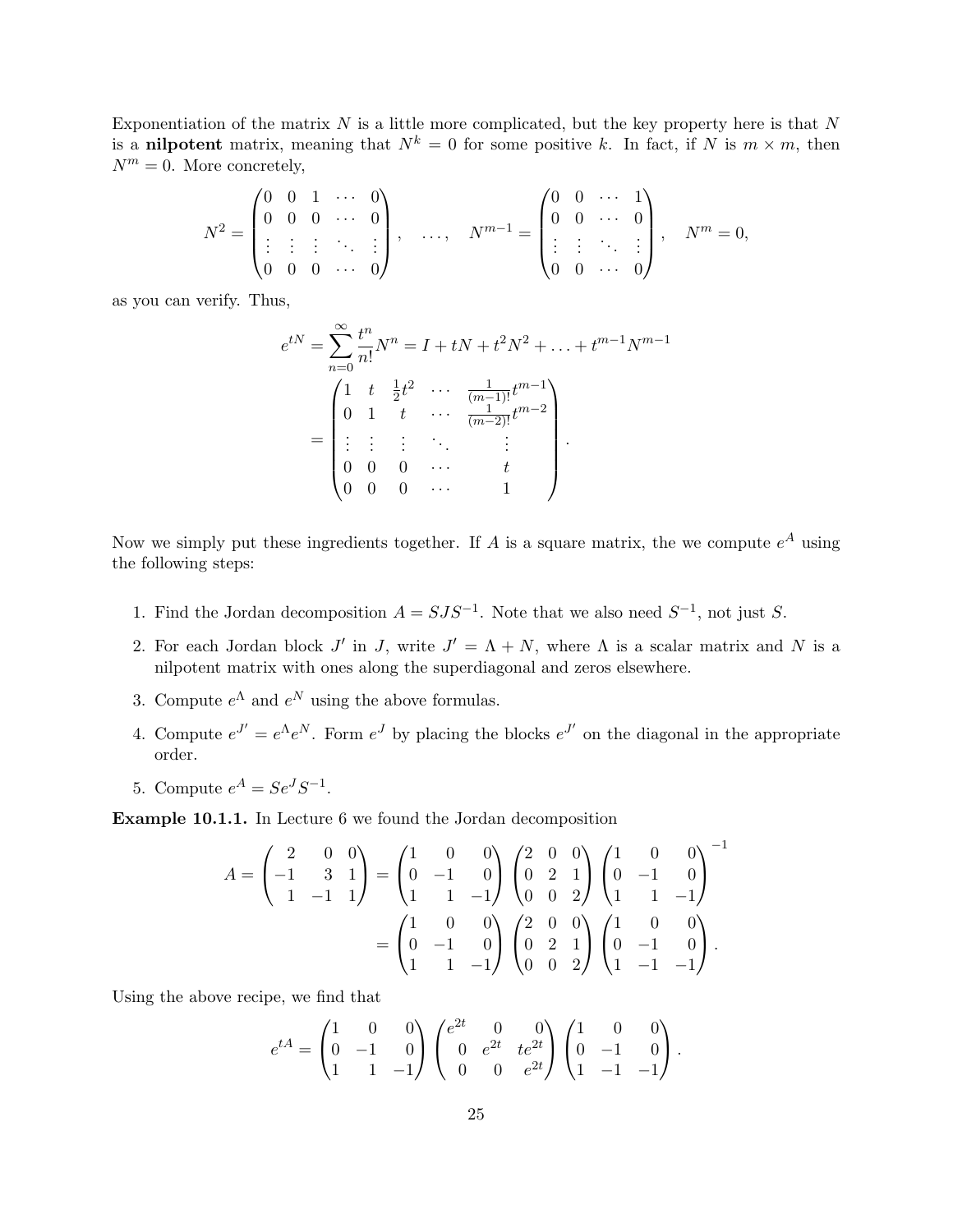### 10.2 More on fundamental matrix

We saw that the differential equation  $\vec{x}' = A\vec{x}$ , where A is a constant matrix, has fundamental matrix

$$
\Phi(t) = e^{tA} = Se^{tJ}S^{-1},
$$

where  $A = SJS^{-1}$  is the Jordan decomposition of A. This fundamental matrix has the property that  $\Phi(0) = I$ , which makes it very convenient from a theoretical point of view, and also for solving initial value problems. However, computing  $S^{-1}$  can be tedious, and the form of  $\Phi(t)$  can be quite complicated.

Another convenient fundamental matrix is given by

$$
\Psi(t) = \Phi(t)S = Se^{tJ}.
$$

If  $S = (s_{ij})$  and  $\Phi(t) = [\vec{x}_1(t), \dots, \vec{x}_n(t)]$ , then the *i*th column of  $\Psi(t)$  is  $\vec{y}_1(t) = s_{1i}\vec{x}_1(t) + \ldots + s_{ni}\vec{x}_n(t),$ 

which is a linear combination of solutions to the differential equation, hence also a solution, so the columns of  $\Psi(t)$  are solutions. Moreover,  $\Psi(0) = S$  is invertible, hence the Wronskian of the columns is nonzero at  $t = 0$ , hence for all t, so the columns form a fundamental set of solutions.

If A is diagonalizable, then the fundamental matrix  $\Psi(t)$  described above is just the same fundamental matrix as which we would have found using the initial method for solving the system  $\vec{x}' = A\vec{x}$ : find a basis  $\vec{v}_1, \ldots, \vec{v}_n$  consisting of eigenvectors of A, and form solutions

$$
\vec{x}_1(t) = \vec{v}_1 e^{\lambda_1 t}, \dots, \vec{x}_n(t) = \vec{v}_n e^{\lambda_n t},
$$

where  $\lambda_i$  is the eigenvalue associated to  $\vec{v}_i$ .

The usefulness of this fundamental matrix  $\Psi(t)$  comes when we study the geometry of the solutions. The solutions  $\vec{x}(t) = \vec{v}e^{\lambda t}$  are the simplest solutions to the equation, and more complicated solutions are just linear combinations of solutions of this form (at least in the diagonalizable case).

#### 10.3 Direction field and phase plane

Now that we have learned methods for solving the differential equation  $\vec{x}' = A\vec{x}$  with constant A, our next task is to understand the solutions geometrically and classify them. We will only do this in the 2-dimensional case.

Let  $A = \begin{pmatrix} a & b \\ c & d \end{pmatrix}$  be a constant  $2 \times 2$  matrix, and consider the differential equation  $\vec{x}' = A\vec{x}$ , where  $\vec{x} = (x_1, x_2)^T$ . The **phase plane** is simply the  $x_1x_2$ -plane. A **phase portrait** is a picture of the phase plane together with the trajectories of some representative solutions. To gain some geometric idea of what the solution look like without actually solving the system, we can draw a direction field as follows. For each point  $(x_1, x_2)^T$  in the phase plane, draw a small arrow in the direction of

$$
A\begin{pmatrix}x_1\\x_2\end{pmatrix} = \begin{pmatrix}ax_1 + bx_2\\cx_1 + dx_2\end{pmatrix}.
$$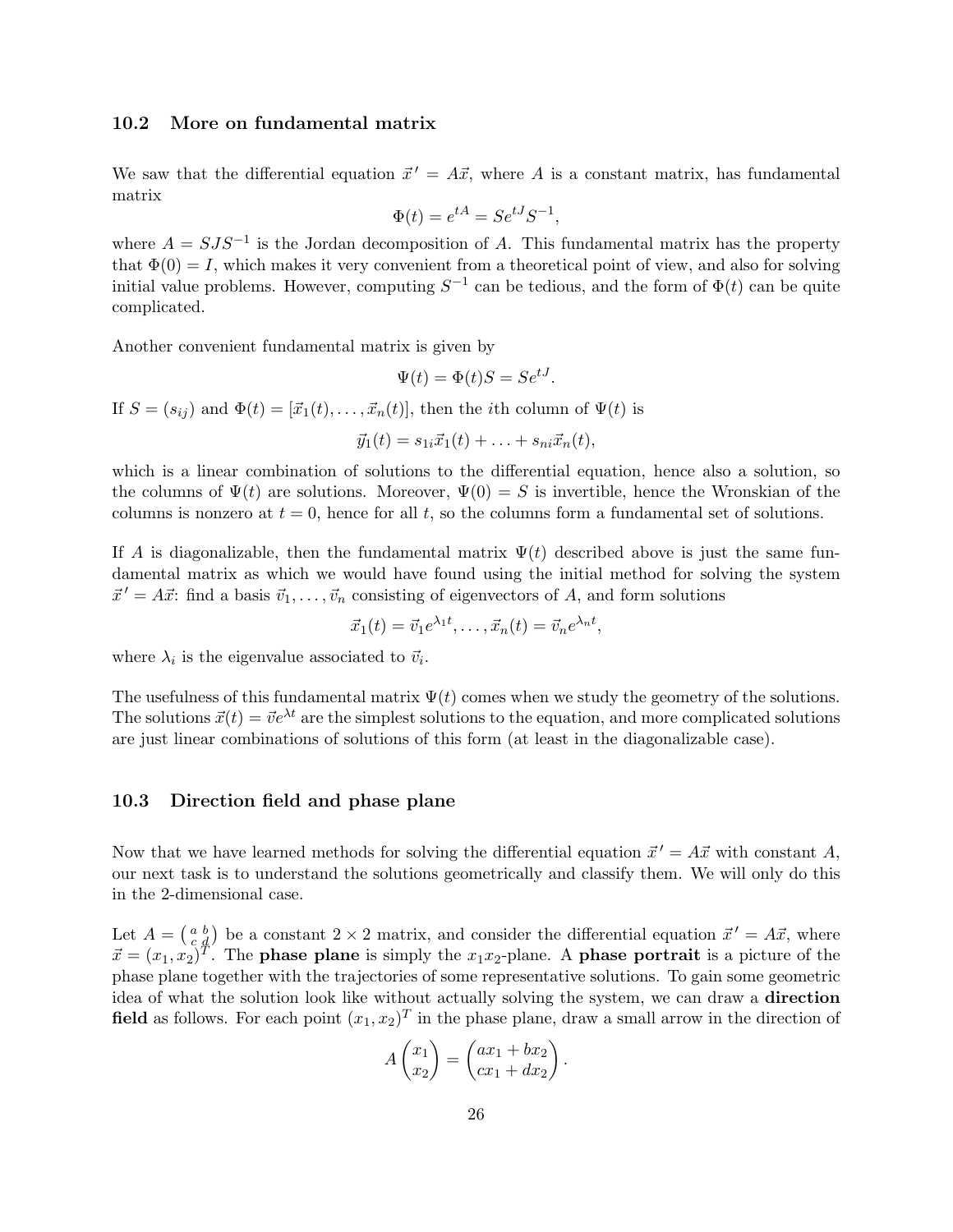We can view the solutions as parametric curves in the  $x_1x_2$ -plane, and the arrows in the direction field are the tangent directions of the solutions curves. We can think of the matrix A defining an ocean current, depicted by the direction field, and solutions as natural paths along which a small boat would float.

The result is called a direction field. The following direction field is associated to the matrix  $\begin{pmatrix} 1 & 1 \\ 0 & 2 \end{pmatrix}$ .

> -4 -2 0 2 4 -4 -2 0 2 4 Eqn:  $x'=x + y, y'=2*y-Eigval:[2, 1]$ -4 -2 0 2 4 -4 -2 0 2 4 Eqn:  $x'=x + y, y'=2*y-Eigval:[2, 1]$

### 10.4 Classifying solutions in 2D: two real eigenvalues

In the 2-dimensional case, we can classify and understand the solutions of  $\vec{x}' = A\vec{x}$  based on the eigenvalues of the coefficient matrix A. Recall that the zero function  $\vec{x}(t) = 0$  is a solution to the homogeneous equation. For this reason, the origin is called a **critical** or **equilibrium point** of the equation, since a solution starting there stays there for all time. We assume that the matrix A is nonsingular, which implies that the origin is the only equilibrium point.

Assume that A has two distinct real eigenvalues  $\lambda_1 < \lambda_2$ . Then A is diagonalizable since both eigenvalues must be simple. Thus, we find a fundamental set of solutions and the general solution by

$$
x_1(t) = \vec{v}_1 e^{\lambda_1 t}
$$
,  $x_2(t) = \vec{v}_2 e^{\lambda_2 t}$ ,  $\vec{x}(t) = c_1 \vec{v}_1 e^{\lambda_1 t} + c_2 \vec{v}_2 e^{\lambda_2 t}$ .

How can we understand the solutions? What do they look like? What happens when  $t \to \infty$  or  $t \to -\infty$ ? We divide the discussion into cases based on the signs of the eigenvalues.

Case 1:  $0 < \lambda_1 < \lambda_2$ 

In this case we see that as  $t \to \infty$ , any nonzero solution grows unbounded, and as  $t \to -\infty$ , any solution tends to the origin. If  $\vec{x}(0)$  lies on the line through origin with direction  $\vec{v}_1$ , then  $c_2 = 0$ , and the solution will stay on that line. Similarly if  $c_1 = 0$ , then  $\vec{x}(t)$  stays on the line with direction  $\vec{v}_2$ .

If  $c_1, c_2 \neq 0$ , then since  $e^{\lambda_2 t}$  grows faster than  $e^{\lambda_1 t}$  as  $t \to \infty$ , the tangent direction of the solution approaches  $\vec{v}_2$  as  $t \to \infty$ , and since  $e^{\lambda_2 t}$  shrinks faster than  $e^{\lambda_1 t}$  as as  $t \to -\infty$ , the solution becomes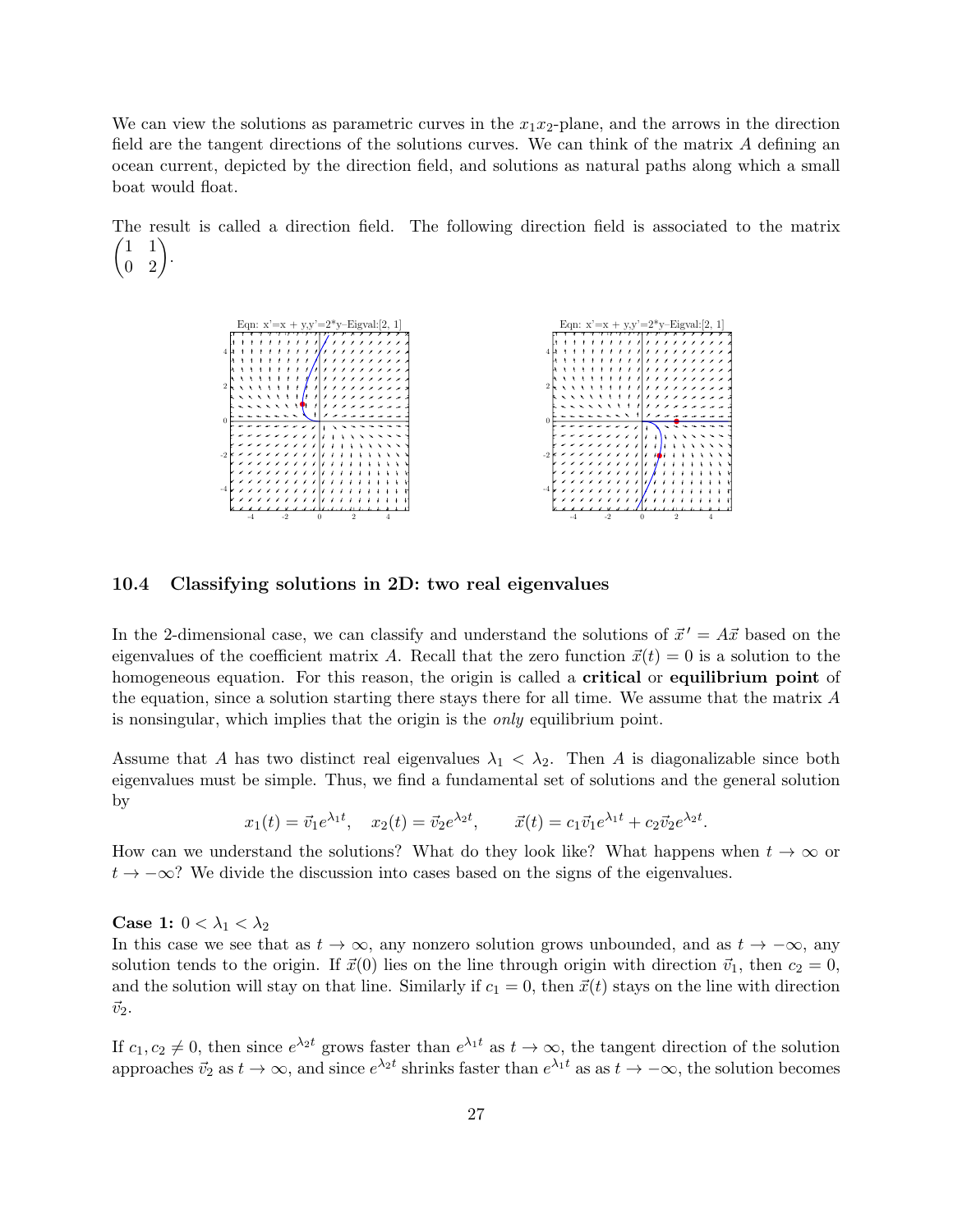tangent to  $\vec{v}_1$  as  $t \to -\infty$ . The equilibrium point at the origin is called a **node**, and is **unstable** since solutions become unbounded as  $t \to \infty$ .

#### Case 2:  $\lambda_1 < \lambda_2 < 0$

In this case we see that any solution tends to the origin as  $t \to \infty$ , and the solutions look exactly like in the previous case, except that the roles of  $\lambda_1$  and  $\lambda_2$  have changed, and the solutions flow in the opposite direction: as  $t \to \infty$ , they become tangent to  $\vec{v}_2$ , and as  $t \to \infty$ , the become tangent to  $\vec{v}_1$ . The equilibrium is a node, but this time it is **asymptotically stable**, since solutions tend exponentially toward it as  $t \to \infty$ .



### Case 3:  $\lambda_1 < 0 < \lambda_2$ .

If  $\vec{x}(0)$  lies on the line through origin with direction  $\vec{v}_1$ , then  $c_2 = 0$ , and the solution will stay on that line and tend to the origin as  $t \to \infty$ . If  $\vec{x}(0)$  lies on the line through origin with direction  $\vec{v}_2$ , then  $c_1 = 0$ , and the solution will stay on that line and become unbounded as  $t \to \infty$ . Other solutions become unbounded and tangent to  $\vec{v}_2$  since  $e^{\lambda_1 t} \to 0$  and  $e^{\lambda_2 t} \to \infty$  as  $t \to \infty$ . The equilibrium at the origin is called a saddle point, and it is unstable since most solutions grow exponentially as  $t \to \infty$ .



Example 10.4.1. The equilibrium of the system

$$
\begin{pmatrix} x_1 \\ x_2 \end{pmatrix}' = \begin{pmatrix} 1 & 1 \\ 0 & 2 \end{pmatrix} \begin{pmatrix} x_1 \\ x_2 \end{pmatrix}
$$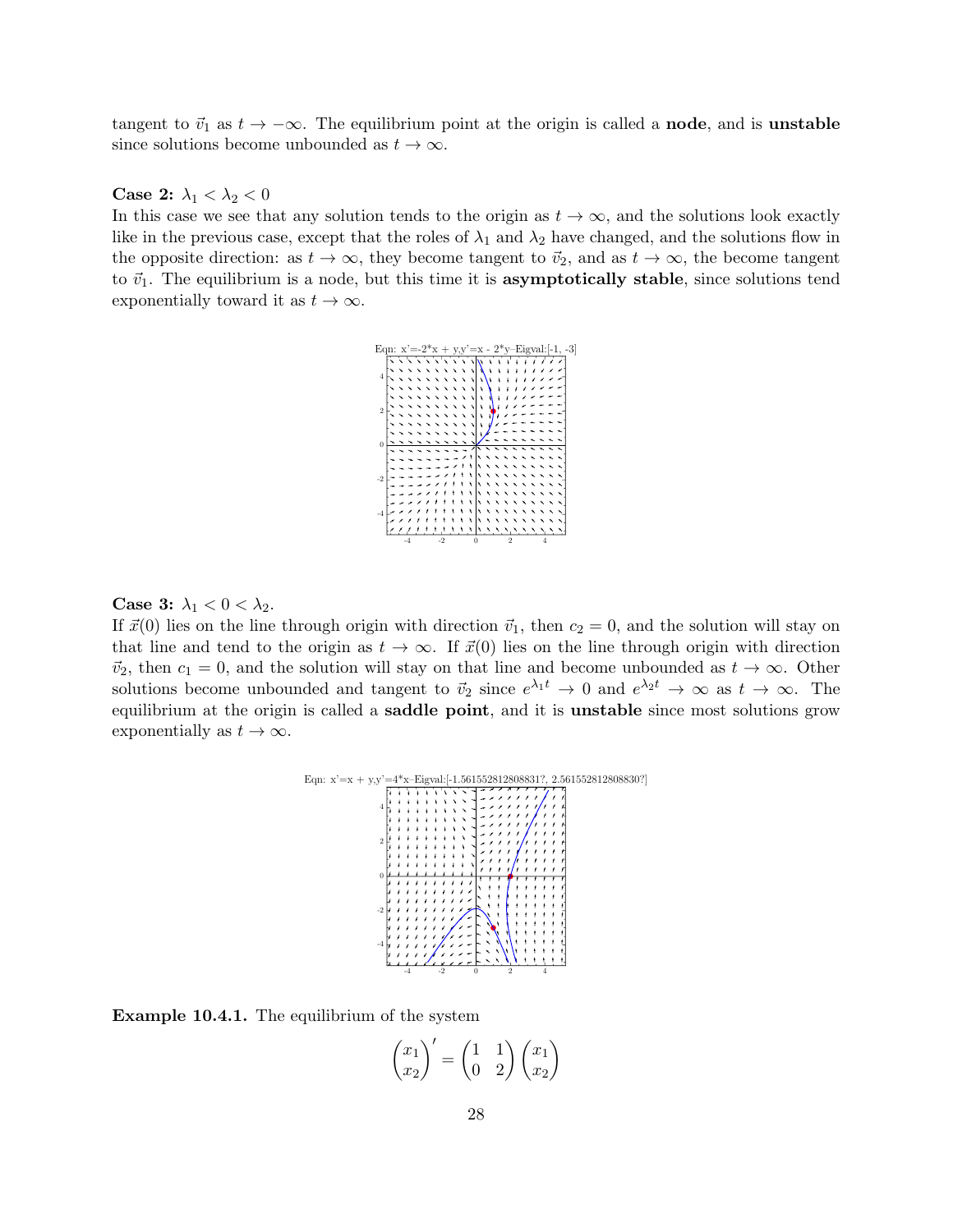is an unstable node, since the eigenvalues of the coefficient matrix are  $\lambda_1 = 1, \lambda_2 = 2$  with eigenvectors  $\vec{v}_1 = (1, 0)^T$  and  $\vec{v}_2 = (1, 1)^T$  respectively.

Example 10.4.2. The equilibrium of the system

$$
\begin{pmatrix} x_1 \\ x_2 \end{pmatrix}' = \begin{pmatrix} -3 & -1 \\ -1 & -3 \end{pmatrix} \begin{pmatrix} x_1 \\ x_2 \end{pmatrix}
$$

is an asymptotically stable node, since the eigenvalues of the coefficient matrix are  $\lambda_1 = -4, \lambda_2 = -2$ with eigenvectors  $\vec{v}_1 = (1, 1)^T$  and  $\vec{v}_2 = (1, -1)^T$  respectively.

Example 10.4.3. The equilibrium of the system

$$
\begin{pmatrix} x_1 \\ x_2 \end{pmatrix}' = \begin{pmatrix} 5 & -3 \\ 6 & -4 \end{pmatrix} \begin{pmatrix} x_1 \\ x_2 \end{pmatrix}
$$

is a saddle point, since the eigenvalues of the coefficient matrix are  $\lambda_1 = 2, \lambda_2 = -1$  with eigenvectors  $\vec{v}_1 = (1, 1)^T$  and  $\vec{v}_2 = (1, 2)^T$  respectively.

# 11 Lecture 11

#### 11.1 Complex solutions in 2D

We saw before that if a real matrix  $A$  has complex eigenvalues and eigenvectors, then we get real solutions to the system  $\vec{x}' = A\vec{x}$  by taking real and imaginary parts of a complex solution. Let's now look more closely at the two-dimensional case. If A has complex eigenvalues, we get two real solutions by taking the real and imaginary parts of a single complex solution. We would like to know that these two solutions form a fundamental set of solutions. We use another lemma to prove this.

**Lemma 11.1.1.** If A is a real matrix with complex eigenvalue  $\lambda$  and corresponding eigenvector  $\vec{v}$ , then also the complex conjugate  $\lambda$  is an eigenvalue of A with eigenvector  $\vec{v}$ .

*Proof.* Since  $\vec{v}$  is an eigenvector of A with eigenvalue  $\lambda$ , we have  $\lambda \vec{v} = A\vec{v}$ . Taking complex conjugates and using the fact that  $\overline{A} = A$  as A is real, we find

$$
\overline{\lambda}\overline{\overline{v}} = \overline{\lambda}\overline{\overline{v}} = \overline{A}\overline{\overline{v}} = \overline{A}\overline{\overline{v}} = A\overline{\overline{v}}.
$$

 $\Box$ 

**Theorem 11.1.2.** Assume that A is a  $2 \times 2$  real matrix with a complex eigenvalue  $\lambda = a + ib$ , with  $b \neq 0$ , and eigenvector  $\vec{v}$  associated to  $\lambda$ . The real and imaginary parts of  $\vec{x}(t) = \vec{v}e^{\lambda t}$  form a fundamental set of solutions to the equation  $\vec{x}' = A\vec{x}$ .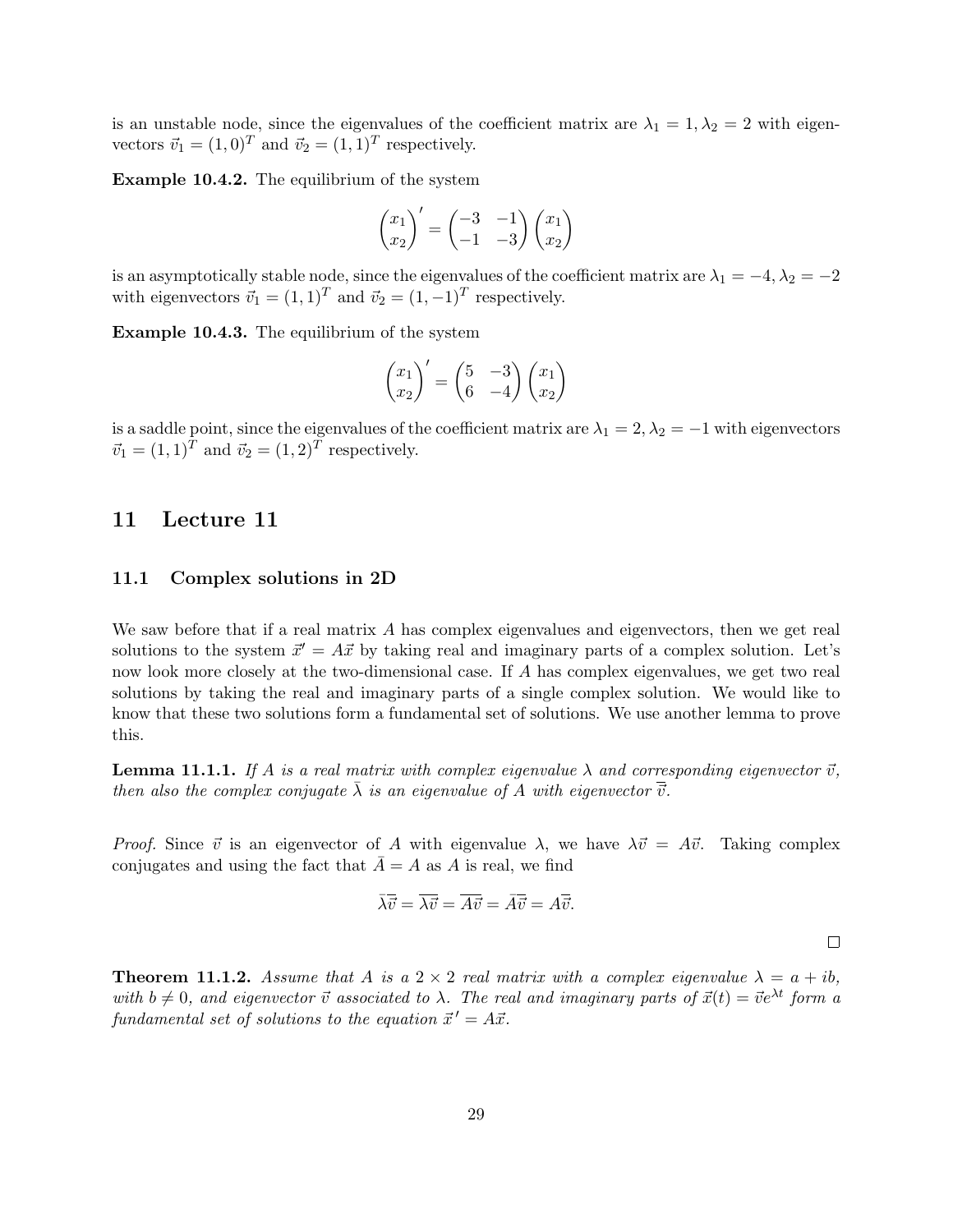*Proof.* By the previous lemma, since A is real,  $\bar{\lambda} = a - ib$  is also an eigenvalue of A. Since  $b \neq 0$ , we have  $\lambda \neq \overline{\lambda}$ , and so  $\overrightarrow{v}$  and  $\overrightarrow{v}$  correspond to distinct eigenvalues, so they are linearly independent. Define

$$
\vec{w}_1 = \text{Re}\,\vec{v} = \frac{1}{2}(\vec{v} + \overline{\vec{v}}), \quad \vec{w}_2 = \text{Im}\,\vec{v} = \frac{1}{2i}(\vec{v} - \overline{\vec{v}}).
$$

The vectors  $\vec{w}_1$  and  $\vec{w}_2$  are linearly independent, since if  $c_1 \vec{w}_1 + c_2 \vec{w}_2 = 0$ , then

$$
\left(\frac{1}{2}c_1 + \frac{1}{2i}c_2\right)\vec{v} + \left(\frac{1}{2}c_1 - \frac{1}{2i}c_2\right)\vec{v} = 0,
$$

and since  $\vec{v}$  and  $\overline{\vec{v}}$  are linearly independent, this implies that

$$
\frac{1}{2}c_1 + \frac{1}{2i}c_2 = 0, \quad \frac{1}{2}c_1 - \frac{1}{2i}c_2 = 0.
$$

This pair of equations only has the trivial solution since the coefficient matrix has determinant  $-\frac{1}{2}$  $\frac{1}{2i}$ .

Now consider the real part  $\vec{u}(t)$  and the imaginary part  $\vec{v}(t)$  of the solution  $\vec{x}(t) = \vec{v}e^{\lambda t}$ . When  $t = 0$ , we have  $\vec{x}(0) = \vec{v} = \vec{w}_1 + i \vec{w}_2$ , hence  $\vec{u}(0) = \vec{w}_1$  and  $\vec{v}(0) = \vec{w}_2$ . Thus, the Wronskian  $W[\vec{u}, \vec{v}]$  is nonzero when  $t = 0$ , hence nonzero always, so  $\vec{u}(t)$  and  $\vec{v}(t)$  for a fundamental set of solutions.  $\Box$ 

### 11.2 Classifying solutions in 2D: eigenvalues are complex conjugates

Consider the differential equation  $\vec{x}' = A\vec{x}$ , where A is a real  $2 \times 2$  matrix. When A has two distinct real nonzero eigenvalues, we classified the equilibrium point at  $\vec{x} = 0$  as either an unstable node, asymptotically stable node, or saddle point, depending on whether the eigenvalues of A are both positive, both negative, or one positive and one negative, respectively.

Assume now that A has two complex conjugate eigenvalues. Let one of them be  $\lambda = a + ib$ , with an associated eigenvector  $\vec{v} = (\alpha_1 + i\beta_1, \alpha_2 + i\beta_2)^T$ . From the previous section we know that the real and imaginary parts of  $\vec{x}(t) = \vec{v}e^{\lambda t}$  form a fundamental set of solutions. Let's compute these two solutions:

$$
\vec{x}(t) = \vec{v}e^{(a+ib)t} = \begin{pmatrix} \alpha_1 + i\beta_1 \\ \alpha_2 + i\beta_2 \end{pmatrix}e^{at}(\cos bt + i\sin bt)
$$

$$
= \begin{pmatrix} \alpha_1\cos bt - \beta_1\sin bt \\ \alpha_2\cos bt - \beta_2\sin bt \end{pmatrix}e^{at} + i\begin{pmatrix} \beta_1\cos bt + \alpha_1\sin bt \\ \beta_2\cos bt + \alpha_2\sin bt \end{pmatrix}e^{at},
$$

so

$$
\vec{x}_1(t) = \begin{pmatrix} \alpha_1 \cos bt - \beta_1 \sin bt \\ \alpha_2 \cos bt - \beta_2 \sin bt \end{pmatrix} e^{at} \text{ and } \vec{x}_2(t) = \begin{pmatrix} \beta_1 \cos bt + \alpha_1 \sin bt \\ \beta_2 \cos bt + \alpha_2 \sin bt \end{pmatrix} e^{at}.
$$

The vectors

$$
\begin{pmatrix}\n\alpha_1 \cos bt - \beta_1 \sin bt \\
\alpha_2 \cos bt - \beta_2 \sin bt\n\end{pmatrix}\n\text{ and }\n\begin{pmatrix}\n\beta_1 \cos bt + \alpha_1 \sin bt \\
\beta_2 \cos bt + \alpha_2 \sin bt\n\end{pmatrix}
$$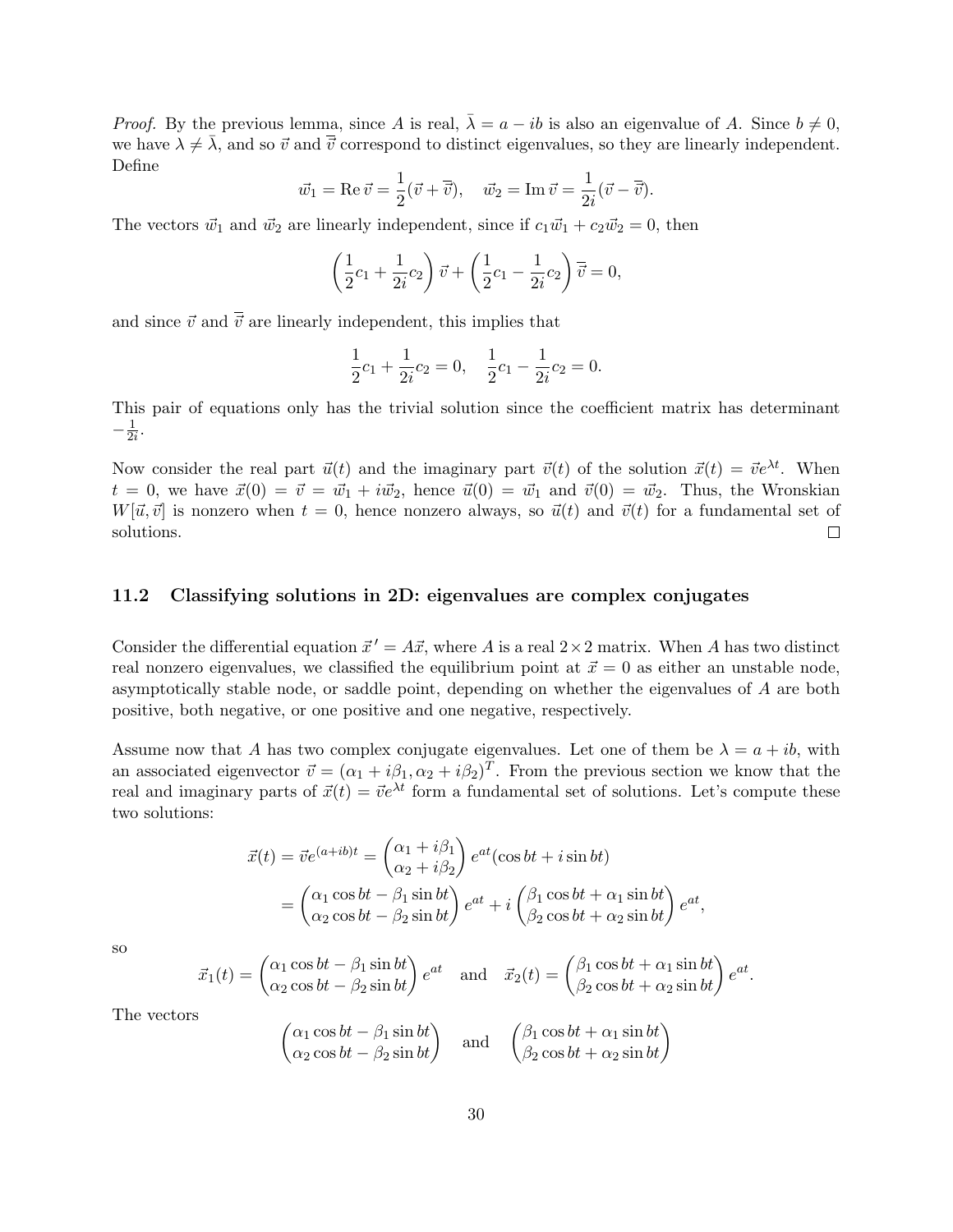rotate around the origin in closed ellipses, so the long-term behavior of the solutions depends only on the real part of  $\lambda$ . Again, we have three cases.

### Case 1:  $Re \lambda > 0$

In this case the solutions spiral outward from the origin. The equilibrium point at the origin is called an unstable spiral point.



#### Case 2: Re  $\lambda < 0$

Now the solutions spiral inward towards the origin. The phase portrait looks the same as in the previous case, except the solutions move in the opposite direction. The equilibrium point at the origin is called an asymptotically stable spiral point.

#### Case 3:  $Re \lambda = 0$ .

In this case the solution do not spiral inward or outward, but rotate around the origin in ellipses. The equilibrium point at the origin is called a **center**. It is **stable** since solutions starting near the origin stay near the origin, but it not asymptotically stable, since solutions do not tend toward the origin.

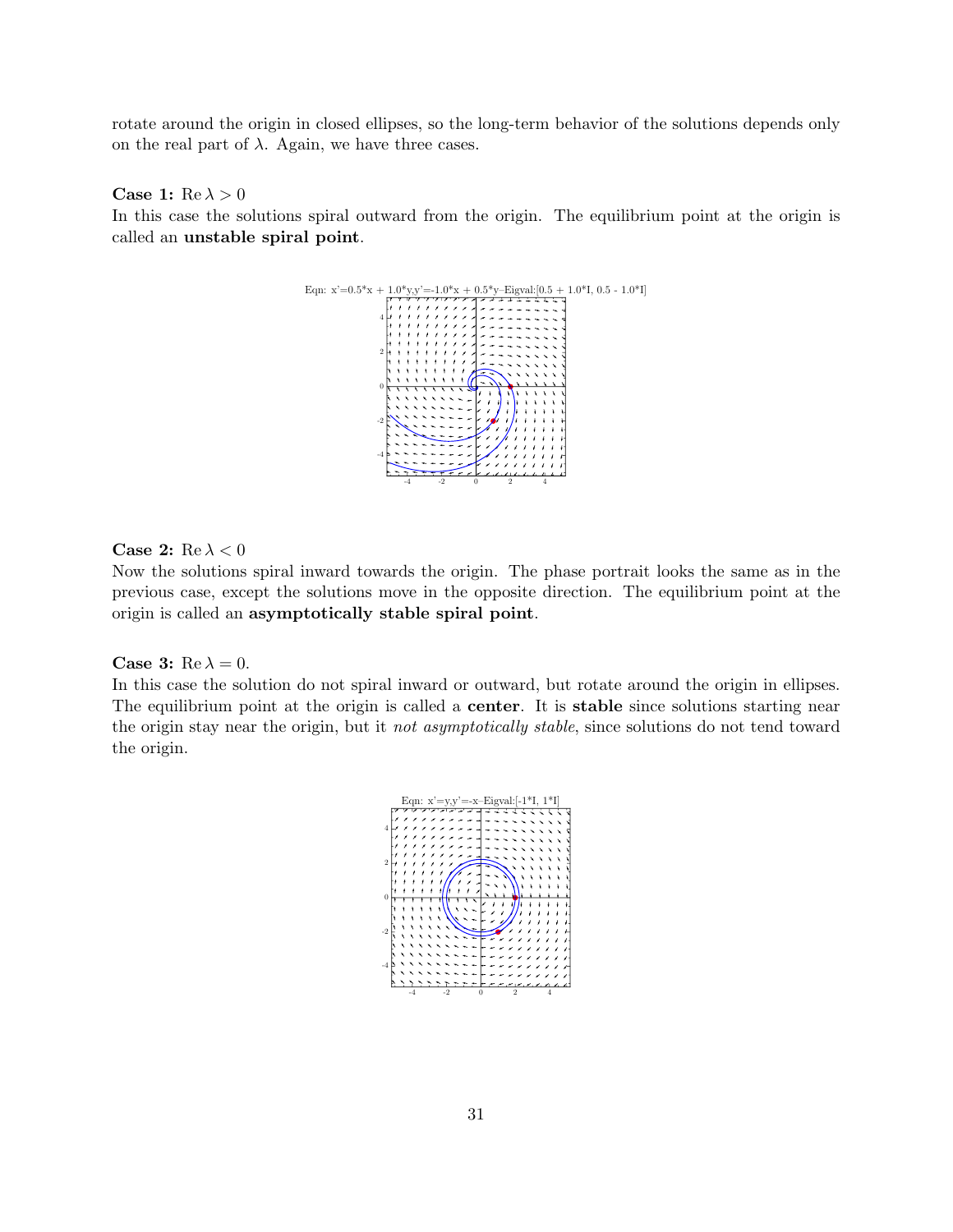### 11.3 Classifying solutions in 2D: only one eigenvalue

What if A has only one eigenvalue  $\lambda$ . The algebraic multiplicity of  $\lambda$  is necessarily 2, but the geometric multiplicity can be either 1 or 2.

Case 1:  $m_q(\lambda) = 2$ 

In this case A has two linearly independent eigenvectors with eigenvalue  $\lambda$ , so the eigenspace must be the whole plane. Thus, the general solution is

 $\vec{x}(t) = (c_1\vec{e}_1 + c_2\vec{e}_2)e^{\lambda t}.$ 

Each solution stays on a ray emanating from the origin. The equilibrium point at the origin is called a **proper node** or **star point**. If  $\lambda > 0$ , the solutions tend to infinity, and the equilibrium is unstable. If  $\lambda < 0$ , the solutions tend to the origin, and the equilibrium is asymptotically stable.

Case 2:  $m_q(\lambda) = 1$ 

In this case, A has only one linearly independent eigenvector  $\vec{v}$ , and a generalized eigenvector  $\vec{w}$ with the property that  $A \vec{w} = \lambda \vec{w} + \vec{v}$ . The general solution is

$$
\vec{x}(t) = c_1 \vec{v} e^{\lambda t} + c_2 (\vec{w} + t \vec{v}) e^{\lambda t}.
$$

Since the t $\vec{v}e^{\lambda t}$  dominates when  $t \to \pm \infty$ , the solutions become tangent to  $\vec{v}$  when  $t \to \infty$  and  $t \to -\infty$ . The equilibrium point at the origin is called an **improper node**. If  $\lambda > 0$ , the equilibrium is unstable, and if  $\lambda < 0$ , it is asymptotically stable.

# 12 Lecture 12

### 12.1 Inhomogeneous equation

We have learned to solve the homogeneous equation  $\vec{x}' = A\vec{x}$  in the case where A is a constant matrix, and studied the solutions in the two-dimensional case. Now we turn our attention to solving the inhomogeneous equation

$$
\vec{x}' = A\vec{x} + \vec{b}.
$$

There are several methods for solving the inhomogeneous equation, but we will discuss only one of them, namely variation of parameters. Although in our examples, the coefficient matrix A will be constant, we outline the method of variation of parameters for time-dependent A.

Assume that  $A(t)$  and  $\vec{b}(t)$  are continuous on some interval  $(\alpha, \beta)$ . From the existence and uniqueness theorem we know that for any initial value  $\vec{x}(0) = \vec{x}_0$ , there exists a unique solution to the equation  $\vec{x}' = A(t)\vec{x} + \vec{b}(t)$  satisfying the initial condition. Our strategy for solving this initial value problem is to find the general solution to the inhomogeneous equation, and then match the undetermined coefficient so that the solution satisfies the initial condition. To find the general solution, we have a useful lemma, whose proof is a homework problem.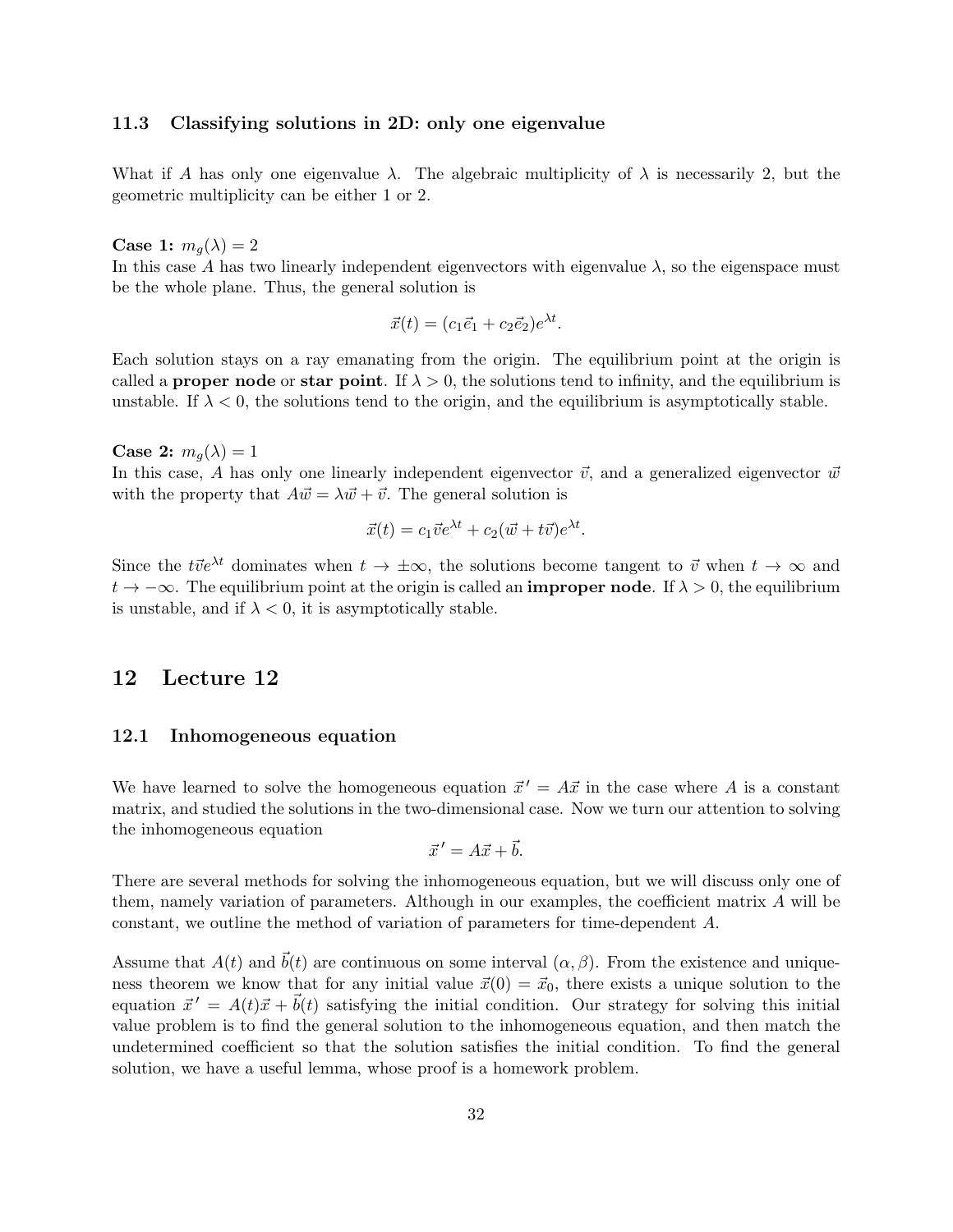**Lemma 12.1.1.** The general solution of the inhomogeneous equation  $\vec{x}' = A\vec{x} + \vec{b}$  is the general solution of the homogeneous equation  $\vec{x}' = A\vec{x}$  plus any particular solution of the inhomogeneous equation.

In other words, we must first find the general solution of the homogeneous equation, and then find any solution of the inhomogeneous equation. We already know how to find the general solution of the homogeneous equation in the case of a constant matrix  $A$ , so let's concentrate on finding a single solution to the inhomogeneous one.

### 12.2 Variation of parameters

Recall that the fundamental matrix  $\Psi(t)$  is a matrix whose columns form a fundamental set of solutions of the equation  $\vec{x}' = A\vec{x}$ , and the general solution is given by  $\vec{x}(t) = \Psi(t)\vec{c}$ , where  $\vec{c}$  is an undetermined constant vector. The idea of variation of parameters is to let this vector  $\vec{c}$  depend on t and seek a solution of this form. For clarity, we rename this vector as  $\vec{u}(t)$ . So we attempt to find a solution of the form

$$
\vec{x}(t) = \Psi(t)\vec{u}(t).
$$

We substitute this into the equation  $\vec{x}' = A(t)\vec{x} + \vec{b}(t)$  to obtain

$$
\Psi'(t)\vec{u}(t) + \Psi(t)\vec{u}'(t) = A(t)\Psi(t)\vec{u}(t) + \vec{b}(t).
$$

Since  $\Psi(t)$  is a fundamental matrix of the homogeneous equation, it satisfies  $\Psi'(t) = A(t)\Psi(t)$ . Thus, the left terms in the above equation cancel, and we have

$$
\Psi(t)\vec{u}'(t) = \vec{b}(t).
$$

Since  $\Psi(t)$  is invertible for all t, we can write

$$
\vec{u}'(t) = \Psi^{-1}(t)\vec{b}(t),
$$

and (at least in principle) integrate to get

$$
\vec{u}(t) = \int \Psi^{-1}(t)\vec{b}(t)dt.
$$

The particular solution to the inhomogeneous is now

$$
\vec{x}(t) = \Psi(t)\vec{u}(t) = \Psi(t)\int \Psi^{-1}(t)\vec{b}(t)dt,
$$

and by the lemma above, the general solution to is

$$
\vec{x}(t) = \Psi(t)\vec{c} + \Psi(t)\int \Psi^{-1}(t)\vec{b}(t)dt,
$$

where  $\vec{c}$  is an undetermined constant vector, whose components we must find to solve the initial value problem.

Although this form is easy to write down for theoretical purposes, in practice it is usually easiest to start with the equation  $\Psi(t)\vec{u}'(t) = \vec{b}(t)$  and find by hand a function  $\vec{u}(t)$  satisfying this equation, using row reduction.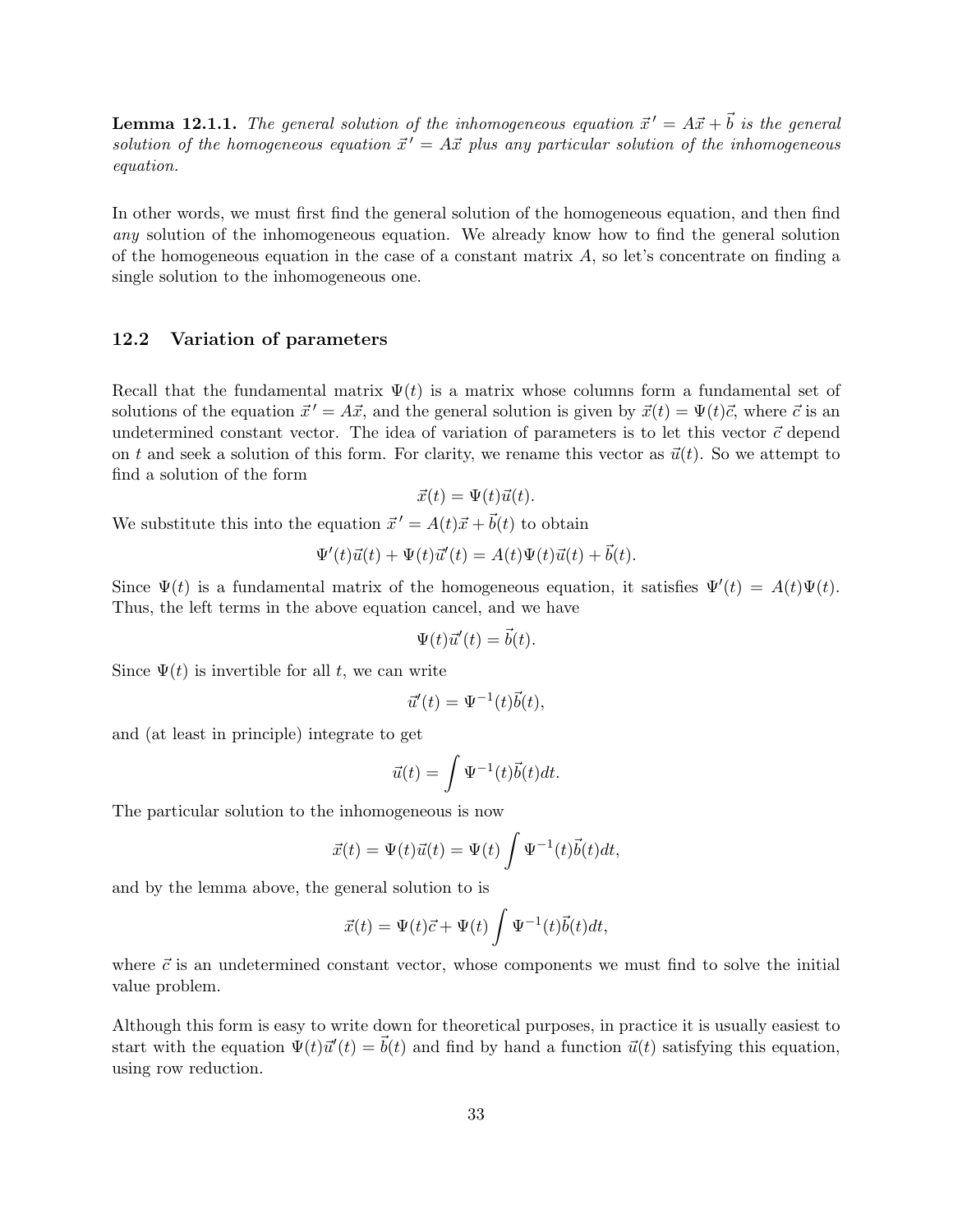## 12.3 Examples

Example 12.3.1. Consider the equation

$$
\vec{x}'(t) = \begin{pmatrix} -2 & 1 \\ 1 & -2 \end{pmatrix} \vec{x}(t) + \begin{pmatrix} 2e^{-t} \\ 3t \end{pmatrix}.
$$

We start by finding a fundamental solution for the homogeneous equation. The eigenvalues of the coefficient matrix A are  $\lambda_1 = -3, \lambda_2 = -1$  (so the equilibrium point is an asymptotically stable node, by the way), with eigenvectors

$$
\vec{v}_1 = \begin{pmatrix} 1 \\ -1 \end{pmatrix}, \quad \vec{v}_2 = \begin{pmatrix} 1 \\ 1 \end{pmatrix}.
$$

Thus, we get a fundamental set of solutions, fundamental matrix, and general solution as

$$
\vec{x}_1(t) = \begin{pmatrix} 1 \\ -1 \end{pmatrix} e^{-3t}, \quad \vec{x}_2(t) = \begin{pmatrix} 1 \\ 1 \end{pmatrix} e^{-t}.
$$

$$
\Psi(t) = \begin{pmatrix} e^{-3t} & e^{-t} \\ -e^{-3t} & e^{-t} \end{pmatrix}, \quad \vec{x}(t) = c_1 \begin{pmatrix} 1 \\ -1 \end{pmatrix} e^{-3t} + c_2 \begin{pmatrix} 1 \\ 1 \end{pmatrix} e^{-t}.
$$

We must now solve the system of equations

$$
\begin{pmatrix} e^{-3t} & e^{-t} \ -e^{-3t} & e^{-t} \end{pmatrix} \begin{pmatrix} u_1' \ u_2' \end{pmatrix} = \begin{pmatrix} 2e^{-t} \ 3t \end{pmatrix}.
$$

Row reduction gives

$$
\begin{pmatrix} 1 & 0 \\ 0 & 1 \end{pmatrix} \begin{pmatrix} u_1' \\ u_2' \end{pmatrix} = \begin{pmatrix} e^{2t} - \frac{3}{2}te^{3t} \\ 1 + \frac{3}{2}te^t \end{pmatrix},
$$

so we get equations

$$
u'_1 = e^{2t} - \frac{3}{2}te^{3t}, \quad u'_2 = 1 + \frac{3}{2}te^t,
$$

which by integration (by parts) yields

$$
u_1 = \frac{1}{2}e^{2t} - \frac{1}{2}te^{3t} + \frac{1}{6}e^{3t}, \quad u_2 = t + \frac{3}{2}te^{t} - \frac{3}{2}e^{t}.
$$

Thus, a particular solutions of the inhomogeneous equation is

$$
\Psi(t)\vec{u} = \begin{pmatrix} e^{-3t} & e^{-t} \\ -e^{-3t} & e^{-t} \end{pmatrix} \begin{pmatrix} \frac{1}{2}e^{2t} - \frac{1}{2}te^{3t} + \frac{1}{6}e^{3t} \\ t + \frac{3}{2}te^{t} - \frac{3}{2}e^{t} \end{pmatrix}
$$

$$
= \begin{pmatrix} 1 \\ 1 \end{pmatrix} te^{t} + \frac{1}{2} \begin{pmatrix} 1 \\ -1 \end{pmatrix} e^{-t} + \begin{pmatrix} 1 \\ 2 \end{pmatrix} t - \frac{1}{3} \begin{pmatrix} 4 \\ 5 \end{pmatrix},
$$

and the general solution is

$$
\vec{x}(t) = c_1 \begin{pmatrix} 1 \\ -1 \end{pmatrix} e^{-3t} + c_2 \begin{pmatrix} 1 \\ 1 \end{pmatrix} e^{-t} + \begin{pmatrix} 1 \\ 1 \end{pmatrix} t e^{t} + \frac{1}{2} \begin{pmatrix} 1 \\ -1 \end{pmatrix} e^{-t} + \begin{pmatrix} 1 \\ 2 \end{pmatrix} t - \frac{1}{3} \begin{pmatrix} 4 \\ 5 \end{pmatrix}.
$$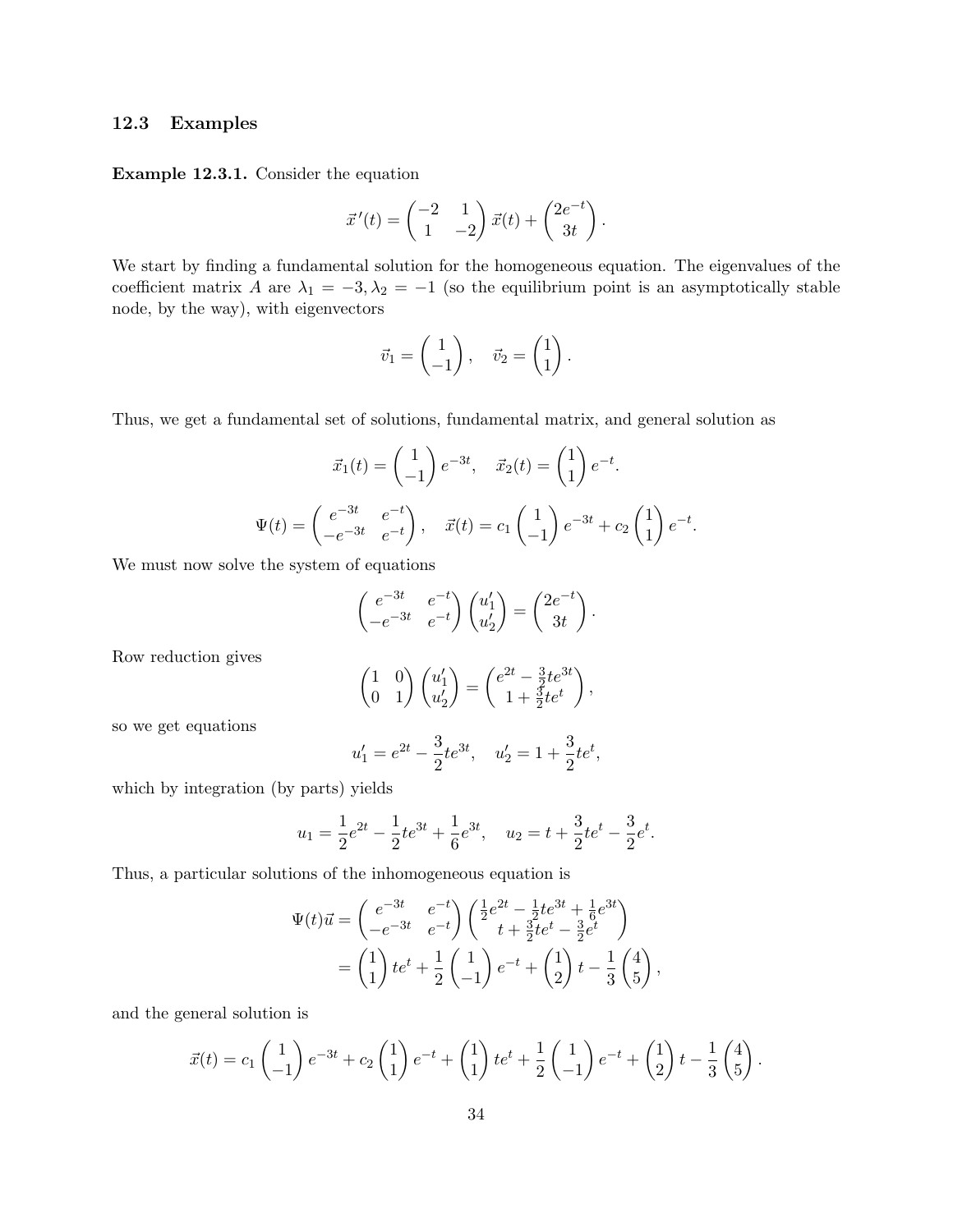To find the solution that satisfies  $\vec{x}(0) = (1, 1)^T$ , we set

$$
\vec{x}(0) = c_1 \begin{pmatrix} 1 \\ -1 \end{pmatrix} + c_2 \begin{pmatrix} 1 \\ 1 \end{pmatrix} + \frac{1}{2} \begin{pmatrix} 1 \\ -1 \end{pmatrix} - \frac{1}{3} \begin{pmatrix} 4 \\ 5 \end{pmatrix} = \begin{pmatrix} 1 \\ 1 \end{pmatrix},
$$

which gives the system of equations

$$
\begin{pmatrix} 1 & 1 \ -1 & 1 \end{pmatrix} \begin{pmatrix} c_1 \ c_2 \end{pmatrix} = \begin{pmatrix} \frac{13}{6} \\ \frac{19}{6} \end{pmatrix},
$$

which as solution  $c_1 = -\frac{1}{2}$  $\frac{1}{2}, c_2 = \frac{8}{3}$  $\frac{8}{3}$ . Thus, the particular solution with initial value  $(1,1)^T$  is

$$
\vec{x}(t) = -\frac{1}{2} \begin{pmatrix} 1 \\ -1 \end{pmatrix} e^{-3t} + \frac{8}{3} \begin{pmatrix} 1 \\ 1 \end{pmatrix} e^{-t} + \begin{pmatrix} 1 \\ 1 \end{pmatrix} t e^{t} + \frac{1}{2} \begin{pmatrix} 1 \\ -1 \end{pmatrix} e^{-t} + \begin{pmatrix} 1 \\ 2 \end{pmatrix} t - \frac{1}{3} \begin{pmatrix} 4 \\ 5 \end{pmatrix}.
$$

Example 12.3.2.

$$
\vec{x}' = \begin{pmatrix} 2 & -5 \\ 1 & -2 \end{pmatrix} \vec{x} + \begin{pmatrix} -\cos t \\ \sin t \end{pmatrix}.
$$

# 13 Lecture 13

### 13.1 Review of first and second order linear ODE's

Consider the linear inhomogeneous ordinary differential equation

$$
y^{(n)} + a_{n-1}y^{(n-1)} + \dots + a_1y' + a_0y = f(x)
$$

and the corresponding homogeneous equation

$$
y^{(n)} + a_{n-1}y^{(n-1)} + \cdots + a_1y' + a_0y = 0,
$$

where  $a_0, \ldots, a_{n-1}$  are real numbers and  $f(x)$  is a continuous function. As with the linear system of first order equations  $\vec{x}' = A\vec{x} + \vec{b}$ , there is an existence and uniqueness theorem for the inhomogeneous equation. In this case it guarantees that for any point  $x_0$  and any initial values

$$
y(x_0) = c_1
$$
,  $y'(x_0) = c_2$ , ...,  $y^{(n-1)}(x_0) = c_n$ ,

there exists a unique solution satisfying these initial condition. Also the principle of superposition holds for the homogeneous equation, which implies (together with the existence and uniqueness theorem) that the solutions of the homogeneous equation form an  $n$ -dimensional vector space, and also that the general solution of the inhomogeneous equation equals the general solution of the homogeneous equation plus any particular solution of the inhomogeneous one.

To solve the homogeneous equation, we attempt to find a solution in the form  $y(x) = e^{rx}$ . Substituting this into the homogeneous equation and dividing by  $e^{rx}$  (which is never zero) lead to the polynomial equation

$$
r^{n} + a_{n-1}r^{n-1} + \cdots + a_{1}r + a_{0} = 0,
$$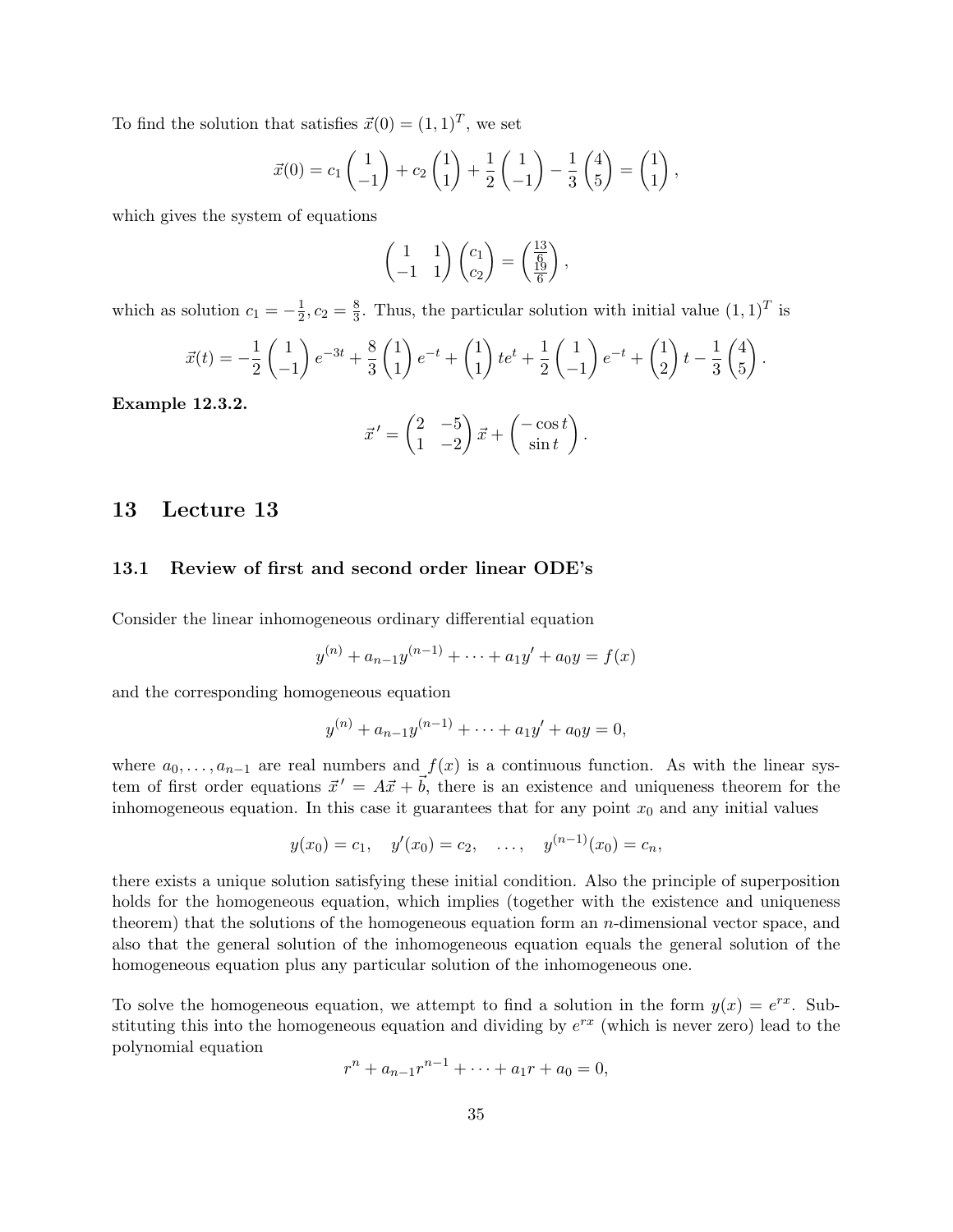called the **characteristic equation**. For each root  $r_1, \ldots, r_s$  of this polynomial, we get a solution  $e^{r_ix}$ . If a root is repeated  $m_i$  times, we get additional solutions  $xe^{r_ix}, \ldots, x^{m_i-1}e^{r_ix}$ . If some of the roots appear in complex conjugate pairs, then we obtain real solutions by taking the real and imaginary parts of  $x^k e^{r_i x}$ . This results in n linearly independent solutions.

For us, the most important examples are of order two.

**Example 13.1.1.** The general solution of  $y'' + y' - 6y = 0$  is  $y(x) = C_1e^{2x} + C_2e^{-3x}$  since the characteristic polynomial is  $r^2 + r - 6 = (r - 2)(r + 3)$ .

**Example 13.1.2.** The general solution of  $y'' + 2y' + y = 0$  is  $y(x) = C_1e^{-x} + C_2xe^{-x}$  since the characteristic polynomial is  $r^2 + 2r + 1 = (r + 1)^2$ .

**Example 13.1.3.** The equation  $y'' + 4y' + 5y = 0$  has characteristic polynomial  $r^2 + 4r + 5 =$  $(r+2)^2+1$ , which has roots  $-2 \pm i$ . Thus, a solution is  $y(x) = e^{(-2+i)x} = e^{-2x}(\cos x + i \sin x)$ . This has real part  $y_1(x) = e^{-2x} \cos x$  and imaginary part  $e^{-2x} \sin x$ , so the general solution is  $y(x) = C_1 e^{-2x} \cos x + C_2 e^{-2x} \sin x.$ 

To solve the inhomogeneous equation, we typically guess the general form of the particular solution based on the inhomogeneous part  $f(x)$ .

**Example 13.1.4.** Consider  $y'' + y' - 6y = \cos x$ . We attempt to find a particular solution in the form  $y(x) = a \cos x + b \sin x$ . Substituting this into the differential equation gives

$$
(b-7a)\cos x + (-b-7a)\sin x = \cos x.
$$

For this to hold for all x, we must have  $b - 7a = 1$  and  $-b - 7a = 0$ , which has the solution  $a = -\frac{7}{50}, b = \frac{1}{50}$ . Thus, the general solution is

$$
y(x) = C_1 e^{2x} + C_2 e^{-3x} - \frac{7}{50} \cos x + \frac{1}{50} \sin x.
$$

**Example 13.1.5.** Consider  $y'' + y' - 6y = e^{2x}$ . This time the obvious try  $Ce^{2x}$  is already a solution to the homogeneous equation, so it cannot work. Instead, we try  $y(x) = Cxe^{2x}$ . Substituting this into the differential equation gives

$$
5Ce^{2x} = e^{2x},
$$

so we must have  $C = \frac{1}{5}$  $\frac{1}{5}$ . Thus, the general solution is

$$
y(x) = C_1 e^{2x} + C_2 e^{-3x} + \frac{1}{5} x e^{2x}.
$$

### 13.2 Two-point boundary value problem

A two-point boundary value problem is a linear second order ODE together with boundary data at two distinct points  $x_1$  and  $x_2$ . The boundary data could be either the values of the function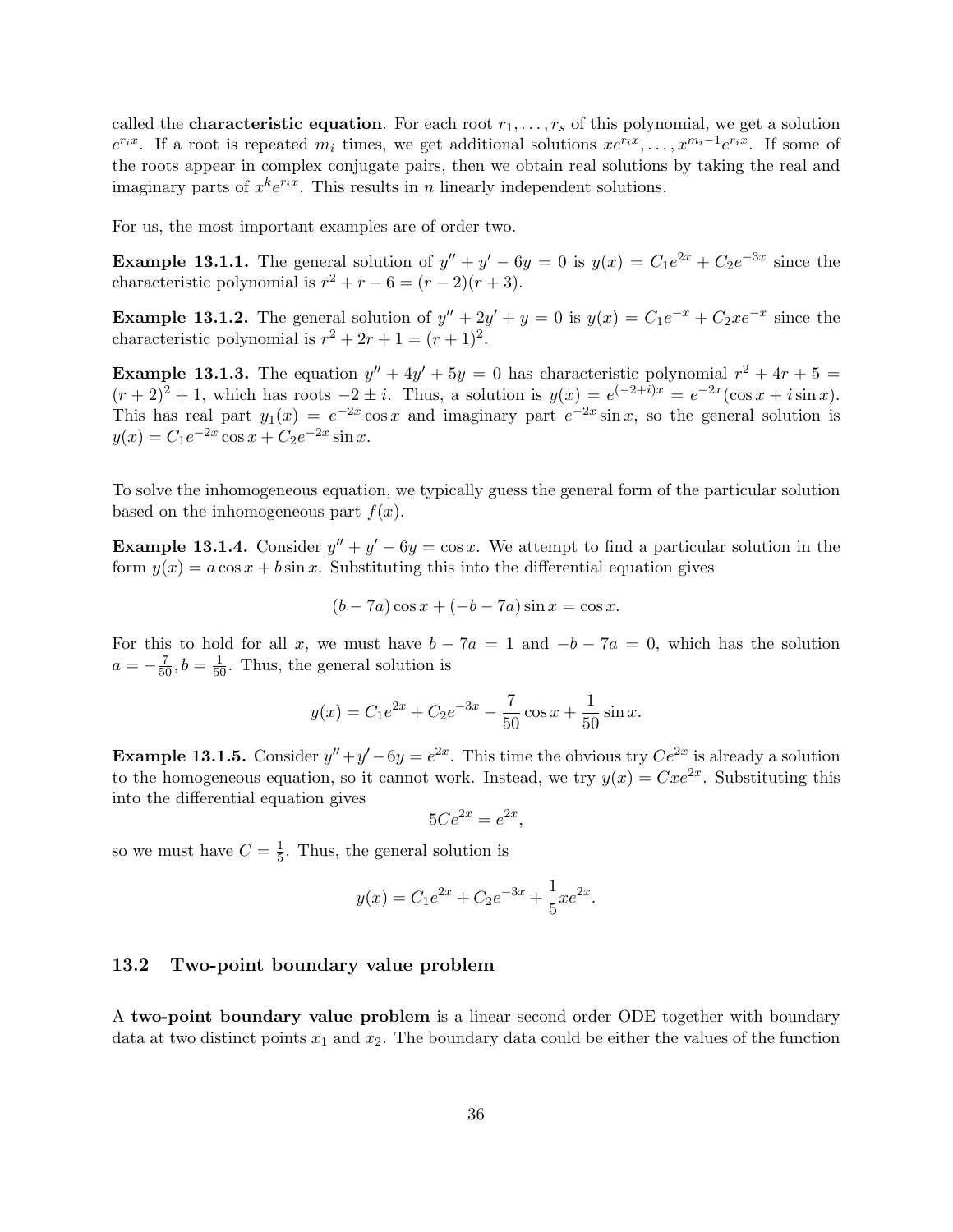at  $x_1$  and  $x_2$ , or the value of the derivative at these points, or the value of the function at one point and the derivative at the other. A typical two-point boundary value problem looks like

$$
\begin{cases}\n y'' + p(x)y' + q(x)y = g(x) \\
 y(x_1) = y_1, \ y(x_2) = y_2.\n\end{cases}
$$

If the function  $g(x)$  is identically zero and also  $y_1 = y_2 = 0$ , the problem is called **homogeneous**, otherwise it is **inhomogeneous**. The homogeneous equation always has the solution  $y(x) = 0$ , but it may have more solutions, even infinitely many. The inhomogeneous equation may have a single solution, or multiple solutions, or no solutions at all.

Example 13.2.1. Consider the homogeneous boundary value problem

$$
y'' + 2y = 0, \quad y(0) = y(\pi) = 0.
$$

The general solution of the differential equation is

$$
y(x) = C_1 \cos(\sqrt{2}x) + C_2 \sin(\sqrt{2}x).
$$

The first boundary condition implies that  $C_1 = 0$ , and the then second leads to  $C_2 \sin(\sqrt{2}\pi) = 0$ . The first boundary condition implies that  $C_1 = 0$ , and the then second leads to  $C_2 \sin(\sqrt{2\pi}) = 0$ .<br>Since  $\sqrt{2\pi}$  is not an integer multiple of  $\pi$ , we must have  $C_2 = 0$ . Thus, the initial value problem has a unique solution.

Example 13.2.2. This time, consider the inhomogeneous boundary value problem

$$
y'' + 2y = 0, \quad y(0) = 1, \quad y(\pi) = 0.
$$

The first boundary condition implies that  $C_1 = 1$ , and then the second leads to

$$
\cos(\sqrt{2}\pi) + C_2 \sin(\sqrt{2}\pi) = 0 \quad \Rightarrow \quad C_2 = -\cot(\sqrt{2}\pi).
$$

Again, there is a unique solution.

# 14 Lecture 14

#### 14.1 More examples of boundary value problems

Example 14.1.1. Consider the homogeneous boundary value problem

$$
y'' + y = 0, \quad y(0) = y(\pi) = 0.
$$

The general solution of the differential equation is

$$
y(x) = C_1 \cos(x) + C_2 \sin(x).
$$

The first boundary condition implies  $C_1 = 0$ , so we have  $y(x) = C_2 \sin(x)$ . This function satisfies both boundary conditions for any constant of  $C_2$ , so this time there are infinitely many solutions.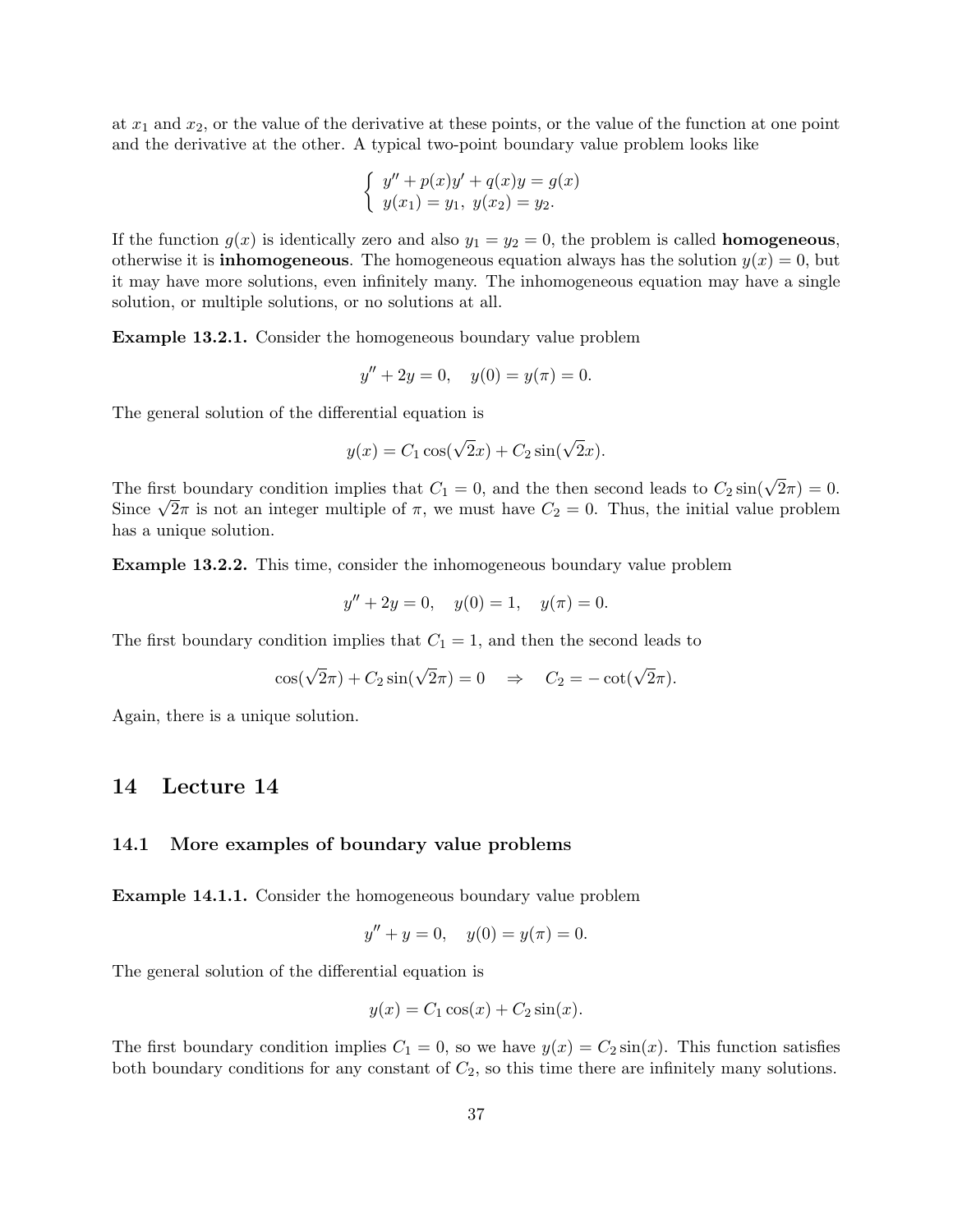Example 14.1.2. Consider the inhomogeneous boundary value problem

$$
y'' + y = 0, \quad y(0) = 1, \quad y(\pi) = a,
$$

where a is a given real number. The first boundary condition implies that  $C_1 = 1$ , and the second one that  $C_1 \cos(\pi) = -C_1 = a$ . These two conditions are incompatible unless  $a = -1$ . Thus, if  $a \neq -1$ , the boundary value problem has no solutions. If  $a = -1$  however, the function  $y(x) = \cos(x) + C_2 \sin(x)$  is a solution for any  $C_2$ , so we get infinitely many solutions.

### 14.2 Eigenvalue problems

We saw that the homogeneous boundary value problem can have either only the trivial solution  $y(x) = 0$ , or also nontrivial solutions. These cases seemed to correspond to the inhomogeneous equation having a unique solution, or having either no solutions or many solutions. The situation is analogous to the linear equations

$$
A\vec{x} = 0, \quad A\vec{x} = \vec{b},
$$

with A an  $n \times n$  matrix, where we know that if the homogeneous equation has only the trivial solution, then the inhomogeneous equation has a unique solution, or else if the homogeneous equation has many solutions, then the inhomogeneous equation either has no solutions or many solutions.

In fact, if A is a square matrix, we know that the equation

$$
(A - \lambda I)\vec{x} = 0
$$

has nontrivial solutions only for finitely many values of  $\lambda$ , and those values are called the eigenvalues of A. If we now look back at the examples of boundary value problems, we saw that

$$
y'' + 2y = 0, \quad y(0) = y(\pi) = 0
$$

has only the trivial solution, whereas

$$
y'' + y = 0, \quad y(0) = y(\pi) = 0
$$

has infinitely many solutions. Maybe there is something special in the coefficient 1 in front of  $\gamma$  in the second equation.

Consider the equation

$$
y'' + \lambda y = 0, \quad y(0) = y(\pi) = 0,
$$

where  $\lambda$  is a real number. We say that the values of  $\lambda$  for which this equation has nontrivial solutions are called **eigenvalues**, and the corresponding nonzero solutions **eigenfunctions**. Let's find all the eigenvalues of this problem.

The simplest case is  $\lambda = 0$ , where the general solution is  $y(x) = Ax + B$ . The first boundary condition forces  $B = 0$ , and consequently the second forces  $A = 0$ . Thus, there are no nontrivial solutions, so  $\lambda = 0$  is *not* an eigenvalue.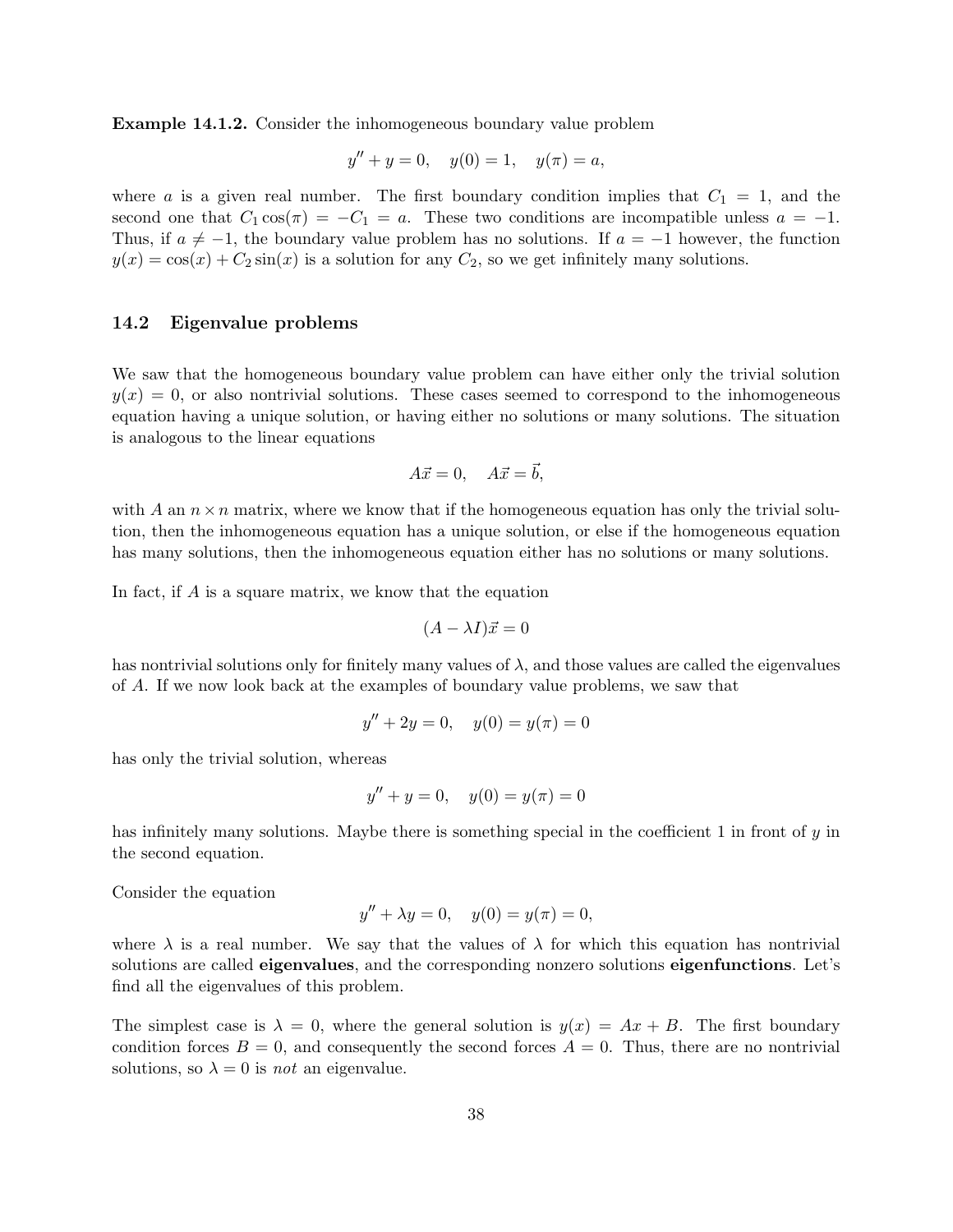Next, assume that  $\lambda < 0$ . We write  $\lambda = -\mu^2$  with  $\mu > 0$  to simplify notation. The general solution is

$$
y(x) = C_1 e^{\mu x} + C_2 e^{-\mu x}.
$$

The two boundary conditions imply that

$$
y(0) = C_1 + C_2 = 0
$$
,  $y(\pi) = C_1 e^{\mu \pi} + C_2 e^{-\mu \pi} = 0$ .

This is a pair of linear equations for  $C_1$  and  $C_2$ , and in matrix form reads

$$
\begin{pmatrix} 1 & 1 \ e^{\mu \pi} & e^{-\mu \pi} \end{pmatrix} \begin{pmatrix} C_1 \\ C_2 \end{pmatrix} = 0.
$$

The coefficient matrix has determinant  $e^{-\mu\pi} - e^{\mu\pi} = e^{\mu\pi}(e^{-2\mu\pi} - 1) \neq 0$ , since  $\mu \neq 0$ . Thus, the only possibility is  $C_1 = C_2 = 0$ , so the only solution is the trivial solution  $y(x) = 0$ . Thus, there are no negative eigenvalues.

Finally, assume that  $\lambda > 0$ . We write  $\lambda = \mu^2$  to simplify notation. The general solution in this case is

$$
y(x) = C_1 \cos(\mu x) + C_2 \sin(\mu x).
$$

The boundary condition  $y(0) = 0$  implies  $C_1 = 0$ , so the possible nontrivial solutions are of the form  $y(x) = C_2 \sin(\mu x)$ . The second boundary condition implies now that  $C_2 \sin(\mu \pi) = 0$ . Since we are looking for nonzero solutions, we need  $\sin(\mu \pi) = 0$ . Since the zeros of sine are precisely the integer multiples of  $\pi$ , we must require that  $\mu = n$  is an integer. But any integer works, so we see that the positive eigenvalues are

$$
\lambda_1 = 1, \quad \lambda_2 = 4, \quad \lambda_3 = 9, \quad \dots, \quad \lambda_n = n^2, \quad \dots
$$

with corresponding eigenfunctions

 $y_1(x) = \sin(x), \quad y_2(x) = \sin(2x), \quad y_3(x) = \sin(3x), \quad \dots, \quad y_n(x) = \sin(nx), \quad \dots$ 

and any nonzero multiples of them.

# 15 Lecture 15

### 15.1 Periodic functions

In the homework you show that the boundary value problem

$$
y'' + \lambda y = 0, \quad y(0) = y(L) = 0
$$

has eigenvalues  $\frac{n^2\pi^2}{L^2}$  with corresponding eigenfunctions sin  $\frac{n\pi x}{L}$ . When we solve partial differential equations, we are going to construct more complicated functions from these basic functions, and also from the functions  $\cos \frac{n\pi x}{L}$ . Let's study some properties of them.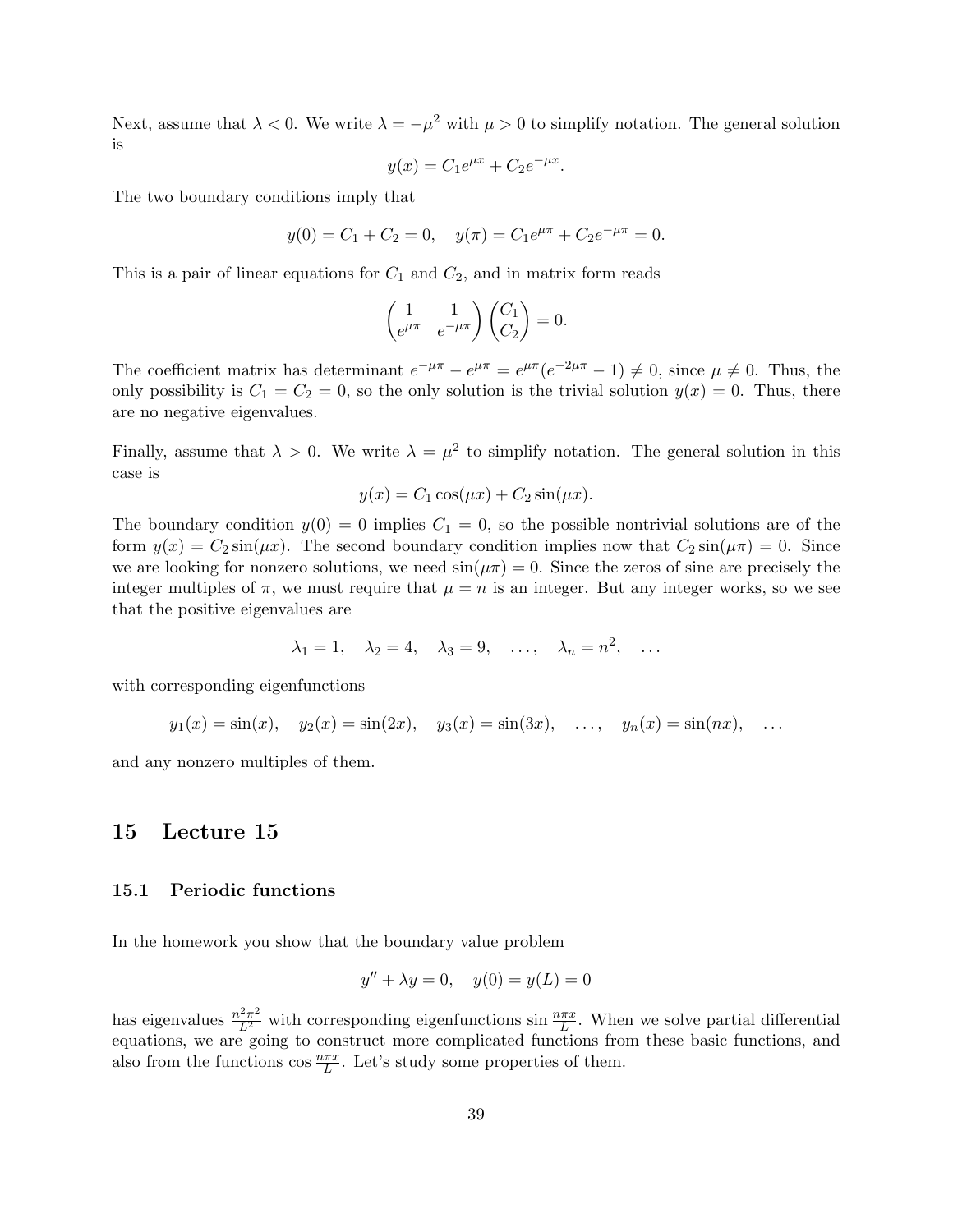Recall that sin x and cos x are periodic functions of period  $2\pi$ . A function  $f(x)$  is **periodic** with period T if  $f(x+T) = f(x)$  for all x. The graph of a periodic function looks like the same pattern repeating every T units. Note that if  $f(x)$  is periodic with period T, then it is periodic with period  $2T, 3T, \ldots, nT, \ldots$  The smallest number T such that  $f(x)$  is periodic with period T is called the **fundamental period.** The functions  $\sin \frac{n\pi x}{L}$  and  $\cos \frac{n\pi x}{L}$  are periodic with fundamental period  $2L$  $\frac{dL}{n}$ , and in particular the functions

$$
\sin\frac{\pi x}{L}, \cos\frac{\pi x}{L}, \sin\frac{2\pi x}{L}, \cos\frac{2\pi x}{L}, \dots, \sin\frac{n\pi x}{L}, \cos\frac{n\pi x}{L}, \dots
$$

are all periodic with period 2L.

Consider the set of all T-periodic functions, which we denote by  $\mathcal{P}_T$ . This set is in fact a vector space, which we check as follows. First, the zero function (like any constant function) is  $T$ -periodic. Second, if f and g are T-periodic, and if  $a$  and  $b$  are real numbers, then

$$
(af + bg)(x + T) = af(x + T) + bg(x + T) = af(x) + bg(x) = (af + bg)(x),
$$

which means that also  $af + bg$  is T-periodic.

Example 15.1.1. The functions

$$
\sin\frac{2\pi x}{L} - \cos\frac{5\pi x}{L} \quad \text{and} \quad \frac{1}{100}\cos\frac{100\pi x}{L} + \frac{1}{1000}\cos\frac{1000\pi x}{L} + \frac{1}{10000}\cos\frac{10000\pi x}{L}
$$

are 2L-periodic since they are linear combinations of 2L-periodic functions.

A stark difference between the familiar vector space  $\mathbb{R}^n$  and this new space  $\mathcal{P}_T$  is that  $\mathbb{R}^n$  is finitedimensional, whereas  $\mathcal{P}_T$  is infinite-dimensional, meaning that you can find an infinite collection of linearly independent functions. However, the space  $\mathcal{P}_{2L}$  of  $2L+$ periodic functions resembles  $\mathbb{R}^n$  in one crucial aspect: it is an inner product space.

### 15.2 Inner products

Recall that we can take the dot product of vectors in  $\mathbb{R}^3$ :

$$
\vec{a} \cdot \vec{b} = (a_1, a_2, a_3)^T \cdot (b_1, b_2, b_3)^T = a_1b_1 + a_2b_2 + a_3b_3.
$$

This can be readily generalized to  $\mathbb{R}^n$ :

$$
\vec{x} \cdot \vec{y} = (x_1, \dots, x_n)^T \cdot (y_1, \dots, y_n)^T = x_1 y_1 + \dots + x_n y_n.
$$

The dot product is an example of an *inner product*: a function that takes in two vectors and spits out a real number, and satisfies the following properties:

- 1. Symmetry:  $\vec{y} \cdot \vec{x} = \vec{x} \cdot \vec{y}$
- 2. Bilinearity:  $(a_1\vec{x}_1 + a_2\vec{x}_2) \cdot y = a_1 \vec{x}_1 \cdot \vec{y} + a_2 \vec{x}_2 \cdot \vec{y}$  and  $\vec{x} \cdot (b_1\vec{y}_1 + b_2\vec{y}_2) = b_1 \vec{x} \cdot \vec{y}_1 + b_2 \vec{x} \cdot \vec{y}_2$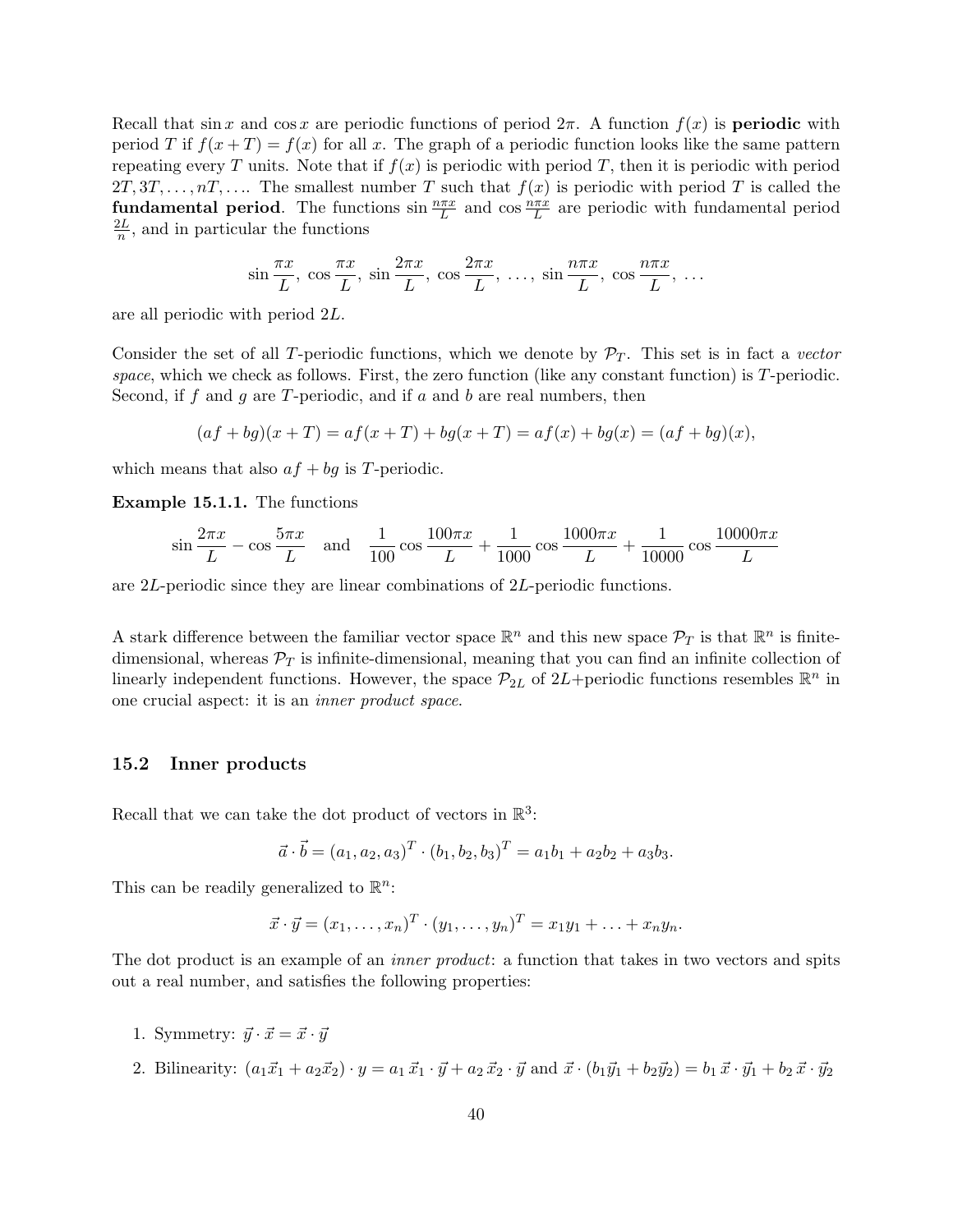3. Positive-definiteness:  $\vec{x} \cdot \vec{x} \ge 0$  always, and  $\vec{x} \cdot \vec{x} = 0$  if and only if  $\vec{x} = 0$ .

Using the dot product, we can define geometric notions such as length and angle. The **norm** of a vector  $\vec{x}$  defined to be  $|\vec{x}| = \sqrt{\vec{x} \cdot \vec{x}}$ . Also, if  $\vec{x}$  and  $\vec{y}$  are nonzero vectors, we define the angle  $\theta$ between them by the formula

$$
\cos \theta = \frac{\vec{x} \cdot \vec{y}}{|\vec{x}||\vec{y}|}.
$$

The vectors  $\vec{x}$  and  $\vec{y}$  are said to be **orthogonal** if  $\vec{x} \cdot \vec{y} = 0$ . If

$$
\vec{e}_i = (0,\ldots,1,\ldots,0)^T
$$

denotes the *i*th standard basic vector, then for any  $\vec{x} = (x_1, \ldots, x_n)^T$ , we have

$$
\vec{x} \cdot \vec{e}_i = x_i,
$$

so we can recover the coordinates of any vector by taking inner products with the vectors in the standard basis.

We can carry these notions to the space of 2L-periodic functions by defining the following inner product:

$$
(f,g) = \frac{1}{L} \int_{-L}^{L} f(x)g(x)dx.
$$

This inner product satisfies the three formal properties listed above. (We have to be a little careful with the very last part: if  $(f, f) = 0$ , then  $f(x) = 0$  *outside a set of measure zero*. We don't have to worry about the precise meaning of this. If f is continuous, then  $f(x) = 0$  everywhere.) This inner product satisfies one more property that is very important for us: under this inner product, the set

$$
\left\{\frac{1}{\sqrt{2}}, \sin\frac{\pi x}{L}, \cos\frac{\pi x}{L}, \sin\frac{2\pi x}{L}, \cos\frac{2\pi x}{L}, \dots, \sin\frac{n\pi x}{L}, \cos\frac{n\pi x}{L}, \dots\right\}
$$

is an **orthonormal set**, meaning that if f and g are in this set, then  $(f, g) = 0$  if  $f \neq g$ , and  $(f, f) = 1$ . This translates into the following **orthogonality relations**:

$$
\frac{1}{L} \int_{-L}^{L} \sin \frac{m\pi x}{L} \sin \frac{n\pi x}{L} dx = \frac{1}{L} \int_{-L}^{L} \cos \frac{m\pi x}{L} \cos \frac{n\pi x}{L} dx = \begin{cases} 0, & m \neq n, \\ 1, & m = n. \end{cases}
$$

$$
\frac{1}{\sqrt{2}L} \int_{-L}^{L} \sin \frac{n\pi x}{L} dx = \frac{1}{\sqrt{2}L} \int_{-L}^{L} \cos \frac{m\pi x}{L} dx = \frac{1}{L} \int_{-L}^{L} \cos \frac{m\pi x}{L} \sin \frac{n\pi x}{L} dx = 0.
$$

For example, when  $m \neq n$ , using the trigonometric formulas

$$
\cos(\alpha + \beta) = \cos \alpha \cos \beta - \sin \alpha \sin \beta
$$

$$
\cos(\alpha - \beta) = \cos \alpha \cos \beta + \sin \alpha \sin \beta
$$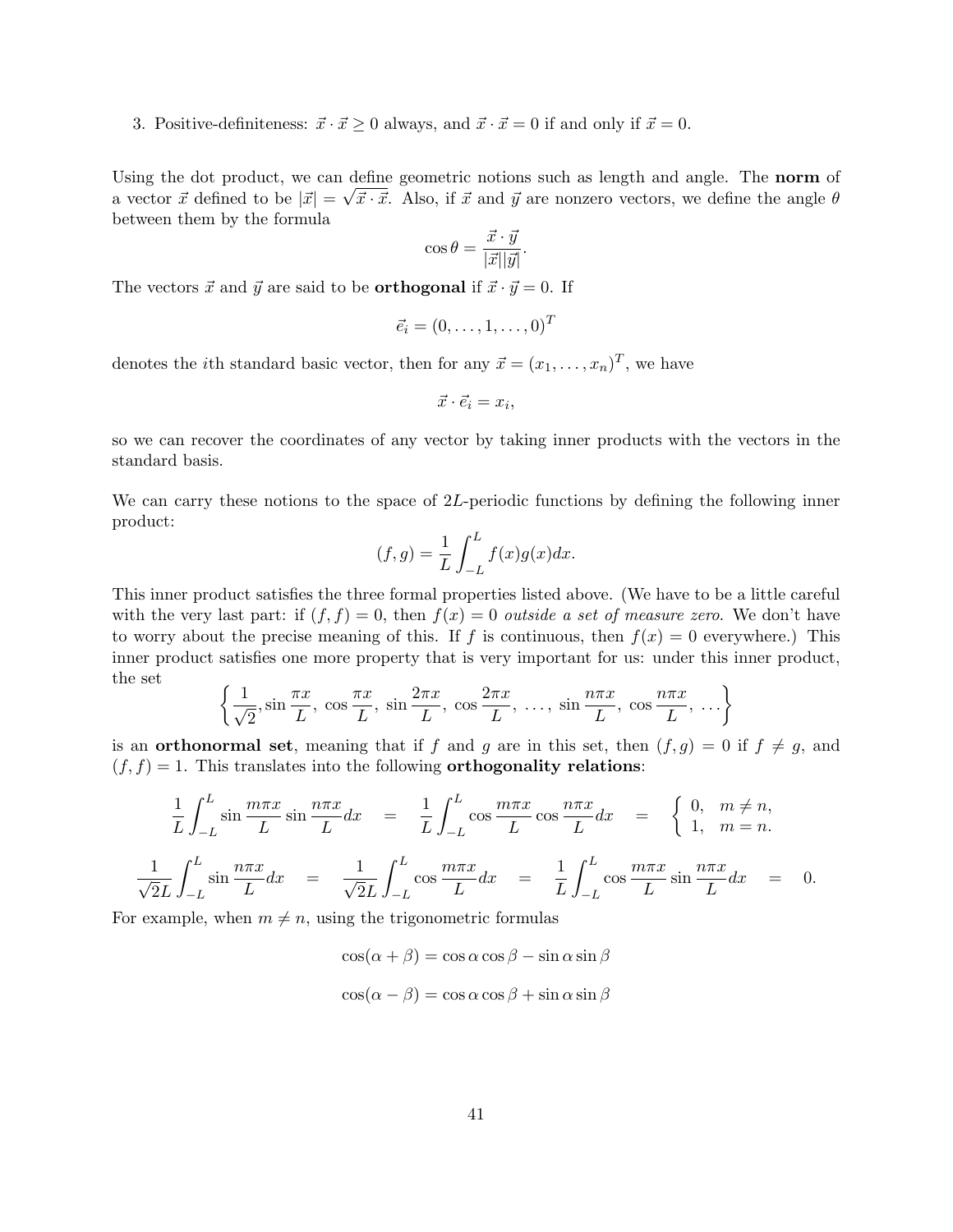we obtain

$$
\int_{-L}^{L} \sin\frac{m\pi x}{L} \sin\frac{n\pi x}{L} dx = \frac{1}{2} \int_{-L}^{L} \left( \cos\frac{(m-n)\pi x}{L} - \cos\frac{(m+n)\pi x}{L} \right) dx
$$

$$
= \frac{L}{2\pi} \Big|_{-L}^{L} \left( \frac{1}{m-n} \sin\frac{(m-n)\pi x}{L} - \frac{1}{m+n} \sin\frac{(m+n)\pi x}{L} \right)
$$

$$
= 0.
$$

Another example of an orthonormal set is the standard basis  $\{\vec{e}_1, \ldots, \vec{e}_n\}$  of  $\mathbb{R}^n$ .

# 16 Lecture 16

### 16.1 Recap: inner product on the space of periodic functions

We defined an inner product on the space  $\mathcal{P}_{2L}$  of 2L-periodic functions by

$$
(f,g) = \frac{1}{L} \int_{-L}^{L} f(x)g(x)dx.
$$

Under this inner product, the set

$$
\left\{\frac{1}{\sqrt{2}}, \sin\frac{\pi x}{L}, \cos\frac{\pi x}{L}, \sin\frac{2\pi x}{L}, \cos\frac{2\pi x}{L}, \dots, \sin\frac{n\pi x}{L}, \cos\frac{n\pi x}{L}, \dots\right\}
$$

is an **orthonormal set**, meaning that if f and g are in this set, then  $(f, g) = 0$  if  $f \neq g$ , and  $(f, f) = 1$ . This translates to the equations

$$
\frac{1}{L} \int_{-L}^{L} \sin \frac{m\pi x}{L} \sin \frac{n\pi x}{L} dx = \frac{1}{L} \int_{-L}^{L} \cos \frac{m\pi x}{L} \cos \frac{n\pi x}{L} dx = \begin{cases} 0, & m \neq n, \\ 1, & m = n. \end{cases}
$$
  

$$
\frac{1}{\sqrt{2}L} \int_{-L}^{L} \sin \frac{n\pi x}{L} dx = \frac{1}{\sqrt{2}L} \int_{-L}^{L} \cos \frac{m\pi x}{L} dx = \frac{1}{L} \int_{-L}^{L} \cos \frac{m\pi x}{L} \sin \frac{n\pi x}{L} dx = 0,
$$

where  $m, n \geq 1$ , and one more equation  $\int_{-L}^{L}$ 1  $\frac{1}{2}dx = L$ . One of these is proved in the book, and a couple others are left as homework. The idea is to use angle sum formulas to express the product of trigonometric functions as a sum of trigonometric functions, and then simply integrate. Another example of an orthonormal set is the standard basis  $\{\vec{e}_1, \ldots, \vec{e}_n\}$  of  $\mathbb{R}^n$ .

One way of creating 2L-periodic functions is to take a function defined on  $[-L, L]$ , and simply "copy-and-paste" the function so that it becomes defined on the whole real line. This will rarely result in a continuous function, but that doesn't really matter.

**Example 16.1.1.** We get a triangular wave by starting with the function  $f(x) = |x|$  on, for example, the interval  $[-2, 2]$  and copying this segment around so that  $f(x + 4) = f(x)$  for all x.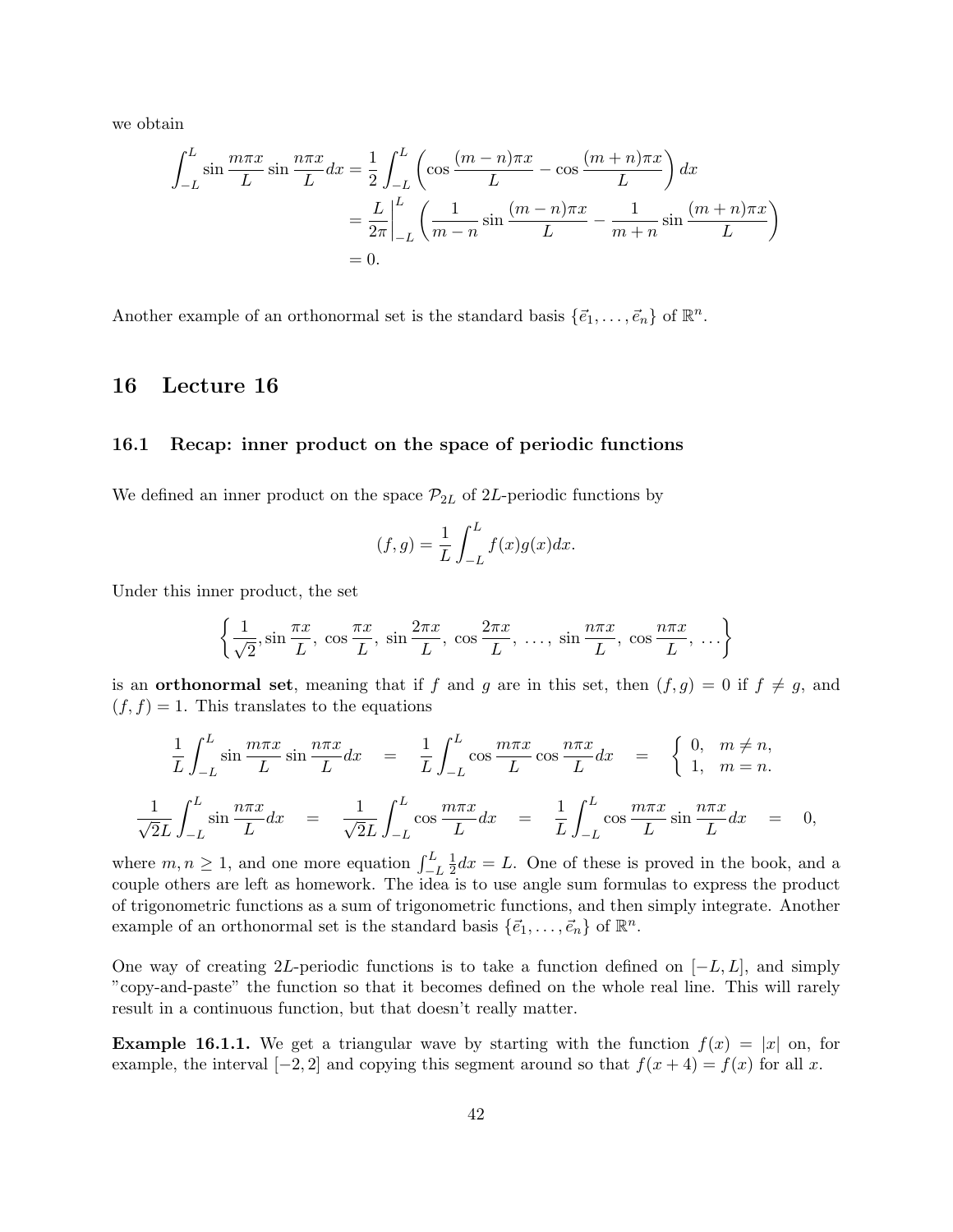### 16.2 Fourier series

The key idea in handling periodic functions is to try to express them as sums of sines and cosines. A Fourier series is a converging series of the form

$$
\frac{a_0}{2} + \sum_{m=1}^{\infty} a_m \cos \frac{m\pi x}{L} + \sum_{m=1}^{\infty} b_m \sin \frac{m\pi x}{L}.
$$

"Converging" here means that for every  $x$ , the sequence of partial sums

$$
S_N(x) = \frac{a_0}{2} + \sum_{m=1}^{N} a_m \cos \frac{m \pi x}{L} + \sum_{m=1}^{N} b_m \sin \frac{m \pi x}{L}
$$

gets closer and closer to some number as  $N \to \infty$ . We see immediately that a Fourier series is a  $2L$ -periodic function, so the important question now is the following. Given a  $2L$ -periodic function f, is f expressible as Fourier series, and how to find the **Fourier-coefficients**  $a_m, b_m$ ?

We will first concentrate on the second question. Assume that we are given a 2L-periodic function  $f$ , and wish to write it as a Fourier series:

$$
f(x) = \frac{a_0}{2} + \sum_{m=1}^{\infty} a_m \cos \frac{m \pi x}{L} + \sum_{m=1}^{\infty} b_m \sin \frac{m \pi x}{L}
$$

The key is to use the orthogonality properties of sines and cosines discussed above. To find  $a_n$ , where  $n \geq 1$ , we multiply both sides by  $\cos \frac{n\pi x}{L}$  and integrate from  $-L$  to L:

$$
\int_{-L}^{L} f(x) \cos \frac{n\pi x}{L} dx = \int_{-L}^{L} \left( \frac{a_0}{2} + \sum_{m=1}^{\infty} a_m \cos \frac{m\pi x}{L} + \sum_{m=1}^{\infty} a_m \sin \frac{m\pi x}{L} \right) \cos \frac{n\pi x}{L} dx
$$

$$
= \int_{-L}^{L} \frac{a_0}{2} \cos \frac{n\pi x}{L} dx + \sum_{m=1}^{\infty} a_m \int_{-L}^{L} \cos \frac{m\pi x}{L} \cos \frac{n\pi x}{L} dx
$$

$$
+ \sum_{m=1}^{\infty} a_m \int_{-L}^{L} \sin \frac{m\pi x}{L} \cos \frac{n\pi x}{L} dx.
$$

We won't worry about interchanging the sum and integral. Using now the orthogonality relations, the only nonzero term is the one having  $\cos \frac{n\pi x}{L}$  twice. Thus,

$$
\int_{-L}^{L} f(x) \cos \frac{n\pi x}{L} dx = La_n,
$$

so that

$$
a_n = \frac{1}{L} \int_{-L}^{L} f(x) \cos \frac{n \pi x}{L} dx.
$$

Note that this is just the inner product of f with  $\cos \frac{n\pi x}{L}$ . Similar calculation gives

$$
b_n = \frac{1}{L} \int_{-L}^{L} f(x) \sin \frac{n \pi x}{L} dx
$$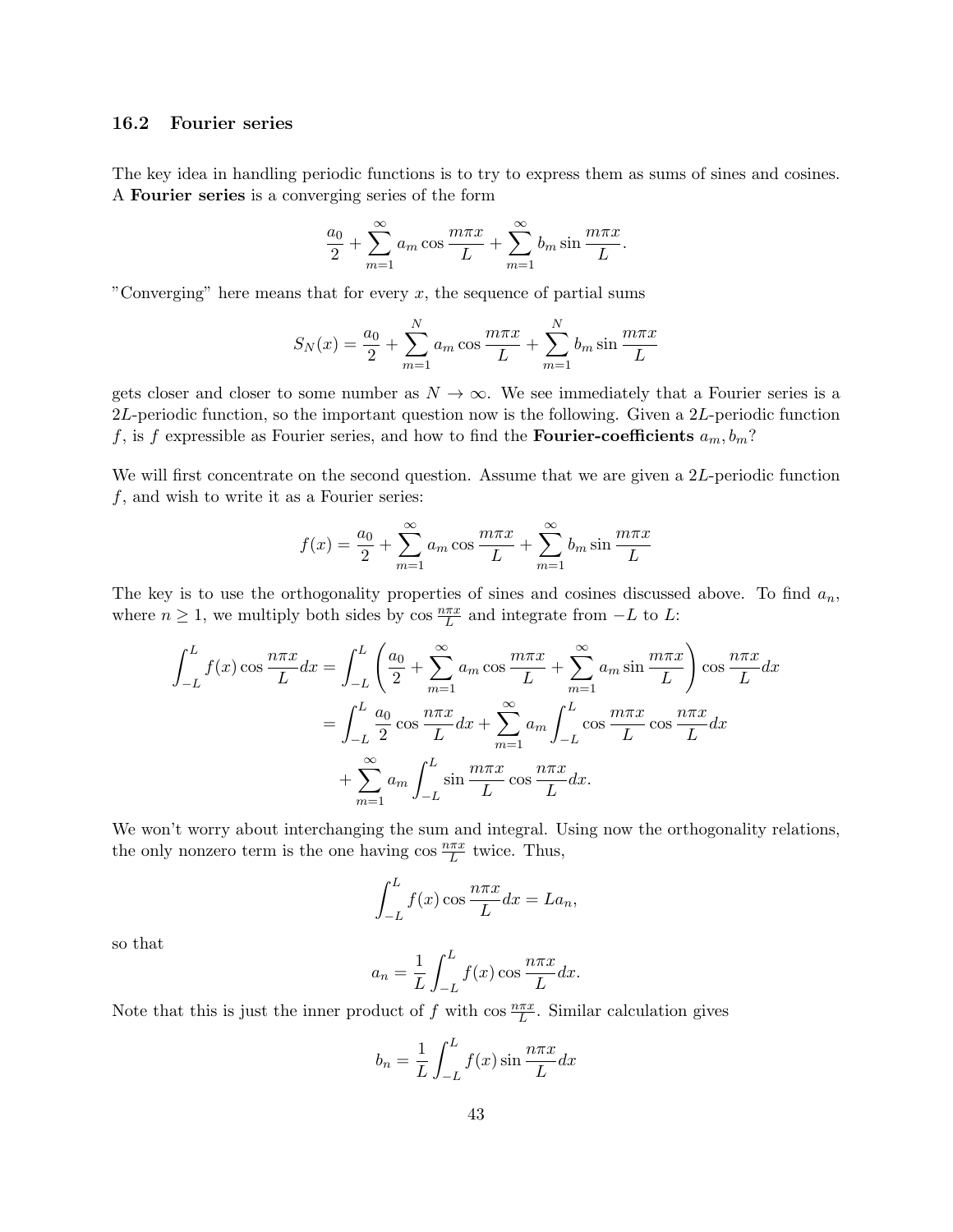and

$$
a_0 = \frac{1}{L} \int_{-L}^{L} f(x) dx.
$$

We can thus use the same formula for  $a_0$  and  $a_n$ ,  $n > 0$ . Note that  $a_0/2$  is just the average of the function f on the interval  $[-L, L]$ . The formulas for  $a_n$  and  $b_n$  are called the **Euler-Fourier** formulas. We can think of the Fourier coefficients as the "coordinates with respect to the basis" consisting of sines and cosines (and  $\frac{1}{2}$ ).

Example 16.2.1. Let's find the Fourier coefficients of the function from the previous example:

$$
f(x) = \begin{cases} -x, & -2 \le x < 0 \\ x, & 0 \le x \le 2 \end{cases}, \quad f(x+4) = f(x).
$$

Note that this function is 4-periodic. We have

$$
a_0 = \frac{1}{2} \int_{-2}^{2} f(x) dx = \frac{1}{2} \int_{-2}^{0} (-x) dx + \frac{1}{2} \int_{0}^{2} x dx =
$$
  
\n
$$
= \frac{1}{2} \Big|_{-2}^{0} - \frac{1}{2} x^{2} + \frac{1}{2} \Big|_{-2}^{0} \frac{1}{2} x^{2} = 2,
$$
  
\n
$$
a_n = \frac{1}{2} \int_{-2}^{2} f(x) \cos \frac{n \pi x}{2} dx = \frac{1}{2} \int_{-2}^{0} \left( -x \cos \frac{n \pi x}{2} \right) dx + \frac{1}{2} \int_{0}^{2} x \cos \frac{n \pi x}{2} dx
$$
  
\n
$$
= \int_{0}^{2} x \cos \frac{n \pi x}{2} dx = \Big|_{0}^{2} \frac{2}{n \pi} x \sin \frac{n \pi x}{2} - \int_{0}^{2} \frac{2}{n \pi} \sin \frac{n \pi x}{2} dx = \Big|_{0}^{2} \frac{4}{(n \pi)^{2}} \cos \frac{n \pi x}{2}
$$
  
\n
$$
= \begin{cases} -\frac{8}{(n \pi)^{2}}, & n \text{ odd} \\ 0, & n \text{ even} \end{cases}
$$
  
\n
$$
b_n = \frac{1}{2} \int_{-2}^{2} f(x) \sin \frac{n \pi x}{2} dx = \frac{1}{2} \int_{-2}^{0} \left( -x \sin \frac{n \pi x}{2} \right) dx + \frac{1}{2} \int_{0}^{2} x \sin \frac{n \pi x}{2} dx = 0.
$$

Thus,

$$
f(x) = \frac{2}{2} - \sum_{n \text{ odd}} \frac{8}{n^2 \pi^2} \cos \frac{n \pi x}{2} = 1 - \frac{8}{\pi^2} \sum_{n=1}^{\infty} \frac{1}{(2n-1)^2} \cos \frac{(2n-1)\pi x}{2}.
$$

# 17 Lecture 17

### 17.1 Fourier convergence theorem

A function that can be represented as a Fourier series must be periodic, but not every periodic function has a converging Fourier series. Fortunately, most nice functions do.

A function f defined on an interval [a, b] is **piecewise continuous** if there is a partition  $a = x_0 <$  $x_1 < \ldots < x_n = b$  of the interval, such that f is continuous on each subinterval  $(x_i, x_{i+1})$ , and the limits

$$
f(x_i+) = \lim_{x \to x_i^+} f(x), \quad i = 0, \dots, n-1, \quad f(x_i-) = \lim_{x \to x_i^-} f(x), \quad i = 1, \dots, n
$$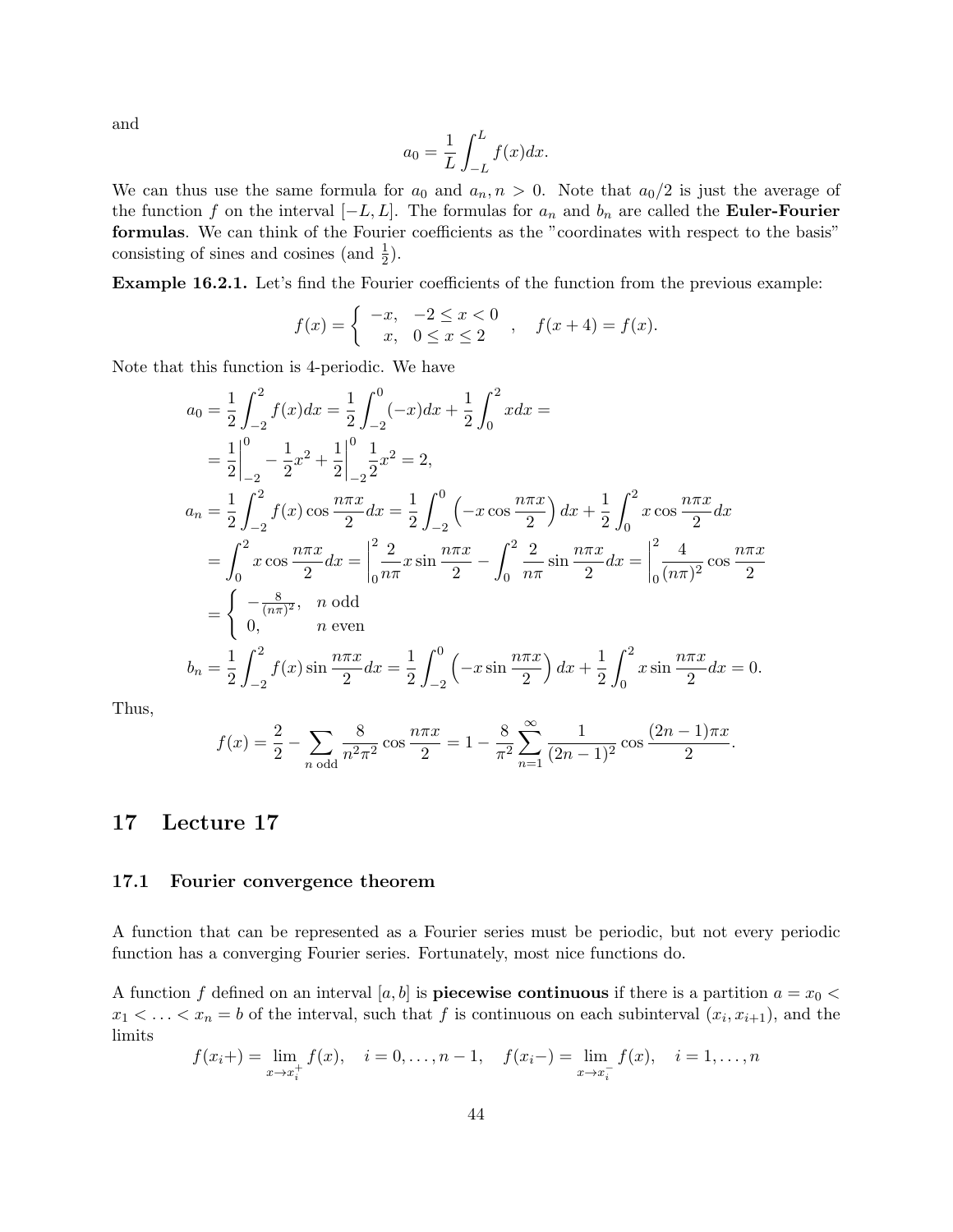exist and are finite. It is not necessary for the function to be defined at the points  $x_i$ . In fact, if f is differentiable on the (open) subintervals but discontinuous at the points  $x_i$ , then the derivative is piecewise continuous but not defined at the points  $x_i$ .

**Theorem 17.1.1.** If f is a 2L-periodic function such that f and f' are piecewise continuous on  $[-L, L]$ , then the Fourier series of f converges to  $f(x)$  at the points x where f is continuous, and to the value  $(f(x+) + f(x-))/2$  at the points of discontinuity of f.

Example 17.1.2. A "square wave" is given by the function

$$
f(x) = \begin{cases} 0, & -L \le x < 0 \\ L, & 0 \le x < L \end{cases}
$$

and  $f(x+2L) = f(x)$  for all x. The function f is 2L-periodic and piecewise continuous with jump discontinuities at the points  $x = kL, k = 0, \pm 1, \pm 2, \ldots$  The Fourier coefficients of f are

$$
a_n = \frac{1}{L} \int_{-L}^{L} f(x) \cos \frac{n\pi x}{L} dx = \frac{1}{L} \int_{0}^{L} L \cos \frac{n\pi x}{L} dx = \Big|_{0}^{L} \sin \frac{n\pi x}{L} \frac{L}{n\pi} = 0,
$$

if  $n = 1, 2, \ldots$ 

$$
a_0 = \frac{1}{L} \int_{-L}^{L} f(x) dx = \frac{1}{L} \int_{0}^{L} L dx = L,
$$

and

$$
b_n = \frac{1}{L} \int_{-L}^{L} f(x) \sin \frac{n\pi x}{L} dx = \frac{1}{L} \int_{0}^{L} L \sin \frac{n\pi x}{L} dx = \Big|_{0}^{L} - \cos \frac{n\pi x}{L} \frac{L}{n\pi}
$$

$$
= \frac{L}{n\pi} (1 - \cos n\pi) = \begin{cases} 0, & n \text{ even} \\ \frac{2L}{n\pi}, & n \text{ odd.} \end{cases}
$$

Thus,

$$
f(x) = \frac{L}{2} + \frac{2L}{\pi} \sum_{n=1}^{\infty} \frac{1}{2n-1} \sin \frac{(2n-1)\pi x}{L}.
$$

This series converges to the value of f when  $x \neq kL, k = 0, \pm 1, \pm 2, \ldots$ , and it converges to the value  $\frac{L}{2}$  at the points of discontinuity  $x = kL, k = 0, \pm 1, \pm 2, \ldots$  In particular, the Fourier series does not converges to the value of  $f$  at these points (although we could redefine  $f$  at these points to fix this).

### 17.2 Even and odd functions

There are two important classes of periodic functions for which the Fourier series simplifies considerably: even and odd functions.

A function f (not necessarily periodic) is even if  $f(-x) = f(x)$  for all x, and it is **odd** if  $f(-x) = f(x)$  $-f(x)$ . The graph of an even function is symmetric with respect to the y-axis, while the graph of an odd function is symmetric with respect to the origin.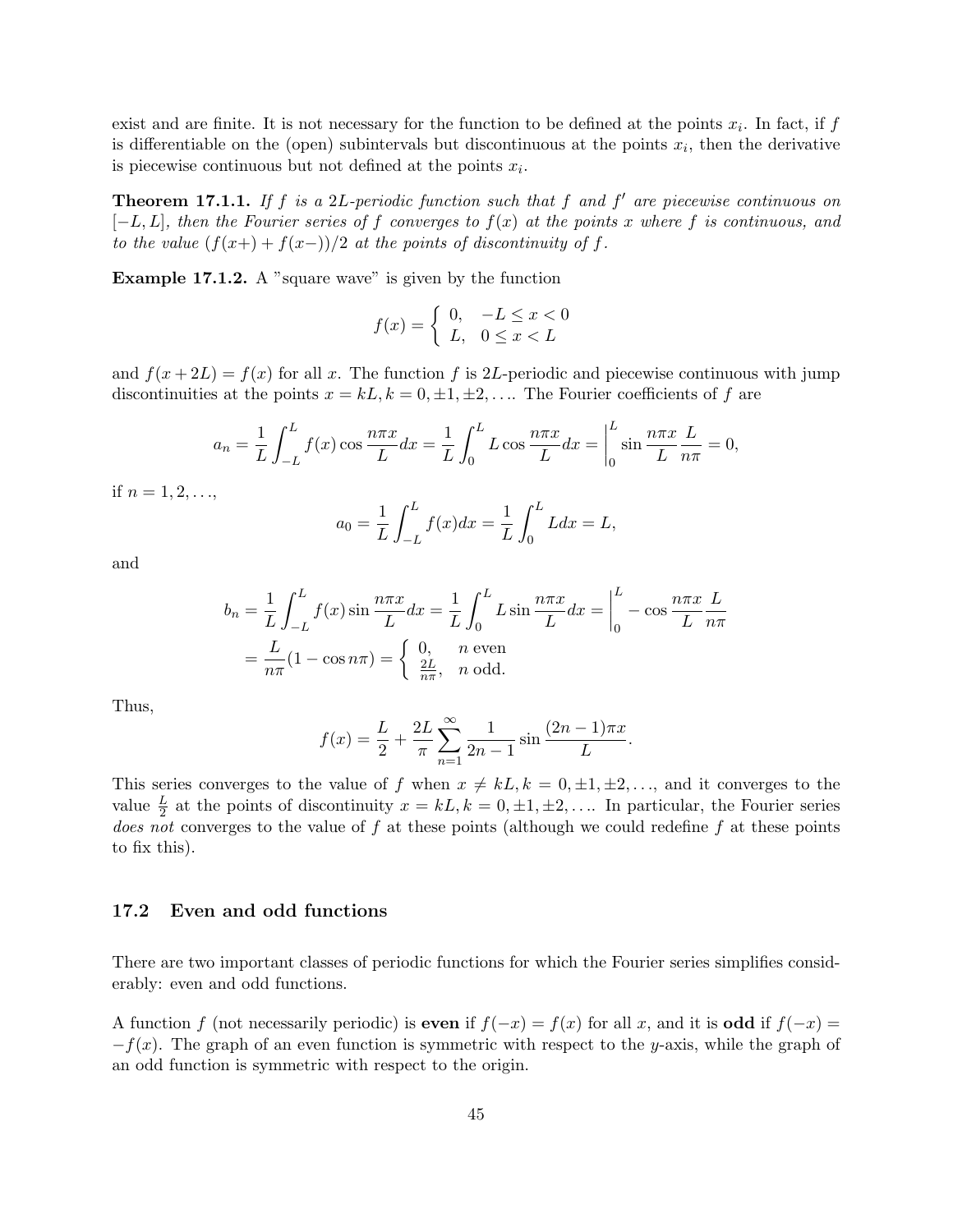Example 17.2.1. Examples of even functions are all constants, and

$$
x^2
$$
,  $x^4$ ,  $x^{2n}$ ,  $\frac{1}{1+x^2}$ ,  $e^{-x^2}$ ,  $\cosh x$ ,  $|x|$ ,  $\cos ax$ .

Some odd functions are

 $x, x^3, x^{2n+1}, \arctan x, \sinh x, \sin ax.$ 

The only function that is both even and odd is the zero function.

Even and odd functions interact as follows.

- 1. If f and g are even, then  $f + g$  is even.
- 2. If  $f$  and  $g$  are odd, then  $f + g$  is odd.
- 3. If  $f$  and  $g$  are even, then  $fg$  is even.
- 4. If  $f$  and  $g$  are odd, then  $fg$  is even.
- 5. If  $f$  is even and  $g$  is odd, then  $fg$  is odd.
- 6. If f is even (resp. odd), then  $\frac{1}{f}$  is even (resp. odd).

The proofs are simple. For example, if  $f$  is even and  $g$  is odd, then

$$
(fg)(-x) = f(-x)g(-x) = f(x)(-g(x)) = -f(x)g(x) = -(fg)(x),
$$

so  $fg$  is odd.

The most useful property of even and odd functions for us is related to integration.

**Lemma 17.2.2.** If  $f$  is an even (integrable) function, then

$$
\int_{-L}^{L} f(x)dx = 2 \int_{0}^{L} f(x)dx.
$$

If f is an odd function, then

$$
\int_{-L}^{L} f(x)dx = 0.
$$

*Proof.* Assume that  $f$  is even. We split the integral into to halves:

$$
\int_{-L}^{L} f(x)dx = \int_{-L}^{0} f(x)dx + \int_{0}^{L} f(x)dx.
$$

In the first integral on the right, we make a change of variables  $x = -u$ :

$$
\int_{-L}^{0} f(x)dx = \int_{L}^{0} f(-u)d(-u).
$$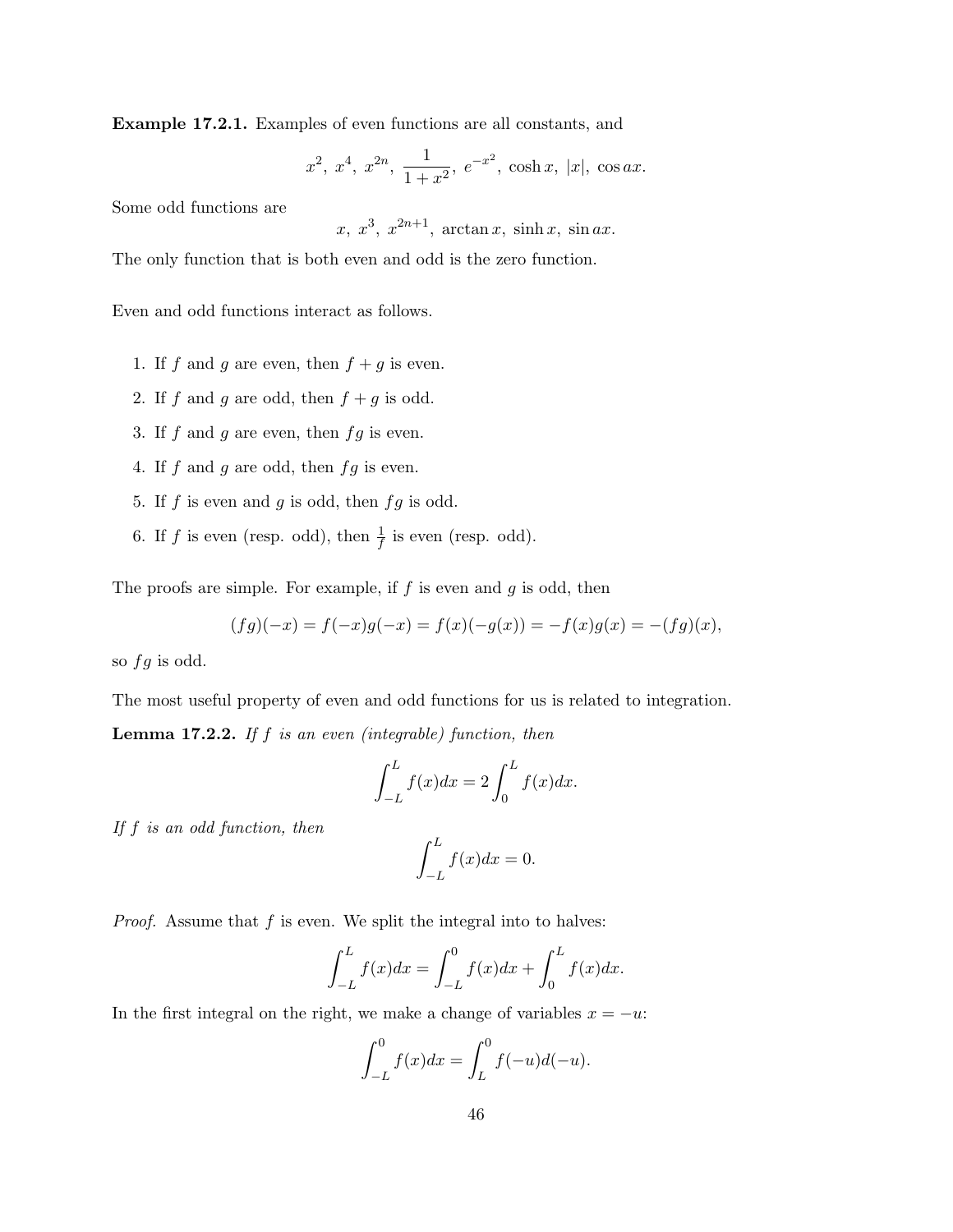Since  $f(-u) = f(u)$ , and  $d(-u) = -du$ , once we interchange the limits of integration, we have

$$
\int_{-L}^{0} f(x)dx = \int_{0}^{L} f(u)du = \int_{0}^{L} f(x)dx.
$$

Thus,

$$
\int_{-L}^{L} f(x)dx = \int_{-L}^{0} f(x)dx + \int_{0}^{L} f(x)dx = \int_{0}^{L} f(x)dx + \int_{0}^{L} f(x)dx = 2\int_{0}^{L} f(x)dx.
$$

The odd case is similar, except this time  $f(-x) = -f(x)$ , so we get one more minus sign, and the two halves cancel out giving zero.  $\Box$ 

# 18 Lecture 18

### 18.1 Cosine and sine series

Last time we defined even and odd functions, and found that if  $f$  is an even function, then

$$
\int_{-L}^{L} f(x) dx = 2 \int_{0}^{L} f(x) dx,
$$

and if  $f$  is an odd function, then

$$
\int_{-L}^{L} f(x) \, dx = 0.
$$

Using these integral properties, we can simplify the Fourier series of even and odd functions. Assume that  $f$  is an even 2L-periodic function, with Fourier series

$$
f(x) = \frac{a_0}{2} + \sum_{m=1}^{\infty} a_m \cos \frac{m \pi x}{L} + \sum_{m=1}^{\infty} b_m \cos \frac{m \pi x}{L},
$$

where the Fourier coefficients are

$$
a_m = \frac{1}{L} \int_{-L}^{L} f(x) \cos \frac{m\pi x}{L} dx, \quad m = 0, 1, 2, \dots, \quad b_m = \frac{1}{L} \int_{-L}^{L} f(x) \sin \frac{m\pi x}{L} dx, \quad m = 1, 2, \dots
$$

Since f is even, so is  $f(x)$  cos  $\frac{m\pi x}{L}$  for each  $m = 0, 1, 2, \ldots$ , where as  $f(x)$  sin  $\frac{m\pi x}{L}$  is odd for each  $m = 1, 2, \ldots$  Thus, from the lemma above, we have

$$
a_m = \frac{2}{L} \int_0^L f(x) \cos \frac{m\pi x}{L} dx, \quad m = 0, 1, 2, \dots, \quad b_m = 0, \quad m = 1, 2, \dots,
$$

and the Fourier series simplifies to a cosine series

$$
f(x) = \frac{a_0}{2} + \sum_{m=1}^{\infty} a_m \cos \frac{m\pi x}{L}.
$$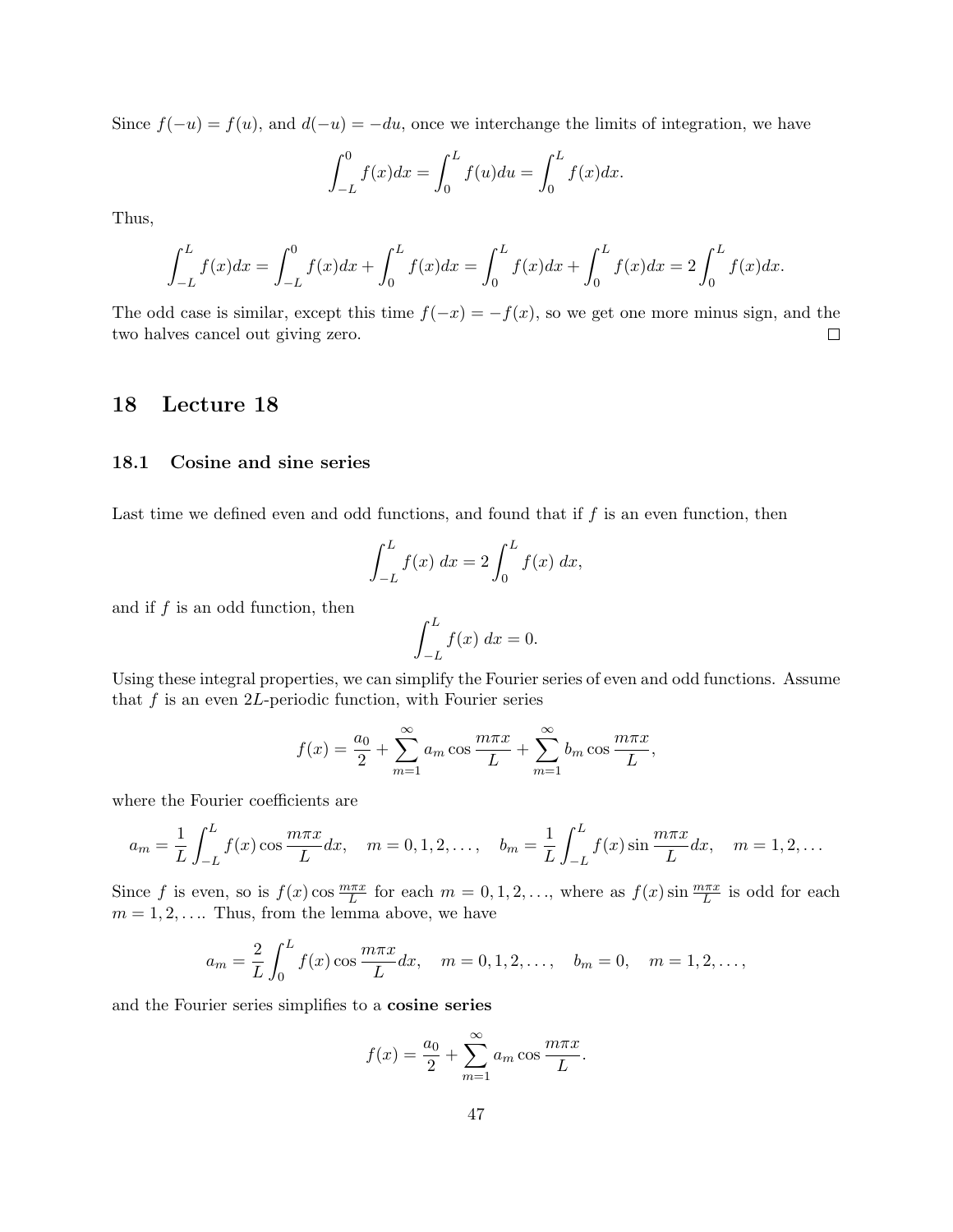Notice also that we found a different (and some times a little simpler) formula for the coefficients  $a_m$ .

Similarly, if f is and 2L-periodic, then  $f(x)$  cos  $\frac{m\pi x}{L}$  is odd for each  $m = 0, 1, 2, \ldots$ , and  $f(x)$  sin  $\frac{m\pi x}{L}$ is even for each  $m = 1, 2, \ldots$ , so this time

$$
a_m = 0
$$
,  $m = 0, 1, ..., b_m = \frac{2}{L} \int_0^L f(x) \sin \frac{m \pi x}{L} dx$ ,

and the Fourier series simplifies to a sine series

$$
f(x) = \sum_{m=1}^{\infty} b_m \sin \frac{m\pi x}{L}.
$$

**Example 18.1.1.** The "sawtooth wave" is given by the function  $f(x) = x, -L < x < L, f(-L) =$  $f(L) = 0$ , and  $f(x + 2L) = f(x)$ . This is an odd function, so its Fourier series is a sine series. In other words,  $a_n = 0, n = 0, 1, 2, ...$ , and

$$
b_n = \frac{2}{L} \int_0^L x \sin \frac{n \pi x}{L} dx = (-1)^{n+1} \frac{2L}{n \pi},
$$

and thus

$$
f(x) = \frac{2L}{\pi} \sum_{n=1}^{\infty} \frac{(-1)^{n+1}}{n} \sin \frac{n\pi x}{L}.
$$

#### 18.2 Extending a function

If we are given a function f defined on the interval  $[0, L]$ , we frequently want to represent f as a Fourier series. For this, we have to make f a 2L-periodic functions. This means that we must first of all define f on  $(-L, 0)$ , and then extend it periodically to all of R. There are of course infinitely many ways of extending f to  $(-L, 0)$  without changing its values on [0, L], but some convenient choices are the following.

- 1. Extending f to an even function: define  $f(x) = f(-x)$  for  $-L < x < 0$ . The resulting Fourier series is a cosine series.
- 2. Extending f to an odd function: define  $f(x) = -f(-x)$  for  $-L < x < 0$ . The resulting Fourier series is a sine series.
- 3. Extending f by zero: define  $f(x) = 0$  for  $-L < x < 0$ . The resulting Fourier series will have both sine and cosine terms.

Example 18.2.1. Consider the function

$$
f(x) = \begin{cases} 1 - x, & 0 \le x \le 1 \\ 0, & 1 < x \le 3. \end{cases}
$$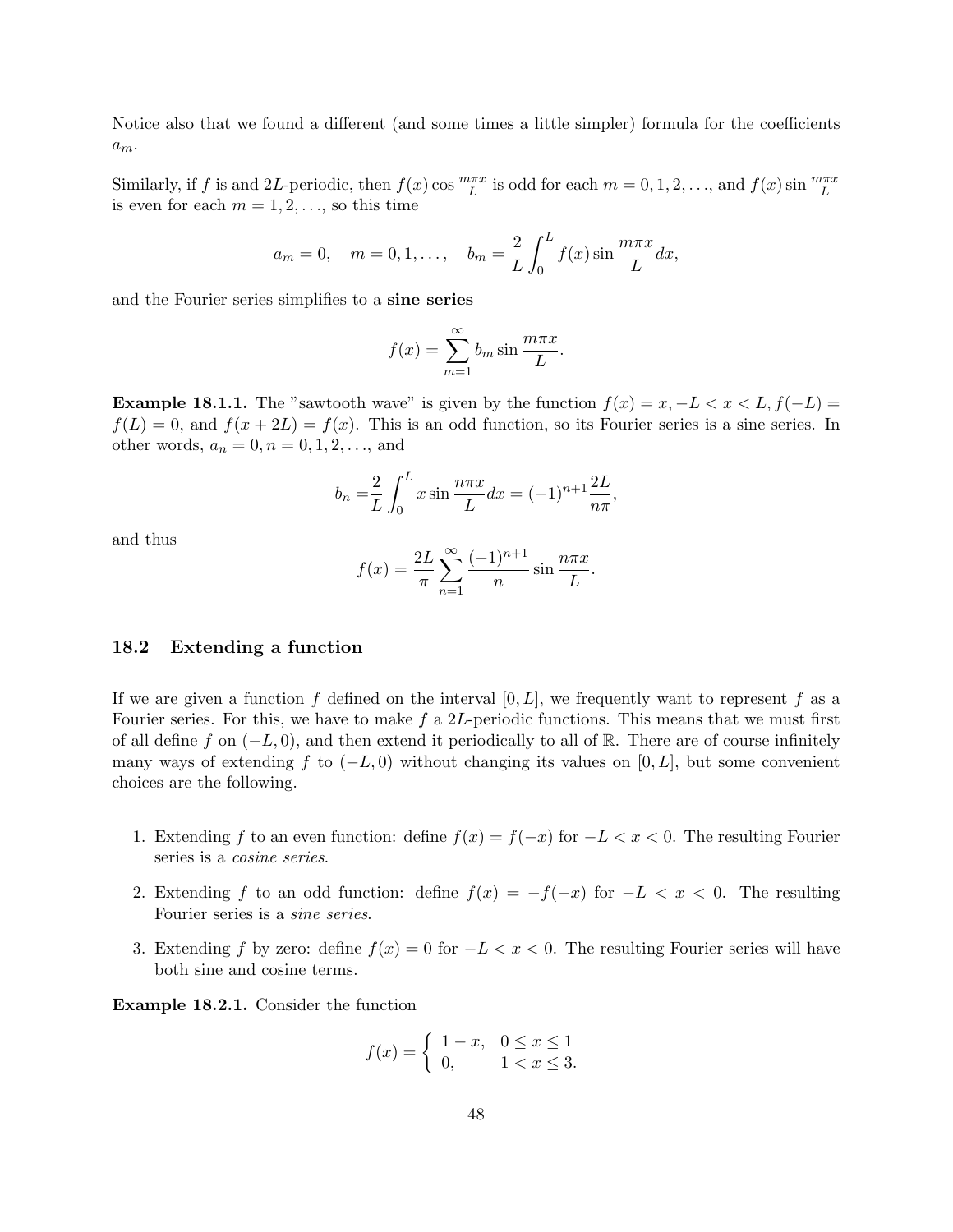defined on [0, 3], so that  $L = 3$ . If we extend f to an even function on [-1, 1], then f is given by

$$
f(x) = \begin{cases} 0, & -3 < x < -1 \\ 1+x, & -1 \le x < 0 \\ 1-x, & 0 \le x \le 1 \\ 0, & 1 < x \le 3. \end{cases}
$$

If we extend  $f$  to an odd function, then  $f$  is given by

$$
f(x) = \begin{cases} 0, & -3 < x < -1 \\ -1 - x, & -1 \le x < 0 \\ 1 - x, & 0 \le x \le 1 \\ 0, & 1 < x \le 3. \end{cases}
$$

If we extend  $f$  by zero, then  $f$  is given by

$$
f(x) = \begin{cases} 0, & -3 < x < 0 \\ 1-x, & 0 \le x \le 1 \\ 0, & 1 < x \le 3. \end{cases}
$$

You will compute the Fourier series for the first two extensions in homework.

Example 18.2.2. Let's find the Fourier series of the 4-periodic even extension of the function

$$
f(x) = \begin{cases} x, & 0 \le x < 1, \\ 1, & 1 \le x \le 2. \end{cases}
$$

The extension is given by

$$
f(x) = \begin{cases} 1, & -2 \le x < -1, \\ -x, & -1 \le x < 0, \\ x, & 0 \le x < 1, \\ 1, & 1 \le x < 2, \end{cases}
$$

and the Fourier coefficients are

$$
a_n = \frac{1}{2} \int_0^2 f(x) \cos \frac{n\pi x}{2} dx = \begin{cases} -\frac{2}{n^2 \pi^2}, & n \text{ odd} \\ 0, & n = 4k, k \text{ integer} \\ -\frac{4}{n^2 \pi^2}, & n = 4k + 2, k \text{ integer.} \end{cases}
$$

# 19 Lecture 19

### 19.1 Heat equation

We next study the problem of heat conduction in a thin solid rod. In other words, we study how the temperature distribution changes as a function of time. We assume that the points of the rod can be parameterized by a single spatial variable  $x$ . The temperature distribution is given by a function  $u(x, t)$  depending on the point x and also on time t.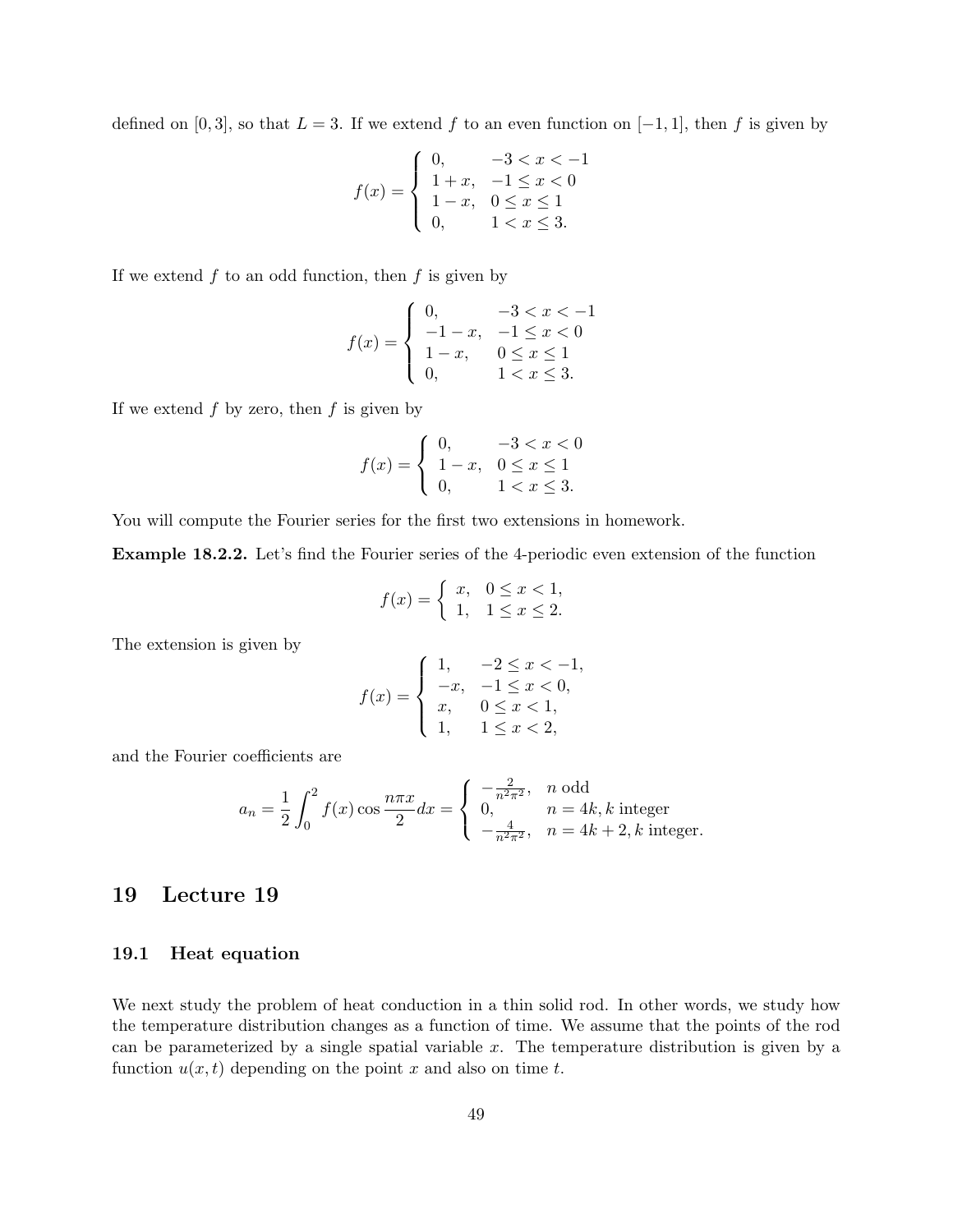Assume that the rod has length L and is placed on the x-axis so that one end is at  $x = 0$  and the other is at  $x = L$ . Assume that the sides of the rod are perfectly insulated, and that the two ends are kept at zero temperature. Assume also that at time  $t = 0$  the temperature distribution is given by some function  $f = f(x)$ . The function  $u(x, t)$  satisfies the conditions of the following heat conduction problem:

$$
u_t = \alpha^2 u_{xx}, \qquad 0 < x < L, \quad t > 0,
$$
\n
$$
u(0, t) = u(L, t) = 0, \qquad t > 0,
$$
\n
$$
u(x, 0) = f(x), \qquad 0 \le x \le L.
$$

The equation  $u_t = \alpha^2 u_{xx}$  is called the **heat equation**. It is an example of a **partial differential** equation, or PDE, an equation that involves an unknown function depending on more than one variable that expresses a relationship between its various partial derivatives. The positive constant  $\alpha$  is a physical parameter. In terms of the time variable t, this problem is an initial value problem, whereas in terms of the spatial variable  $x$ , it is a boundary value problem. Alternatively, we can view it as a boundary value problem on the half-infinite strip  $\{(x, t) : 0 \le x \le L, t \ge 0\}$ .

### 19.2 Separation of variables

Our task now is to solve the heat equation. The first observation that we make is that the heat equation is linear and homogeneous, and also the boundary conditions  $u(0,t) = u(L,t) = 0$  are homogeneous, so any linear combination of functions satisfying the differential equation and the boundary conditions also satisfies them. In other words, the heat equation together with the homogeneous boundary conditions satisfies the superposition principle. Thus, we could hope to solve the whole problem by finding simple solutions to the heat equation that satisfy the boundary conditions, and superimposing these solutions to find a solution that satisfies the initial condition  $u(x, 0) = f(x)$ .

To find these simple solutions to the problem  $u_t = \alpha^2 u_{xx}$ ,  $u(0,t) = u(L,t) = 0$ , we use a technique called **separation of variables**. In this method, we assume that the solution  $u(x, t)$  has a simple form: it is the product of two functions, one that depends only on x and one that depends only on t. In other words, we assume

$$
u(x,t) = X(x)T(t).
$$

Substituting this into the heat equation gives

$$
XT' = \alpha^2 X''T,
$$

which leads to

$$
\frac{1}{\alpha^2} \frac{T'}{T} = \frac{X''}{X}.
$$

Since the left hand side only depends on x and the right hand side only depend on  $t$ , this equation can only be satisfied if both sides are equal to the same constant. We call this constant the separation constant and denote it by  $-\lambda$ . Thus, we obtain two ordinary differential equations

$$
X'' + \lambda X = 0, \qquad T' + \lambda \alpha^2 T = 0.
$$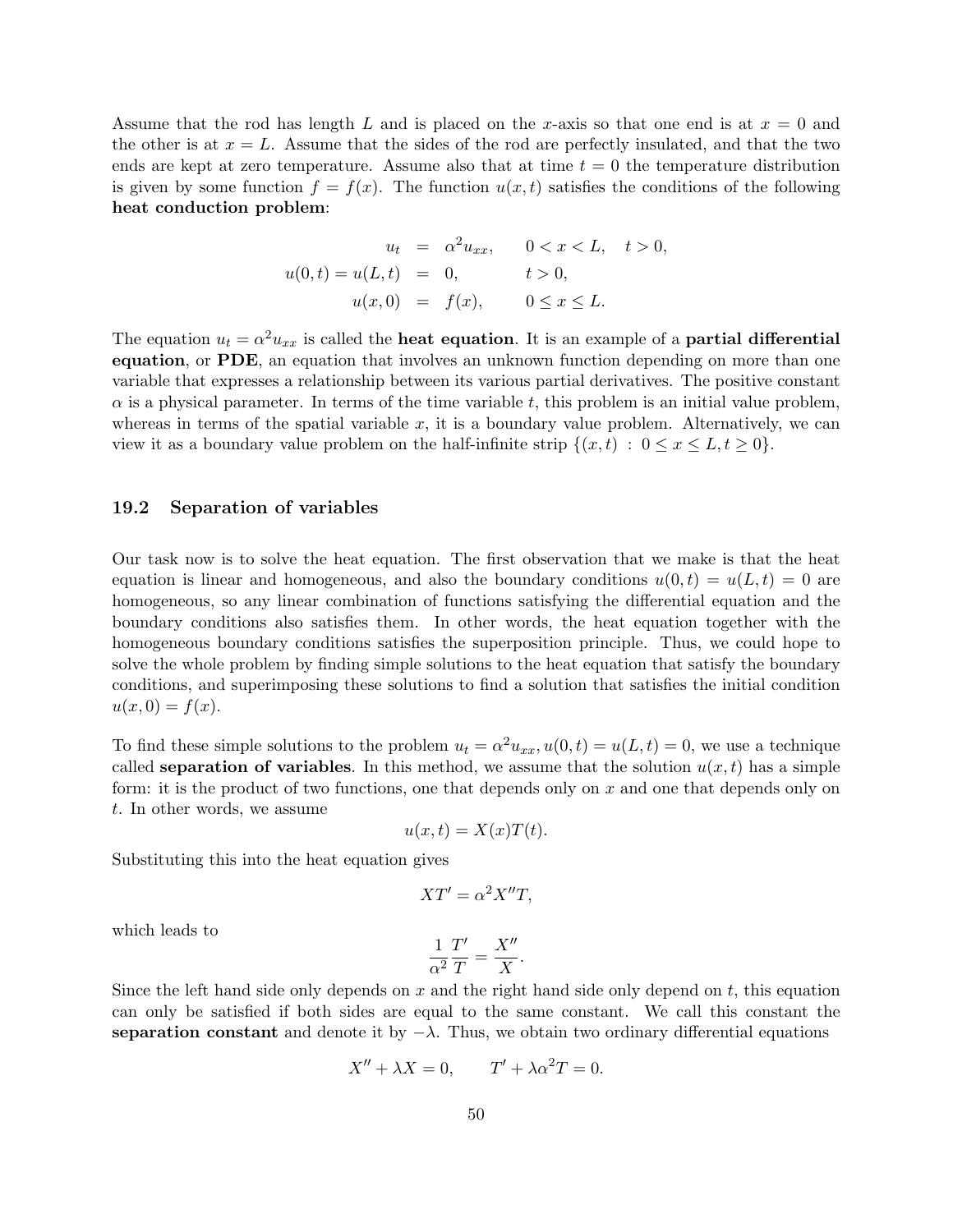Consider now the two boundary condition:

$$
u(0,t) = X(0)T(t) = 0, \quad u(L,t) = X(L)T(t) = 0, \quad t \ge 0.
$$

If  $X(0) \neq 0$  or  $X(L) \neq 0$ , then we must have  $T(t) = 0$  for  $t > 0$ , hence  $u(x, t) = 0$  for  $t > 0$ . But we are interested in nonzero solutions of the boundary value problem so that we can later superimpose them to satisfy the initial condition. Thus, we must have  $X(0) = X(L) = 0$ . This means that X has to be an eigenfunction of the boundary value problem

$$
X'' + \lambda X = 0, \quad X(0) = X(L) = 0.
$$

We already know what the eigenfunctions and corresponding eigenfunctions are:

$$
X_n(x) = \sin \frac{n\pi x}{L}, \quad \lambda_n = \frac{n^2 \pi^2}{L^2}, \quad n = 1, 2, ....
$$

For each  $n$ , we get the corresponding equation

$$
T' + \frac{n^2 \pi^2 \alpha^2}{L^2} T = 0,
$$

which has solution (up to multiplicative constant)

$$
T_n(t) = e^{-\frac{n^2 \pi^2 \alpha^2 t}{L^2}}.
$$

Thus, for each  $n$ , the function

$$
u_n(x,t) = X_n(x)T_n(t) = e^{-\frac{n^2\pi^2\alpha^2t}{L^2}}\sin\frac{n\pi x}{L}
$$

is a solution to the heat equation  $u_t = \alpha^2 u_{xx}$  satisfying the homogeneous boundary conditions  $u(0,t) = u(L,t) = 0, t > 0.$  These functions are called the **fundamental solutions** of the problem.

Now we use these simple solutions to find a solution that also satisfies the initial condition  $u(x, 0) =$  $f(x)$ . Recall that since the heat equation is linear and homogeneous, and the boundary conditions  $u(0, t) = u(L, t) = 0, t > 0$  are homogeneous, any linear combination of solutions is also as solution. We extend this idea to infinite linear combinations: if the coefficients  $c_n$  are chosen suitably, the series

$$
u(x,t) = \sum_{n=1}^{\infty} c_n u_n(x,t) = \sum_{n=1}^{\infty} c_n e^{-\frac{n^2 \pi^2 \alpha^2 t}{L^2}} \sin \frac{n \pi x}{L}
$$

converges, and is a solution of the heat equation and satisfies the boundary conditions. We now try to choose the coefficients  $c_n, n = 1, 2, \ldots$  so that the series satisfies the initial condition  $u(x, 0) =$  $f(x)$ . This means that we must have

$$
u(x, 0) = \sum_{n=1}^{\infty} c_n \sin \frac{n\pi x}{L} = f(x).
$$

This is precisely the sine series associated to the odd  $2L$ -periodic extension of f, so the coefficients must be given by the Euler-Fourier formula

$$
c_n = \frac{2}{L} \int_0^L f(x) \sin \frac{n \pi x}{L} dx.
$$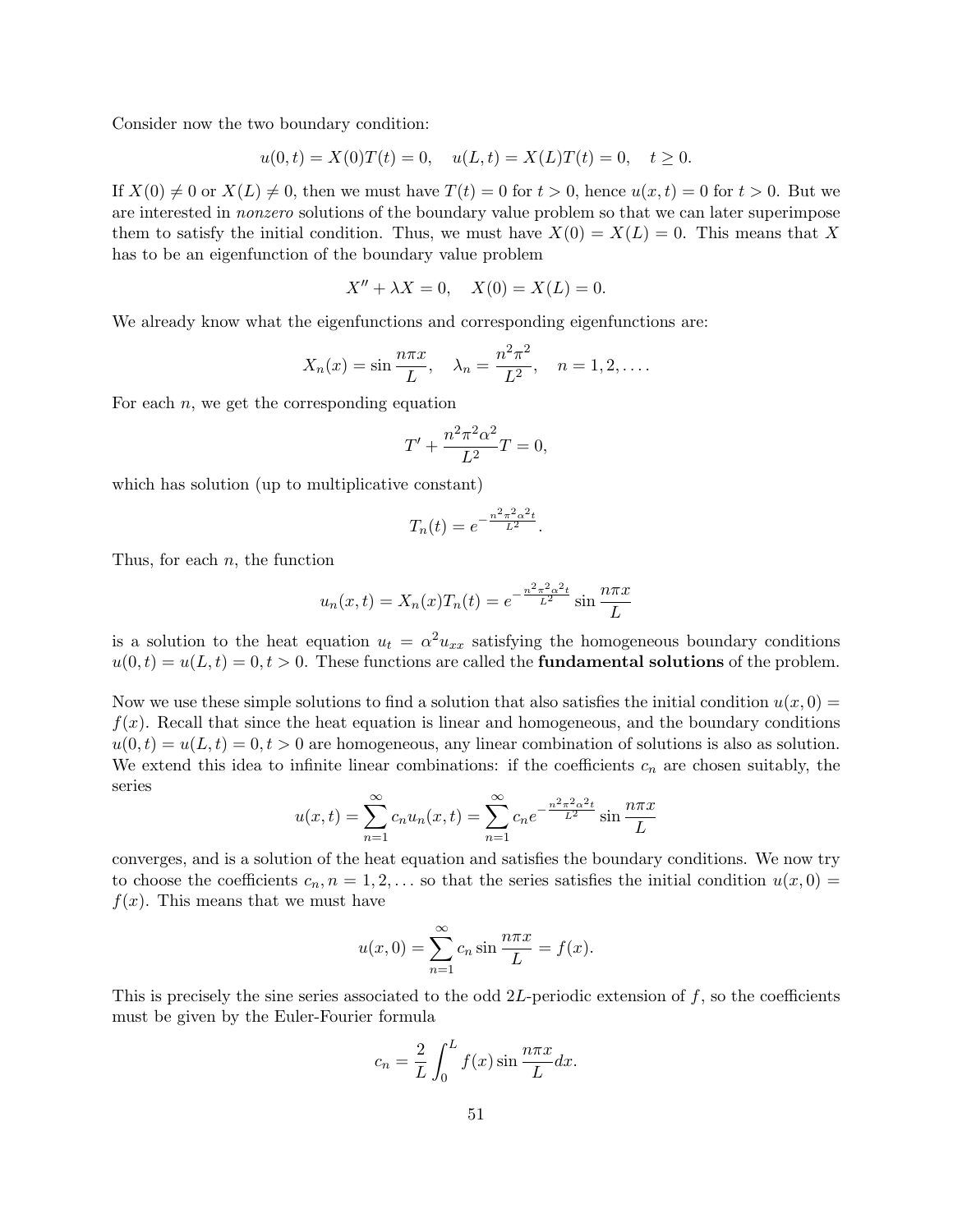To recap our findings, the solution to the heat conduction problem

$$
u_t = \alpha^2 u_{xx}, \quad 0 < x < L, \quad t > 0,
$$
  

$$
u(0, t) = u(L, t) = 0, \quad t > 0,
$$
  

$$
u(x, 0) = f(x), \quad 0 \le x \le L.
$$

is

$$
u(x,t) = \sum_{n=1}^{\infty} c_n e^{-\frac{n^2 \pi^2 \alpha^2 t}{L^2}} \sin \frac{n \pi x}{L}, \quad \text{where} \quad c_n = \frac{2}{L} \int_0^L f(x) \sin \frac{n \pi x}{L} dx.
$$

Example 19.2.1. Consider a 50 cm long metal rod, insulated on the sides, which initially has uniform temperature 20°C throughout and whose ends are maintained at  $0^{\circ}$ C for all  $t > 0$ . The temperature  $u(x, t)$  satisfies the above heat conduction problem with  $L = 50$  and  $f(x) = 20$ ,  $0 <$  $x < 50$ . Now

$$
c_n = \frac{2}{50} \int_0^{50} 20 \sin \frac{n \pi x}{50} dx = \frac{40}{n \pi} (1 - \cos n \pi) = \begin{cases} \frac{80}{n \pi}, & n \text{ odd,} \\ 0, & n \text{ even,} \end{cases}
$$

so the solution of the heat conduction problem is

$$
u(x,t) = \frac{80}{\pi} \sum_{n=1,3,5,\dots} \frac{1}{n} e^{\frac{-n^2 \pi^2 \alpha^2}{2500} t} \sin \frac{n \pi x}{50}.
$$

# 20 Lecture 20

### 20.1 Heat equation: recap

Last time we studied the heat conduction problem

$$
u_t = \alpha^2 u_{xx}, \quad 0 < x < L, \quad t > 0,
$$
  

$$
u(0, t) = u(L, t) = 0, \quad t > 0,
$$
  

$$
u(x, 0) = f(x), \quad 0 \le x \le L.
$$

We used separation of variables to find fundamental solutions

$$
u_n(x,t) = e^{-\frac{n^2 \pi^2 \alpha^2}{L^2}} \sin \frac{n \pi x}{L}
$$

that satisfy the heat equation with boundary conditions

$$
u_t = \alpha^2 u_{xx},
$$
  $u(0,t) = u(L,t) = 0,$ 

and took an "infinite linear combination" of the fundamental solutions to obtain a solution that satisfies the initial condition  $u(x, 0) = f(x)$ :

$$
u(x,t) = \sum_{n=1}^{\infty} c_n e^{-\frac{n^2 \pi^2 \alpha^2 t}{L^2}} \sin \frac{n \pi x}{L}, \quad \text{where} \quad c_n = \frac{2}{L} \int_0^L f(x) \sin \frac{n \pi x}{L} dx.
$$

The coefficients  $c_n$  turned out to be the Fourier coefficients of the odd 2L-periodic extension of the function  $f(x)$ .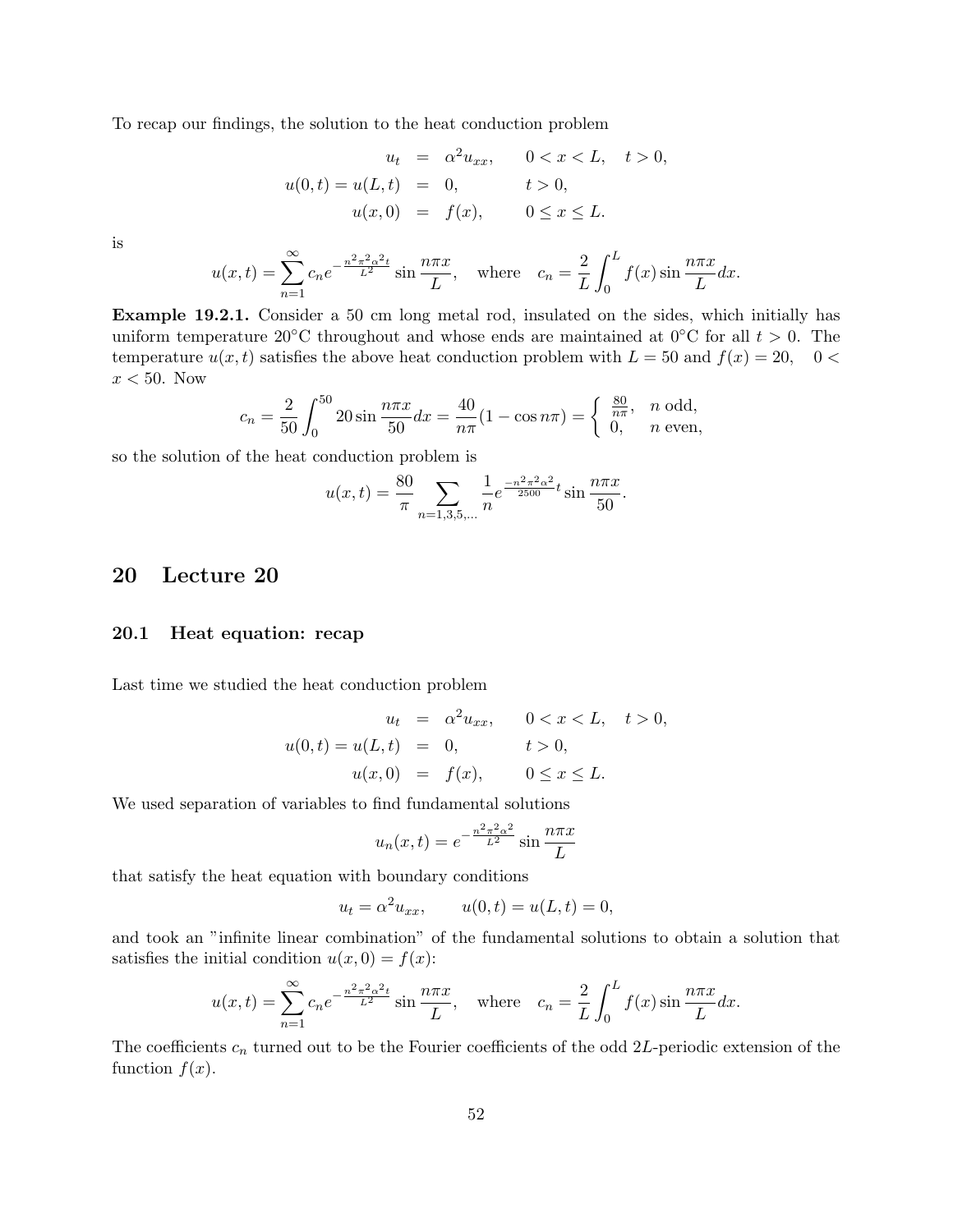Example 20.1.1. Consider a 50 cm long metal rod, insulated on the sides, which initially has uniform temperature 20°C throughout and whose ends are maintained at 0°C for all  $t > 0$ . The temperature  $u(x, t)$  satisfies the above heat conduction problem with  $L = 50$  and  $f(x) = 20$ ,  $0 <$  $x < 50$ . Now

$$
c_n = \frac{2}{50} \int_0^{50} 20 \sin \frac{n\pi x}{50} dx = \frac{40}{n\pi} (1 - \cos n\pi) = \begin{cases} \frac{80}{n\pi}, & n \text{ odd,} \\ 0, & n \text{ even,} \end{cases}
$$

so the solution of the heat conduction problem is

$$
u(x,t) = \frac{80}{\pi} \sum_{n=1,3,5,\dots} \frac{1}{n} e^{\frac{-n^2 \pi^2 \alpha^2}{2500} t} \sin \frac{n \pi x}{50}.
$$

### 20.2 Heat equation with inhomogeneous boundary conditions

We next consider the heat conduction problem in a thin, insulated bar of length  $L$ , whose one end is kept at temperature  $u(0, t) = T_1$  and the other end at  $u(L, t) = T_2$  for all  $t > 0$ , and that has initial temperature distribution given by  $u(x, 0) = f(x), 0 \le x \le L$ . The idea is to reduce this problem to the one with homogeneous boundary conditions, whose solution we found last time.

We try to find the temperature distribution in the form  $u(x,t) = v(x) + w(x,t)$ : here v is a steady state solution, a solution of the heat conduction problem that is obtained as  $t \to \infty$  and that does not depend on  $t$ , as the temperature distribution has had enough time to settle; and  $w$  is a "transient solution" that is needed for  $u$  to satisfy the initial condition and that approaches zero as  $t \to \infty$ .

Let's first find the steady state solution v. We require that v satisfies the heat equation and the boundary conditions, so since  $v_t$  equals zero, v is the solution of the boundary value problem

$$
v'' = 0, \quad v(0) = T_1, \ v(L) = T_2.
$$

Thus, v must be the linear function

$$
v(x) = \frac{T_2 - T_1}{L}x + T_1.
$$

Now we find the boundary value problem that  $w$  has to satisfy. Since the heat equation is linear, and both u and v satisfy it, also the linear combination  $w = u - v$  must satisfy it. Moreover,

$$
w(0,t) = u(0,t) - v(0) = T_1 - T_1 = 0, \qquad w(L,t) = u(L,t) - v(L) = T_2 - T_2 = 0,
$$

and

$$
w(x, 0) = u(x, 0) - v(x) = f(x) - \frac{T_2 - T_1}{L}x - T_1
$$

Thus, w is the solution of the heat conduction problem

$$
w_t = \alpha^2 w_{xx}, \qquad 0 < x < L, \quad t > 0,
$$
  

$$
w(0, t) = w(L, t) = 0, \qquad t > 0,
$$
  

$$
w(x, 0) = f(x) - \frac{T_2 - T_1}{L}x - T_1, \qquad 0 \le x \le L,
$$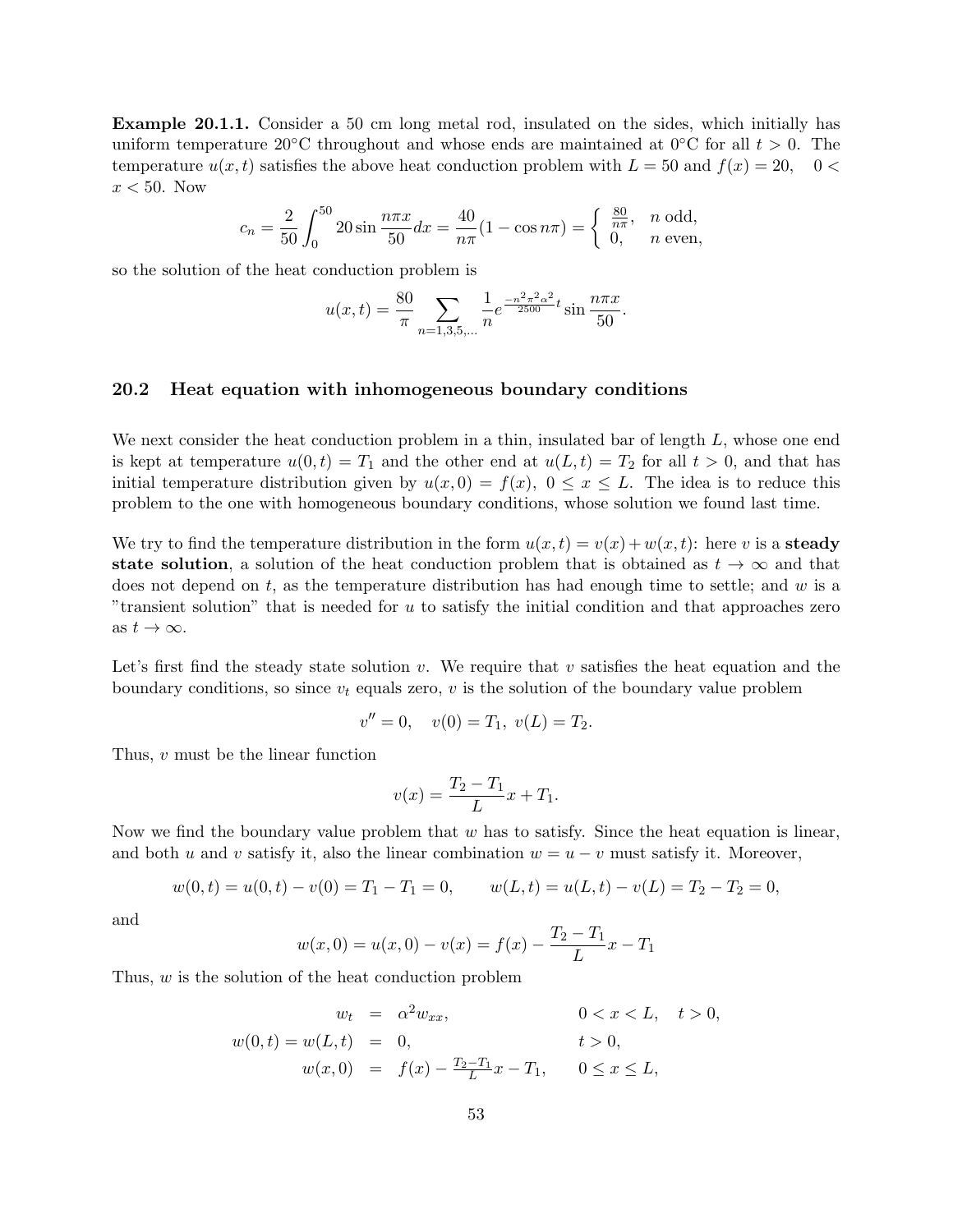which has homogeneous boundary conditions, so we know how to solve it from last time. We now put the pieces together to obtain the solution  $u$ :

$$
u(x,t) = \frac{T_2 - T_1}{L}x + T_1 + \sum_{n=1}^{\infty} c_n e^{-\frac{n^2 \pi^2 \alpha^2 t}{L^2}} \sin \frac{n \pi x}{L},
$$

where

$$
c_n = \frac{2}{L} \int_0^L \left( f(x) - \frac{T_2 - T_1}{L} x - T_1 \right) \sin \frac{n \pi x}{L} dx.
$$

Example 20.2.1. Consider the heat conduction problem

$$
u_t = u_{xx}, \t 0 < x < 30, \t t > 0,
$$
  
\n
$$
u(0, t) = 20, \t t > 0,
$$
  
\n
$$
u(30, t) = 50, \t t > 0,
$$
  
\n
$$
u(x, 0) = 60 - 2x \t 0 \le x \le L,
$$

Here we have  $\alpha = 1, L = 30, T_1 = 20, T_2 = 50, f(x) = 60 - 2x$ . Thus, the steady state solution is

$$
v(x) = \frac{T_2 - T_1}{L}x + T_1 = x + 20.
$$

The function  $w$  now satisfies the initial condition

$$
w(x, 0) = u(x, 0) - v(x) = 60 - 2x - (x + 20) = 40 - 3x.
$$

The Fourier coefficients for this function are

$$
c_n = \frac{2}{30} \int_0^{30} (40 - 3x) \sin \frac{n \pi x}{30} dx = \frac{80 + 100(-1)^n}{n \pi}.
$$

Thus, the solution of the heat conduction problem is

$$
u(x,t) = x + 20 + \sum_{n=1}^{\infty} \frac{80 + 100(-1)^n}{n\pi} e^{\frac{-n^2\pi^2}{900}t} \sin\frac{n\pi x}{30}.
$$

# 21 Lecture 21

### 21.1 Heat equation with insulated endpoints

Another variation of the heat conduction problem is when the endpoints of the rod are insulated so that no heat flows through them. This changes the boundary conditions to  $u_x(0, t) = u_x(L, t) = 0$ , so we obtain the heat conduction problem

$$
u_t = \alpha^2 u_{xx}, \quad 0 < x < L, \quad t > 0,
$$
  

$$
u_x(0, t) = u_x(L, t) = 0, \quad t > 0,
$$
  

$$
u(x, 0) = f(x), \quad 0 \le x \le L.
$$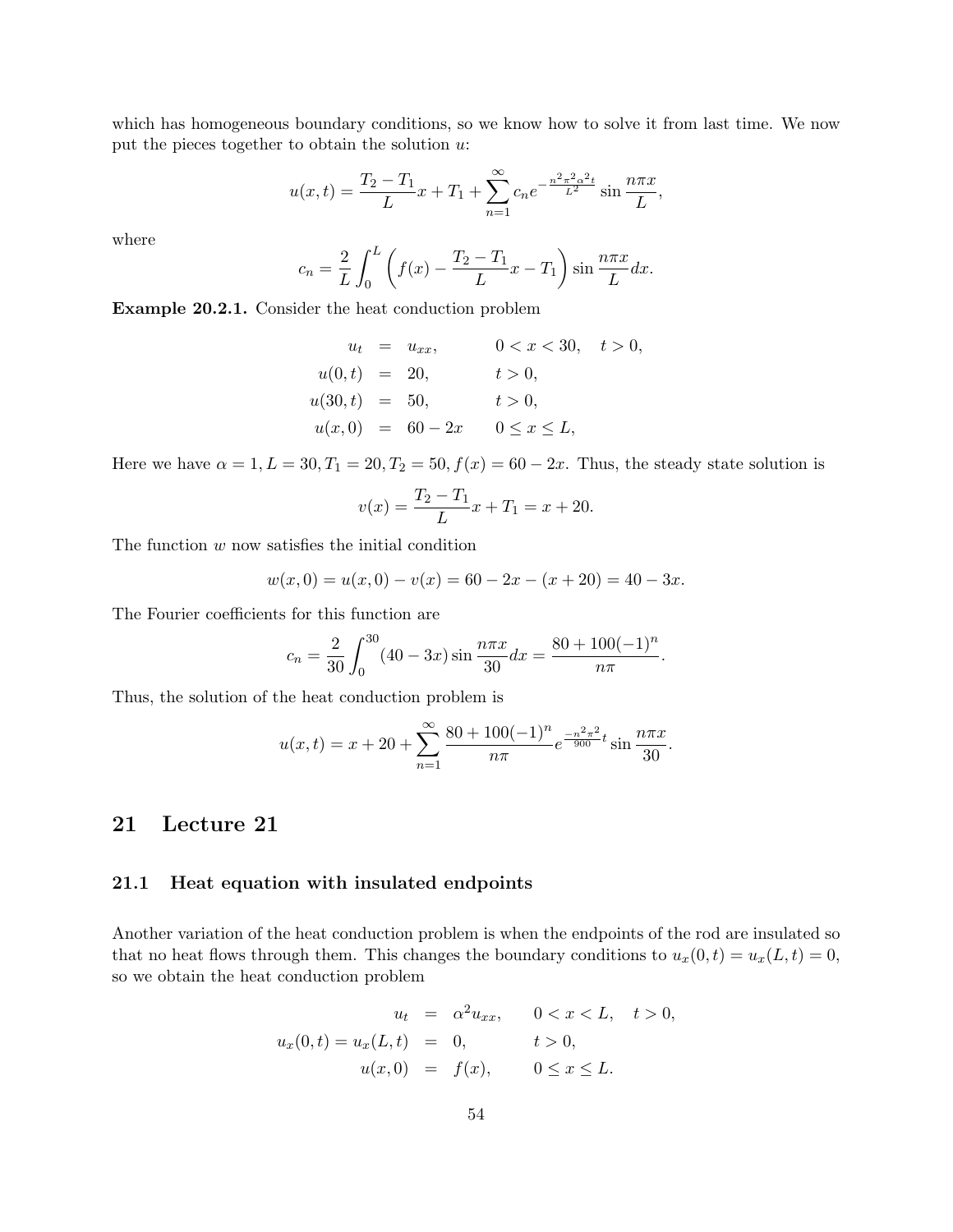Separation of variables by  $u(x,t) = X(x)T(t)$  leads again to the two ordinary differential equations

$$
X'' + \lambda X = 0, \qquad T' + \lambda \alpha^2 T = 0.
$$

The boundary conditions are now

$$
u_x(0,t) = X'(0)T(t) = 0
$$
,  $u_x(L,t) = X'(L)T(t) = 0$ ,  $t > 0$ ,

so to find nonzero solutions, we must have  $X'(0) = X'(L) = 0$ . Thus, X must be an eigenfunction of the eigenvalue problem

$$
X'' + \lambda X = 0, \quad X'(0) = X'(L) = 0.
$$

We found them in homework, and the eigenfunctions and corresponding eigenvalues are

$$
X_n(x) = \cos \frac{n\pi x}{L}, \quad \lambda_n = \frac{n^2 \pi^2}{L^2}, \quad n = 0, 1, 2, ....
$$

For each *n*, we find  $T_n(t)$  from the equation

$$
T' + \frac{n^2 \pi^2 \alpha^2}{L^2} T = 0,
$$

so

$$
T_n(t) = e^{-\frac{n^2 \pi^2 \alpha^2}{L^2}t},
$$

and we get the fundamental solutions

$$
u_n(x,t) = X_n(x)T_n(t) = e^{-\frac{n^2\pi^2\alpha^2}{L^2}t}\cos\frac{n\pi x}{L}, \quad n = 0, 1, 2, \dots
$$

Note that also  $u_0(x, t) \equiv 1$  is a fundamental solution corresponding to the eigenvalue  $\lambda_0 = 0$ . We look for a solution of the full heat conduction problem in the form

$$
u(x,t) = \frac{c_0}{2} + \sum_{n=1}^{\infty} c_n e^{-\frac{n^2 \pi^2 \alpha^2}{L^2} t} \cos \frac{n \pi x}{L}.
$$

To satisfy the initial condition  $u(x, 0) = f(x)$ , we must have

$$
f(x) = \frac{c_0}{2} + \sum_{n=1}^{\infty} c_n \cos \frac{n\pi x}{L},
$$

which is just the cosine series of the even extension of  $f$ . Thus, the coefficients  $c_n$  are determined by

$$
c_n = \frac{2}{L} \int_0^L f(x) \cos \frac{n \pi x}{L} dx.
$$

Note that the solution can be viewed as the sum of a steady state solution  $u_0(x,t) = \frac{c_0}{2}$ , which is just a constant, and a transient solution that tends to zero as  $t \to \infty$ . The steady state solution

$$
\frac{c_0}{2} = \frac{1}{L} \int_0^L f(x) dx
$$

is in fact the average of the initial temperature distribution. This agrees with our physical intuition: since no heat passes through the sides or ends of the rod, the total heat should remain constant, but as time progresses, heat conduction averages out the differences in temperature in different parts of the rod.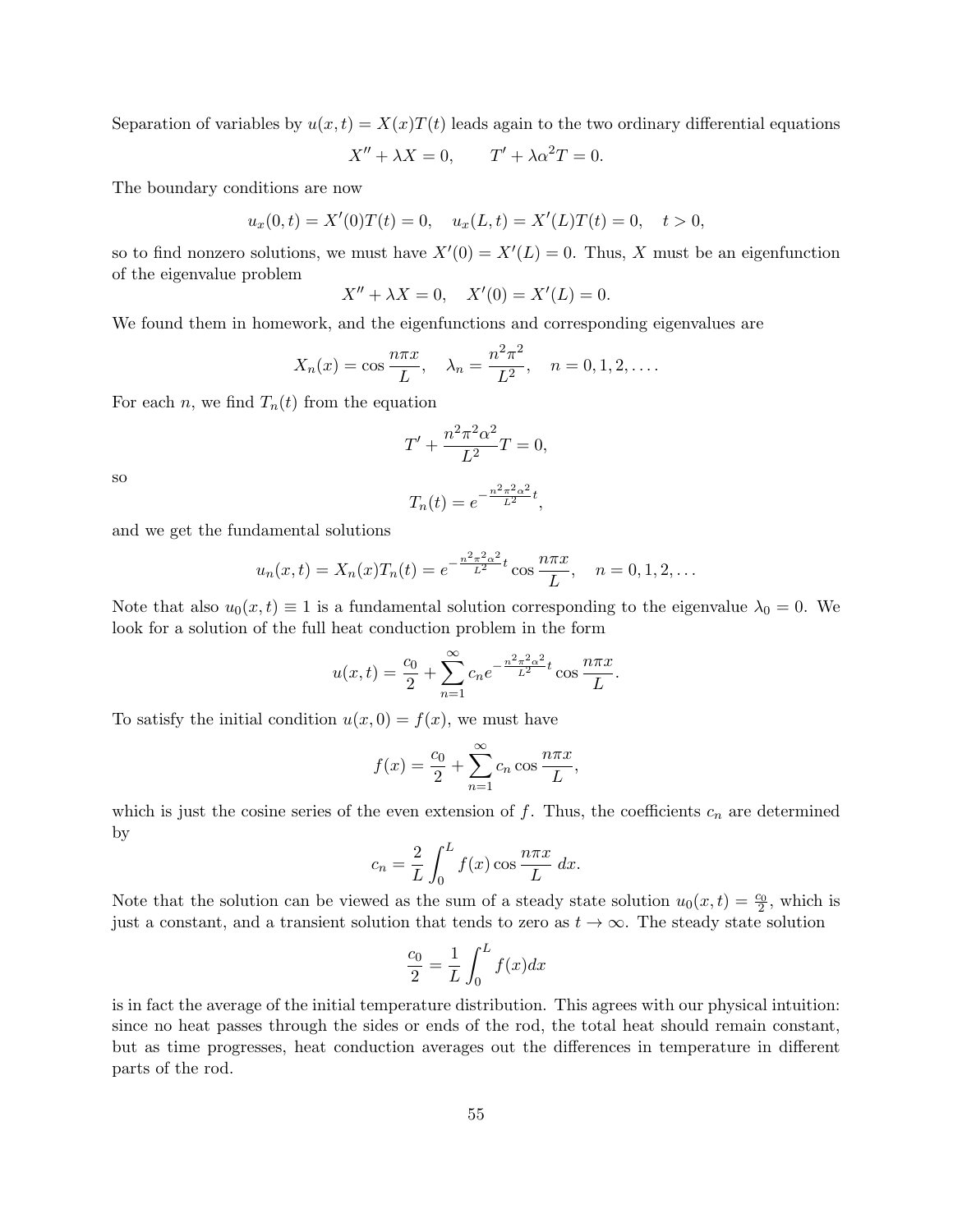**Example 21.1.1.** Consider the temperature  $u(x, t)$  in a metal rod of length 25 cm that is insulated at the ends as well as on the sides and whose initial temperature distribution is  $u(x, 0) = x$  for  $0 < x < 25$ . The function  $u(x, t)$  satisfies the heat conduction problem

$$
u_t = \alpha^2 u_{xx}, \qquad 0 < x < 25, \quad t > 0,
$$
\n
$$
u_x(0, t) = u_x(25, t) = 0, \qquad t > 0,
$$
\n
$$
u(x, 0) = x, \qquad 0 \le x \le 25.
$$

We find the Fourier coefficients

$$
c_0 = \frac{2}{25} \int_0^{25} x \, dx = 25, \quad c_n = \frac{2}{25} \int_0^{25} x \cos \frac{n \pi x}{25} dx = \begin{cases} -\frac{100}{n^2 \pi^2}, & n \text{ odd,} \\ 0, & n \text{ even.} \end{cases}
$$

Thus, the temperature distribution is given by

$$
u(x,t) = \frac{25}{2} - \frac{100}{\pi^2} \sum_{n=1,3,5,\dots} \frac{1}{n^2} e^{-\frac{n^2 \pi^2 \alpha^2}{625} t} \cos \frac{n \pi x}{25}.
$$

# 22 Lecture 22

## 22.1 Wave equation

The next partial differential equation we will discuss is called the wave equation, and it describes the propagation of waves in a continuous medium. Consider an elastic string (such as a guitar string) of length  $L$  that is tightly stretched between two points. Assume that when the string is at rest, it lies along the x-axis, with endpoints at  $x = 0$  and  $x = L$ . We let  $u(x, t)$  denote the vertical displacement of the string at point  $x$  and time  $t$ . If we ignore damping effects, and the amplitude of the displacement is small enough, the function  $u$  satisfies the **wave equation** 

$$
u_{tt} = a^2 u_{xx}
$$

for  $0 < x < L$  and  $t > 0$ . The constant a is a physical constant depending on the material, and turns out to be the velocity of the propagation of waves in the medium.

Since the wave equation is a second order differential equation in the time variable, we need to specify both the initial position and the initial velocity of the string. Assume that these are given by some functions  $f$  and  $g$  respectively, so that

$$
u(x, 0) = f(x),
$$
  $u_t(x, 0) = g(x),$   $0 \le x \le L.$ 

Since the endpoints are fixed, we assume

$$
u(0,t) = 0, \quad u(L,t) = 0, \quad t > 0,
$$

so we must also require that

$$
f(0) = f(L) = 0, \quad g(0) = g(L) = 0.
$$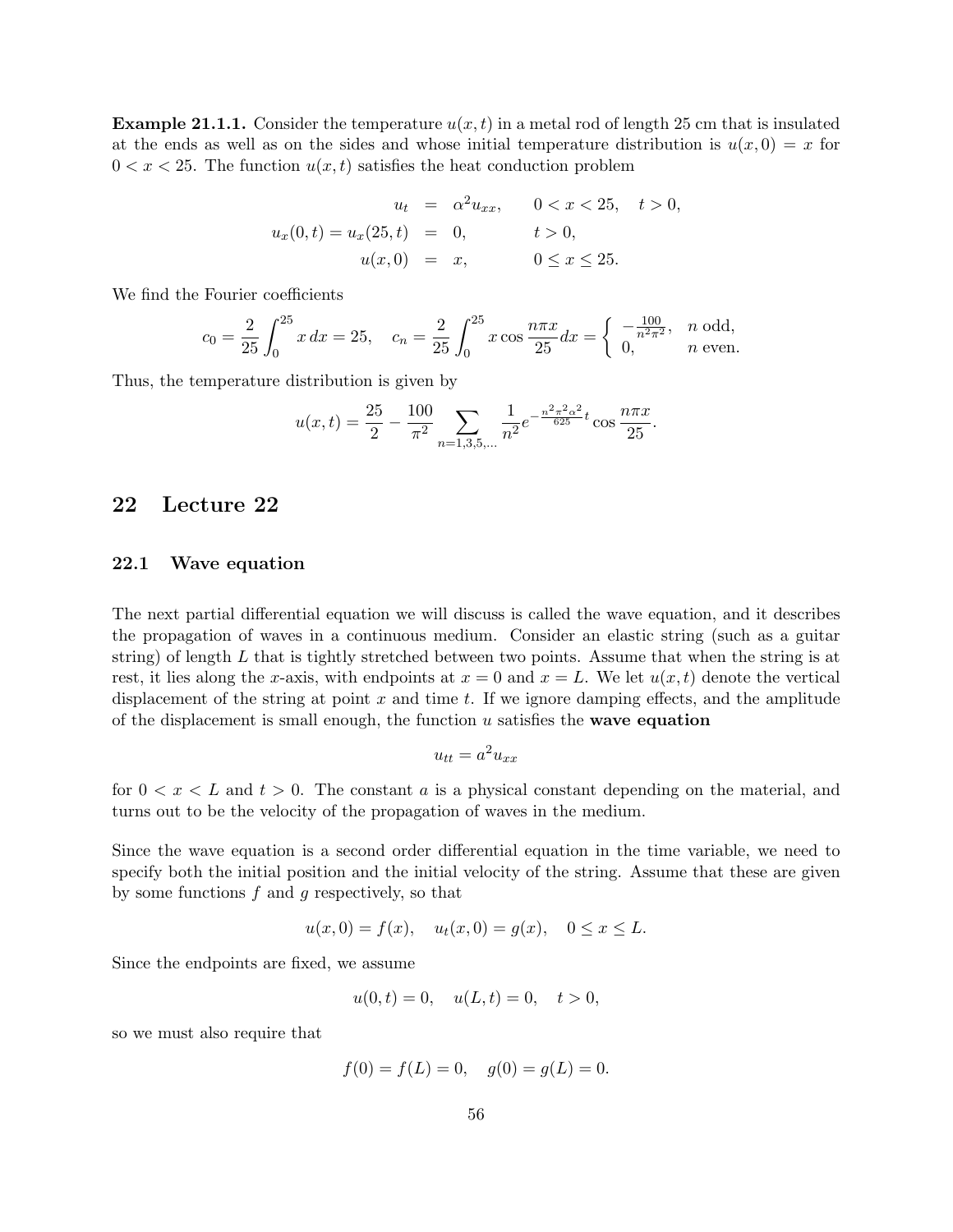We will break the solution of the wave propagation problem into two parts, one where  $g = 0$ , and one where  $f = 0$ , and then put these solutions together to obtain a solution for arbitrary initial data  $f, g$ .

#### 22.2 Zero initial velocity

In this case we assume that the string is disturbed from its equilibrium and then released at  $t = 0$ with zero velocity. Then the vertical displacement  $u(x, t)$  must satisfy the conditions

$$
u_{tt} = a^2 u_{xx}, \t 0 < x < L, \t t > 0,
$$
  

$$
u(0, t) = u(L, t) = 0, \t t \ge 0,
$$
  

$$
u(x, 0) = f(x), \t 0 \le x \le L,
$$
  

$$
u_t(x, 0) = 0, \t 0 \le x \le L.
$$

We solve this problem using separation of variables: assume that  $u(x,t) = X(x)T(t)$  for some functions  $X$  and  $T$ . Substituting this into the wave equation gives

$$
XT'' = a^2X''T,
$$

which leads to

$$
\frac{X''}{X} = \frac{1}{a^2} \frac{T''}{T} = -\lambda,
$$

where  $\lambda$  is the separation constant. This leads to the two ordinary differential equations

$$
X'' + \lambda X = 0, \quad T'' + a^2 \lambda T = 0.
$$

As with the heat equation, to find nonzero solutions that satisfy the boundary conditions, we must require  $X(0) = X(L) = 0$ , and this leads to the eigenfunctions and eigenvalues

$$
X_n(x) = \sin \frac{n\pi x}{L}, \quad \lambda_n = \frac{n^2 \pi^2}{L^2}, \quad n = 1, 2, ....
$$

For each  $\lambda_n$ , we solve T from the equation

$$
T'' + \frac{n^2 \pi^2 a^2}{L^2} T = 0,
$$

so

$$
T(t) = k_1 \cos \frac{n \pi a t}{L} + k_2 \sin \frac{n \pi a t}{L}
$$

The initial condition  $u_t(x,0) = 0$  now translates to  $X(x)T'(0) = 0$  for  $0 \le x \le L$ , and since we seek nonzero solutions, we must require  $T'(0) = 0$ , so we must have  $k_2 = 0$ , so that

$$
T_n(t) = k_1 \cos \frac{n \pi a t}{L},
$$

and we get the set of fundamental solutions

$$
u_n(x,t) = X_n(x)T_n(t) = \sin\frac{n\pi x}{L}\cos\frac{n\pi at}{L}.
$$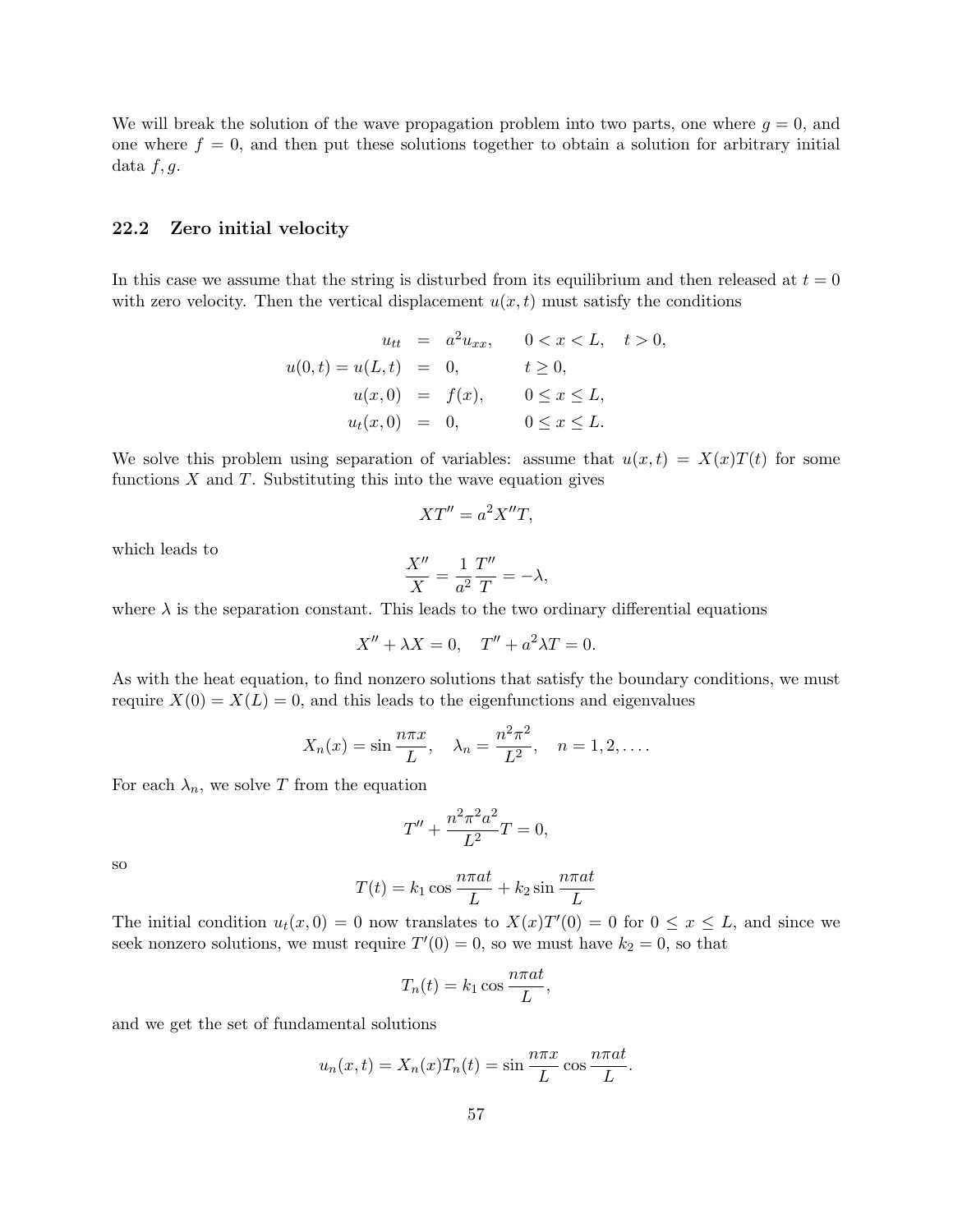Just like with the heat equation, since the wave equation is linear and the boundary conditions  $u(0,t) = u(L,t) = 0$  are homogeneous, the problem satisfies the superposition principle, so linear combinations of solutions are also solutions. Thus, we attempt to find the solution satisfying the initial condition  $u(x, 0) = f(x)$  as an "infinite linear combination"

$$
u(x,t) = \sum_{n=1}^{\infty} c_n \sin \frac{n\pi x}{L} \cos \frac{n\pi at}{L}.
$$

To satisfy the initial condition, we must have

$$
u(x, 0) = \sum_{n=1}^{\infty} c_n \sin \frac{n\pi x}{L} = f(x).
$$

This is just the Fourier series of the odd 2L-periodic extension of f, so the coefficients  $c_n$  are determined by

$$
c_n = \frac{2}{L} \int_0^L f(x) \sin \frac{n \pi x}{L} dx.
$$

**Example 22.2.1.** Consider a vibrating string of length  $L = 30$  that satisfies the wave equation

 $u_{tt} = 4u_{xx}, \quad 0 < x < 30, \quad t > 0.$ 

Assume that the ends of the string are fixed and that the string is set in motion with no initial velocity from the initial position

$$
u(x,0) = f(x) = \begin{cases} x/10, & 0 \le x \le 10, \\ (30-x)/20, & 10 < x \le 30. \end{cases}
$$

Here we have  $a = 2, L = 30$ , so the solution is given by

$$
u(x,t) = \sum_{n=1}^{\infty} c_n \sin \frac{n\pi x}{30} \cos \frac{2n\pi t}{30},
$$

where

$$
c_n = \frac{2}{30} \int_0^{30} f(x) \sin \frac{n \pi x}{30} dx = \frac{9}{n^2 \pi^2} \sin \frac{n \pi}{3}.
$$

### 22.3 Wave equation: zero initial displacement

Next we modify the problem as follows: we assume that the string starts to vibrate from its equilibrium position with initial velocity given by some function  $g$ . Thus, we study the problem

$$
u_{tt} = a^2 u_{xx}, \t 0 < x < L, \t t > 0,
$$
  
\n
$$
u(0, t) = u(L, t) = 0, \t t \ge 0,
$$
  
\n
$$
u(x, 0) = 0, \t 0 \le x \le L,
$$
  
\n
$$
u_t(x, 0) = g(x), \t 0 \le x \le L.
$$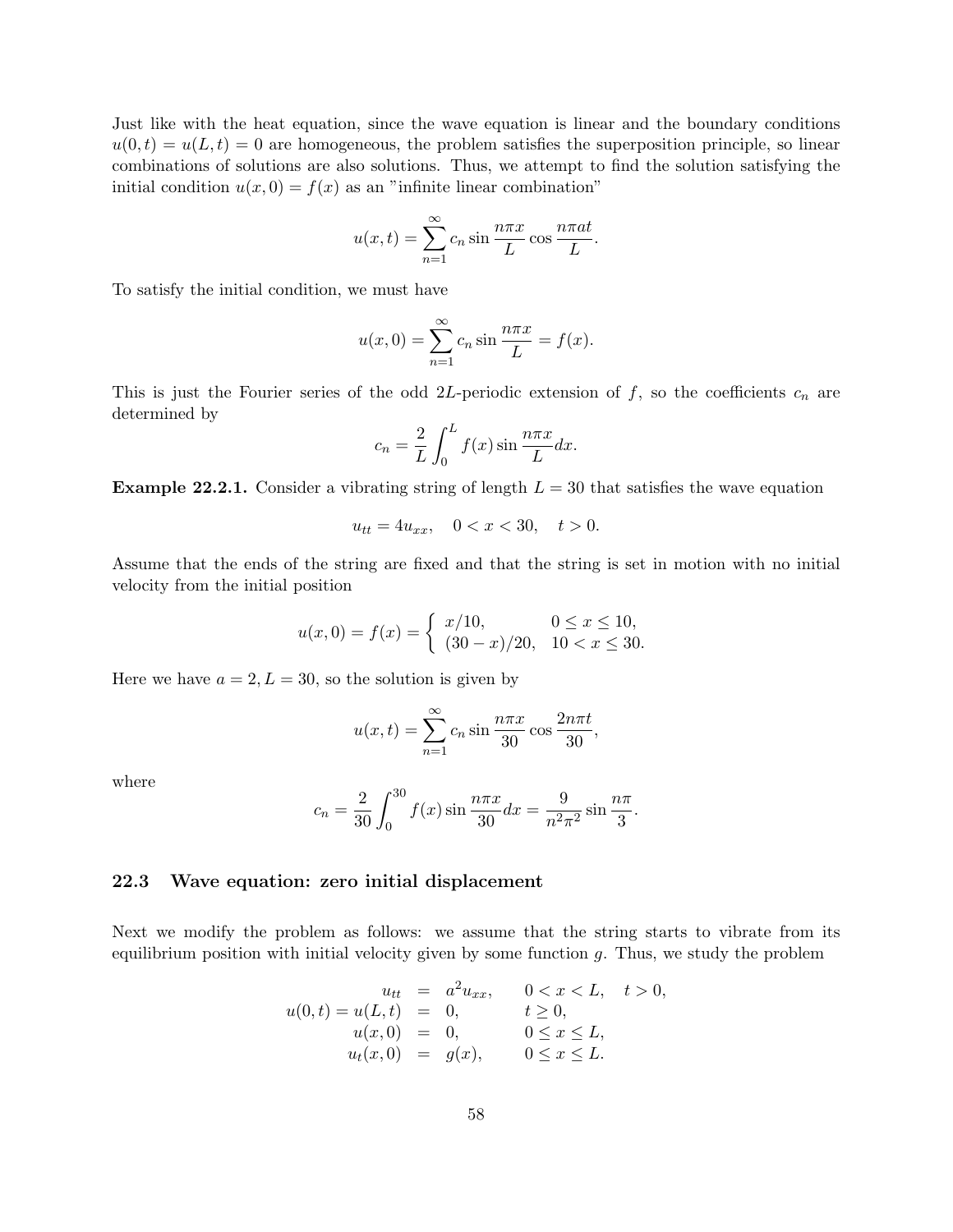Separation of variables leads to the same eigenfunctions

$$
X_n(x) = \sin \frac{n\pi x}{L}, \quad n = 1, 2, \dots
$$

and equations

$$
T'' + \frac{n^2 \pi^2 a^2}{L^2} T = 0,
$$

whose solution is

$$
T(t) = k_1 \cos \frac{n \pi a t}{L} + k_2 \sin \frac{n \pi a t}{L}.
$$

This time however, the initial condition  $u(x, 0) = X(x)T(0) = 0$  dictates that  $T(0) = 0$  in order for us to find nonzero solutions. Thus, we must have  $k_1 = 0$ , so

$$
T_n(t) = \sin \frac{n\pi a t}{L}, \quad n = 1, 2, \dots,
$$

and we get the fundamental solutions

$$
u_n(x,t) = \sin \frac{n\pi x}{L} \sin \frac{n\pi a t}{L}, \quad n = 1, 2, \dots
$$

Using the superposition principle, we attempt to find a series solution

$$
u(x,t) = \sum_{n=1}^{\infty} c_n \sin \frac{n\pi x}{L} \sin \frac{n\pi at}{L}.
$$

For this to satisfy the initial condition  $u_t(x, 0) = g(x)$ , we must have

$$
u_t(x,0) = \sum_{n=1}^{\infty} \frac{n\pi a}{L} c_n \sin \frac{n\pi x}{L} = g(x).
$$

Thus, the numbers  $\frac{n\pi a}{L}c_n$  are the Fourier coefficients of the odd 2L-periodic extension of g, and are determined by

$$
\frac{n\pi a}{L}c_n = \frac{2}{L}\int_0^L g(x)\sin\frac{n\pi x}{L},
$$

that is,

$$
c_n = \frac{2}{n\pi a} \int_0^L g(x) \sin \frac{n\pi x}{L}.
$$

# 23 Lecture 23

### 23.1 General case: nonzero initial displacement and velocity

Now that we know how to solve the wave propagation problem of a string with nonzero initial position and nonzero initial velocity separately, we can put these together to find the solution of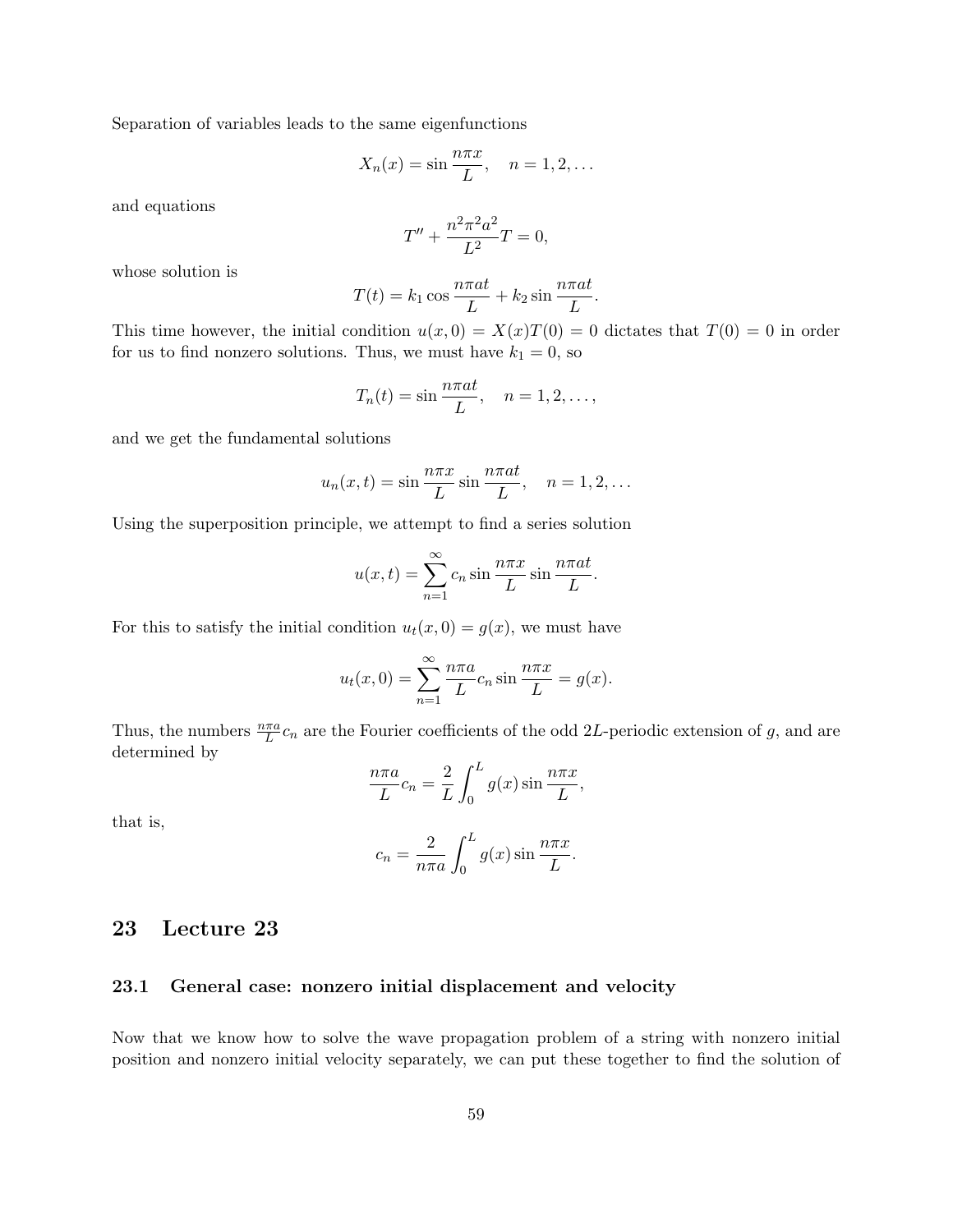the general wave propagation problem

$$
u_{tt} = a^2 u_{xx}, \t 0 < x < L, \t t > 0,
$$
  

$$
u(0,t) = u(L,t) = 0, \t t \ge 0,
$$
  

$$
u(x,0) = f(x), \t 0 \le x \le L,
$$
  

$$
u_t(x,0) = g(x), \t 0 \le x \le L.
$$

.

Assume that  $v(x, t)$  satisfies the wave equation, the boundary conditions  $v(0, t) = v(L, t) = 0, t > 0$ , and the initial conditions  $v(x, 0) = f(x), v_t(x, 0) = 0, 0 \le x \le L$ . Assume also that  $w(x, t)$  satisfies the wave equation, the same boundary conditions, and the initial conditions  $w(x, 0) = 0, w_t(x, 0) = 0$  $g(x), 0 \le x \le L$ . Now consider the function  $u(x,t) = v(x,t) + w(x,t)$ . We have

$$
u_{tt} = v_{tt} + w_{tt} = a^2 v_{xx} + a^2 w_{xx} = a^2 u_{xx},
$$

so u satisfies the wave equation. Moreover,

$$
u(0,t) = v(0,t) + w(0,t) = 0, \quad t > 0
$$

and similarly  $u(L, t) = 0, t > 0$ , so u satisfies the boundary conditions. Finally,

$$
u(x, 0) = v(x, 0) + w(x, 0) = f(x) + 0 = f(x), \quad 0 \le x \le L,
$$

and

$$
u_t(x,0) = v_t(x,0) + w_t(x,0) = 0 + g(x) = g(x), \quad 0 \le x \le L,
$$

so u satisfies the required initial conditions as well. Thus, u is the solution to the general wave propagation problem. It was easy to find: once we knew how to solve the two slightly simpler problems, with either zero initial displacement or zero initial velocity, we simply added the two solutions. This is a great example of the power of the principle of superposition.

## 23.2 Zero initial velocity: structure of the solution

Let's look back at the solution to the wave propagation problem with initial velocity:

$$
u_{tt} = a^2 u_{xx}, \t 0 < x < L, \t t > 0,
$$
  

$$
u(0,t) = u(L,t) = 0, \t t \ge 0,
$$
  

$$
u(x,0) = f(x), \t 0 \le x \le L,
$$
  

$$
u_t(x,0) = 0, \t 0 \le x \le L.
$$

We found that the solution is given by

$$
u(x,t) = \sum_{n=1}^{\infty} c_n \sin \frac{n\pi x}{L} \cos \frac{n\pi at}{L},
$$

where the coefficients

$$
c_n = \frac{2}{L} \int_0^L f(x) \sin \frac{n \pi x}{L} dx
$$